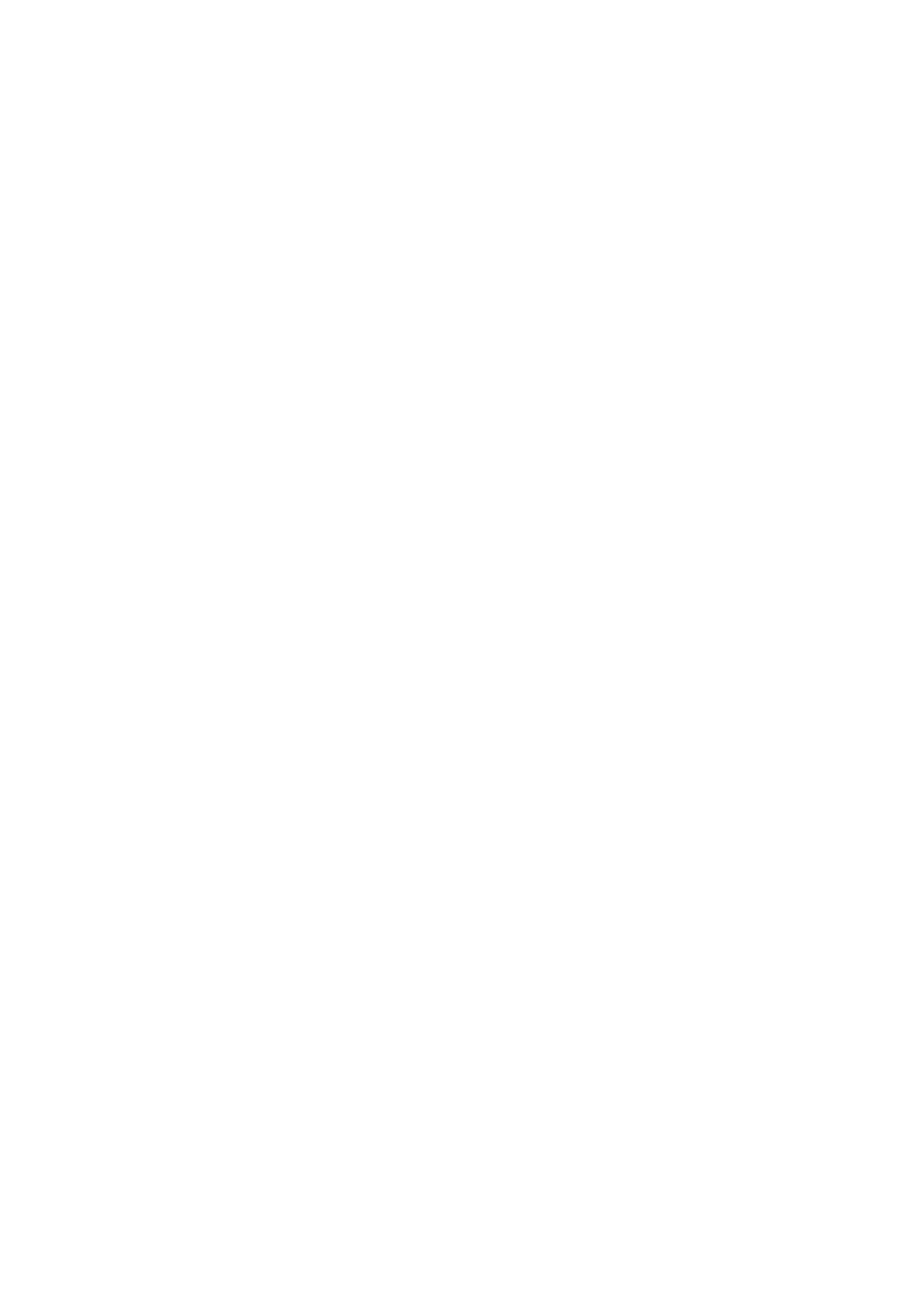Research Department Working Paper No. 3

# **Are active labour market policies effective in activating and integrating low-skilled individuals? An international comparison**

*Verónica Escudero\**

# February 2015 International Labour Office

\* Paris School of Economics (EHESS) and International Labour Organization Research Department, 4 route des Morillons, CH-1211 Geneva 22, e-mail: escudero@ilo.org.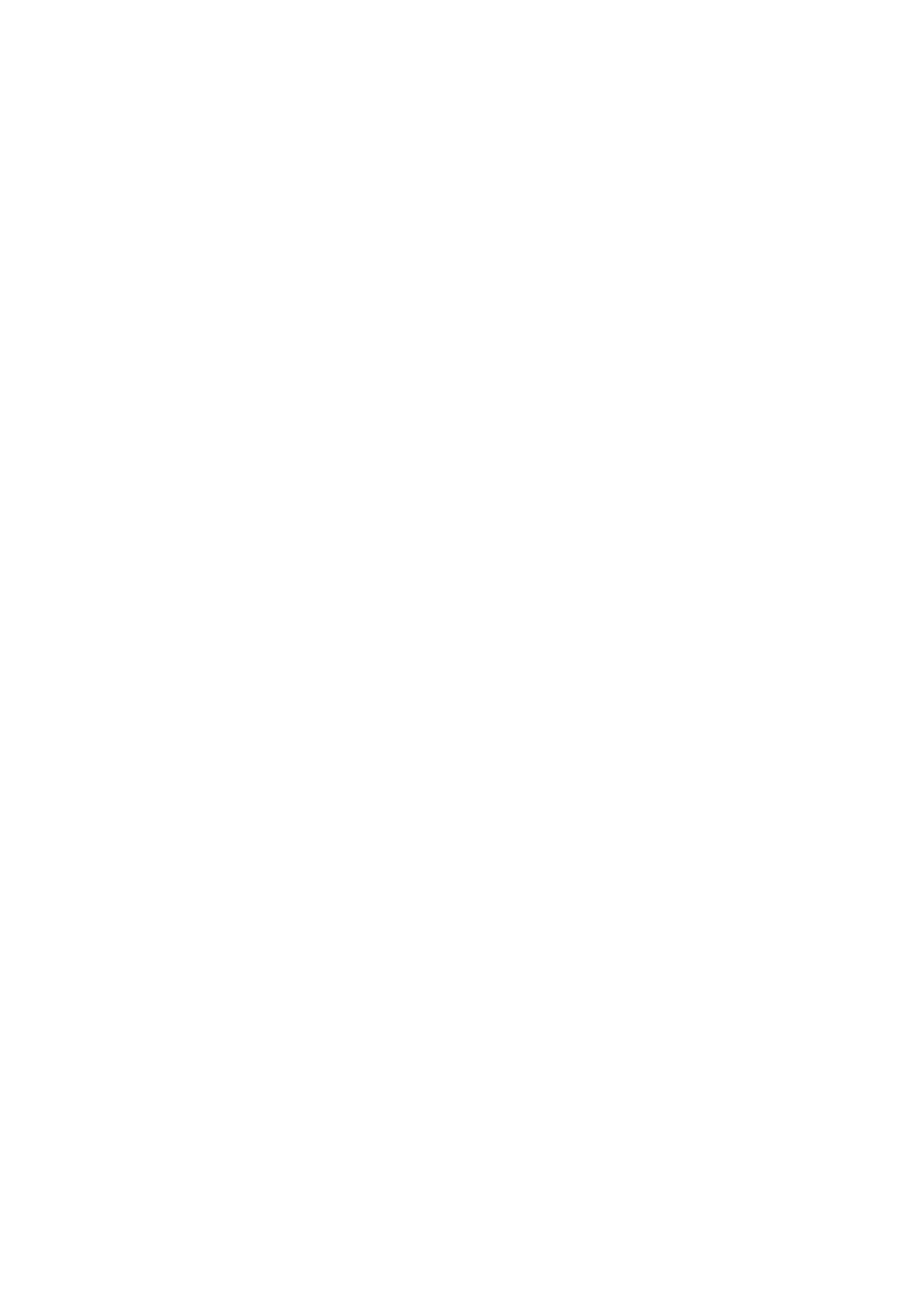# **Abstract**

This paper examines the effectiveness of active labour market policies (ALMPs) in improving labour market outcomes, especially of low-skilled individuals. The empirical analysis consists of an aggregate impact approach based on a pooled cross country and time-series database for 31 advanced countries during the period 1985–2010. A novelty of the paper is that it includes aspects of the delivery system to see how the performance of ALMPs is affected by different implementation characteristics. Among the notable results, the paper finds that ALMPs matter at the aggregate level, both, in terms of reducing unemployment, but also in terms of increasing employment and participation. Interestingly, start-up incentives are more effective in reducing unemployment than other ALMPs. The positive effects seem to be particularly beneficial for the low-skilled. In terms of implementation, the paper finds that the most favourable aspect is the allocation of resources to programme administration. Finally, a disruption of policy continuity is associated with negative effects for all labour market variables analysed.

Keywords: unemployment, employment, participation rate, ALMPs, implementation, start-up incentives.

JEL Codes: E24, H53, J08, J65, J68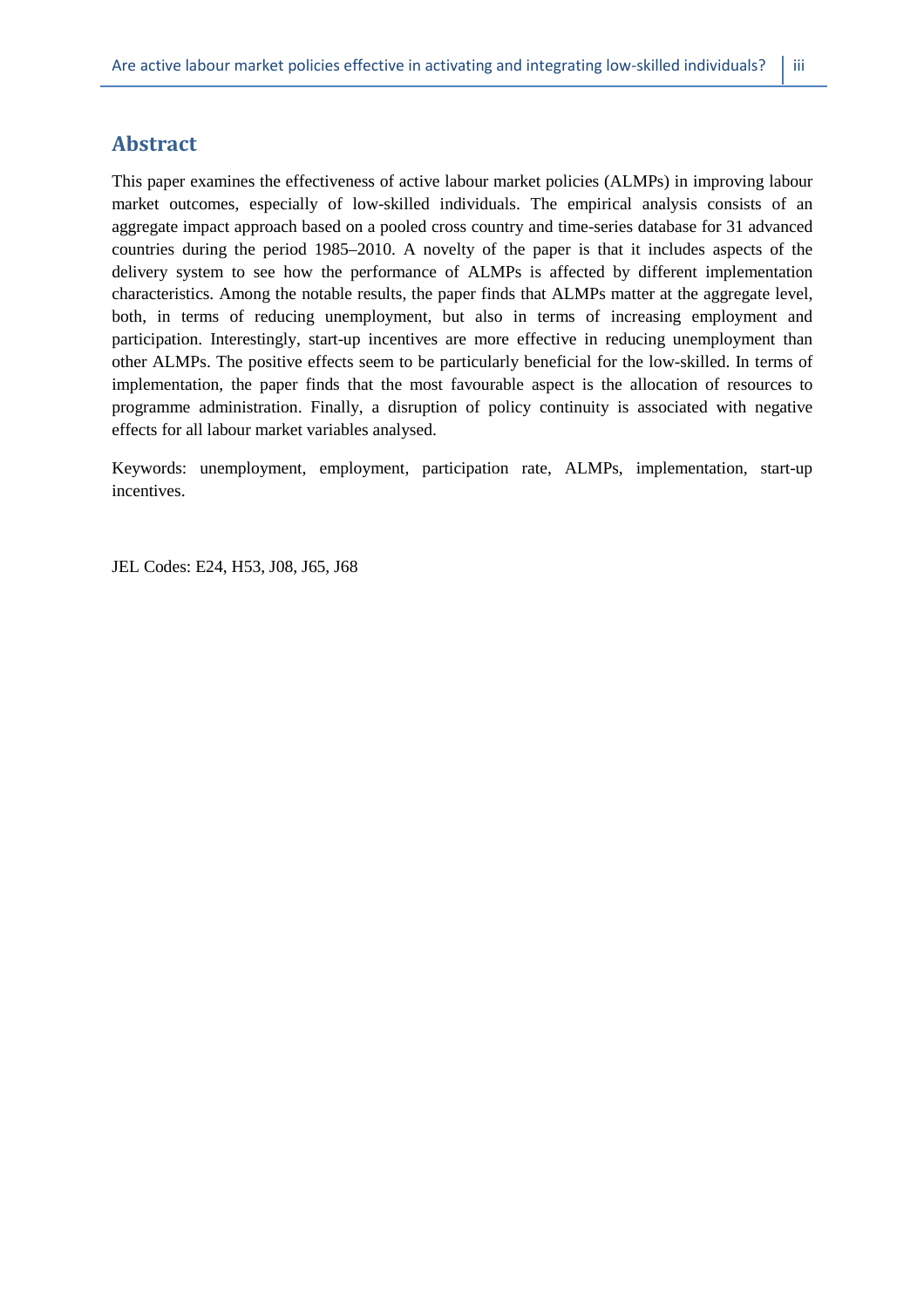# **Acknowledgements**

The author would like to thank Philippe Askenazy (PSE and CEPREMAP) for continuous guidance during the whole preparation of this paper. The author also wishes to thank Günther Schmid (Social Science Research Center – WZB, and Free University Berlin) for excellent feedback on the final version of the paper, Miguel Ángel Malo (University of Salamanca) for invaluable advice and guidance on preliminary versions of it and Thomas Piketty (PSE) for practical suggestions provided at the Applied Economics Lunch Seminar on February 2014.

The views expressed herein are those of the author and do not necessarily reflect the views of the International Labour Organization.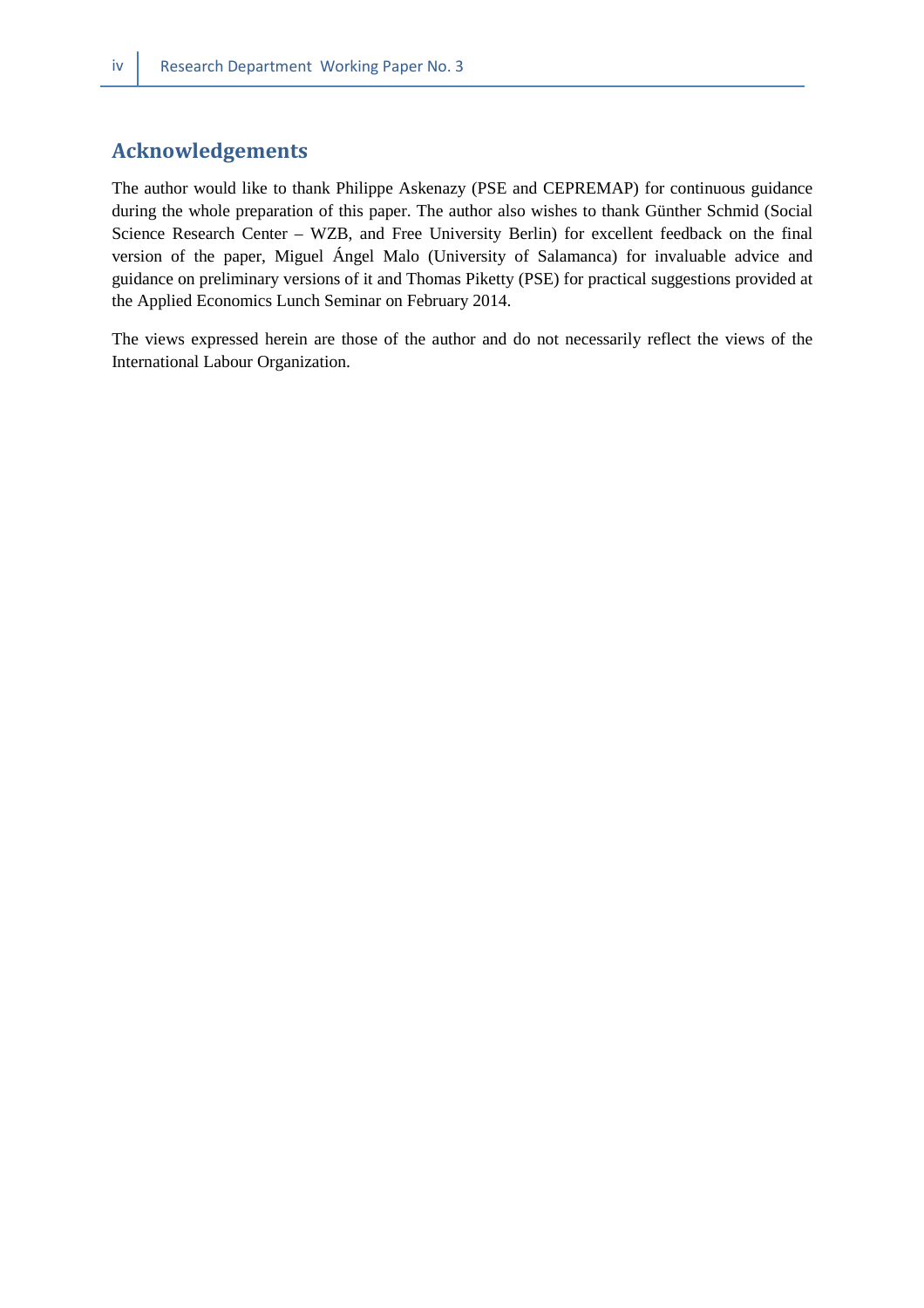# **Contents**

## **Tables**

| Table 1. Regression results on the unemployment rate adding one interaction at a time  199          |
|-----------------------------------------------------------------------------------------------------|
| Table 2. Regression results on the employment rate adding one interaction at a time 200             |
| Table 3. Regression results on the labour force participation rate (LFPR) adding one interaction at |
| Table 4. Regression results on the share of low-skilled unemployed individuals adding one           |
|                                                                                                     |

# **Figures**

| Figure 2. Share of the expenditure by type of ALMP in 2004 and 2010 and in the change between |  |
|-----------------------------------------------------------------------------------------------|--|
|                                                                                               |  |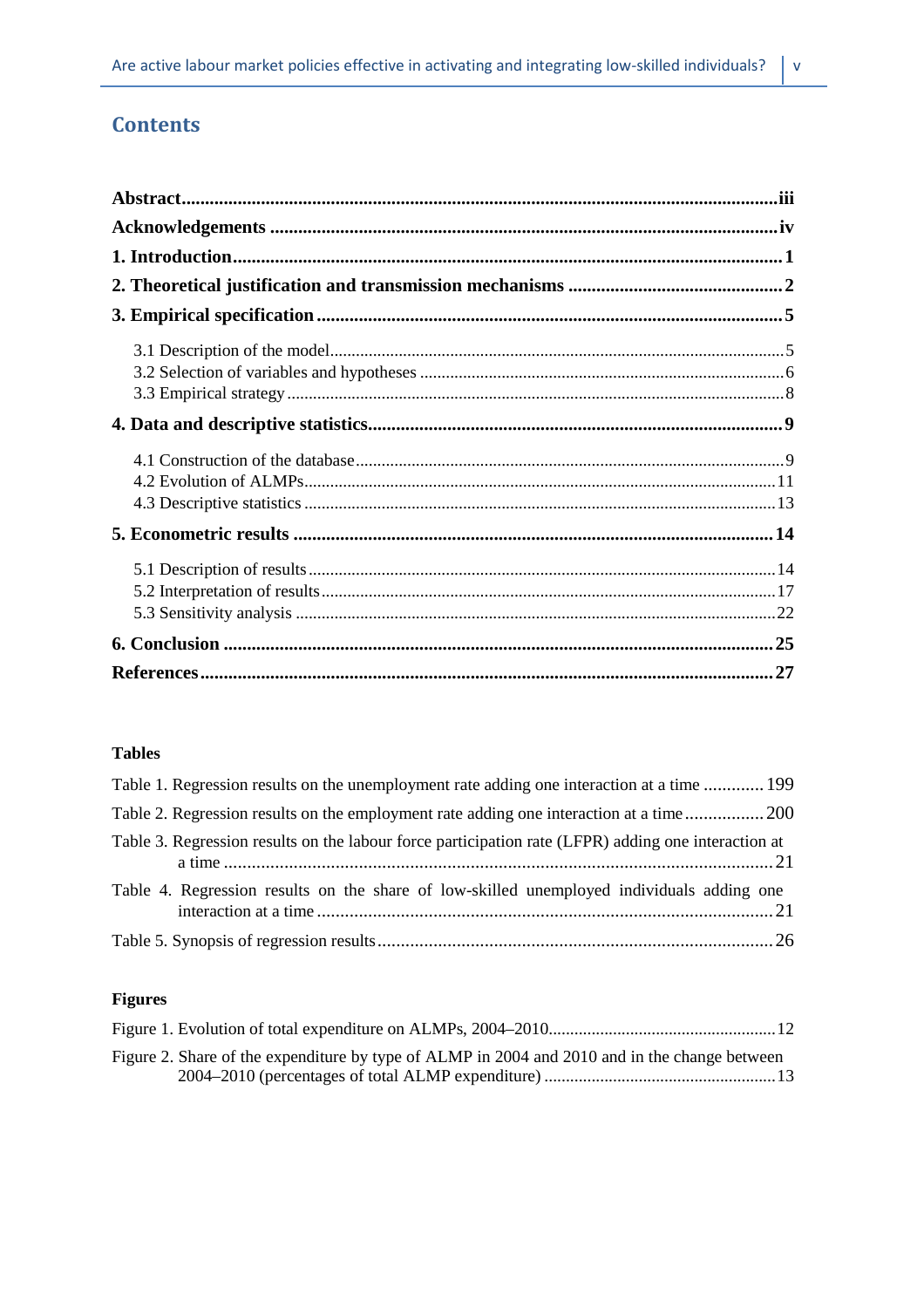# **Appendix tables**

| Appendix 2: Definitions and sources of variables used in the regression analysis33        |  |
|-------------------------------------------------------------------------------------------|--|
| Appendix 3: Country specific interventions in Austria and how they fit the different ALMP |  |
|                                                                                           |  |
| Appendix 5: Regression results based on three different estimation techniques 37          |  |
|                                                                                           |  |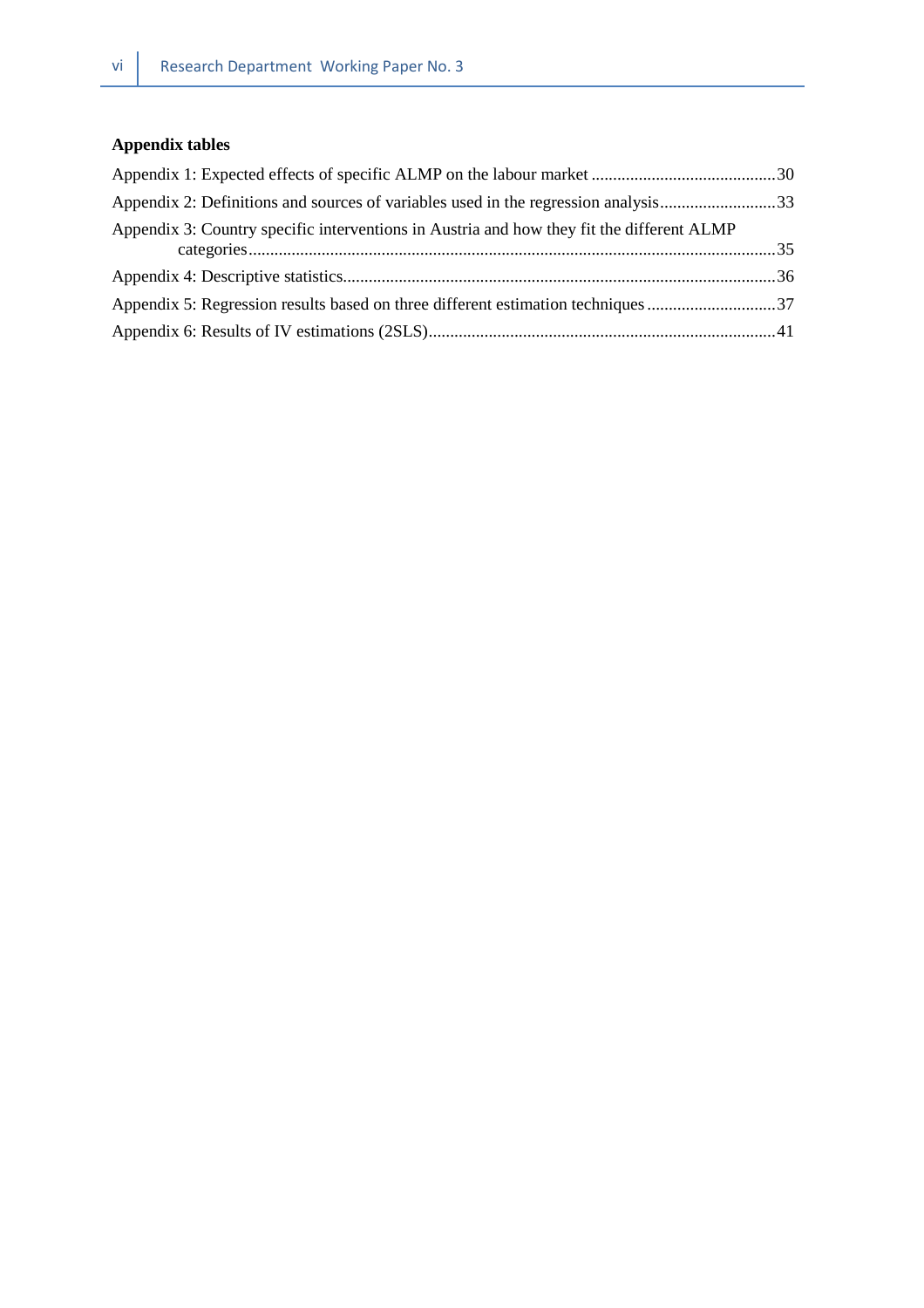# **1. Introduction**

This paper examines the effectiveness of ALMPs in improving labour market outcomes, especially for low-skilled individuals. Much has been written about the effectiveness of activation measures based on evaluations carried out using micro data, yet not enough about their effectiveness at the aggregate level. This is particularly true with regards to the role of ALMPs' implementation characteristics in shaping their overall effects. This paper aims to contribute to this debate through an aggregate impact approach which is better placed to measure both, the direct and indirect effects of ALMPs. It finds that ALMPs matter at the aggregate level. Training, employment incentives, supported employment and direct job creation measures show the most favourable results, both in terms of reducing unemployment, but also in terms of increasing employment and participation. Spending in start-up incentives is more effective but only in terms of reducing the unemployment rate. Importantly, results show that ALMPs are more effective for the low skilled than for the overall population. In terms of implementation, the analysis finds that the most favourable aspect is the allocation of resources to programme administration. Interestingly, the size of the coefficients arising from policy and implementation variables, once interactions are included is noticeably higher. This demonstrates that a correct implementation of policies enhances their beneficial effect.

Since the 1990s there has been an increased acceptance in the developed world of the need for activation measures to strengthen the link between social protection, labour market policies and employment. Today, these policies are widely regarded as an important tool in fighting unemployment. As a result, expenditure in ALMPs is sizeable in most advanced economies and continues to increase. Success of ALMPs, however, has not been invariably positive. Although some empirical evidence exists that points to a positive effect on the probability of finding employment (e.g. Layard et al. 2009; Graversen and van Ours, 2008; Lalive et al. 2005), the effects tend to be relatively small, making it unclear whether the positive outcomes are enough to compensate for the costs. Moreover, a central concern that remains is whether activation measures are suitable to address longer-term matters such as skills and employability, especially among the least employable jobless individuals.

Importantly, most of what we know today in terms of the effectiveness of activation measures is based on evaluations carried out using micro data. A well-established microeconomic literature exists today on the effects of these policies and their design and delivery systems at the individual level. The overall effects of ALMPs, however, have been less documented. Macroeconomic evaluations of ALMPs have not been carried out systematically yet, at least not taking into account implementation characteristics. In fact, few comprehensive studies centred specifically on the effects of ALMPs have been carried out since the beginning of the 90s and they point to different results with regards to the effect of ALMPs on unemployment rates. While Layard et al. (1991) find that ALMPs have a negative effect on long-term unemployment, the OECD (1993) argues that results are not robust enough to be conclusive. More recently, Estevão (2003) found positive effects of ALMPs on the employment rate of the business sector in the 1990s but not in the late 1980s. Importantly, studies in which the effectiveness of ALMPs is linked to implementation aspects are even scarcer (Schmid et al., 2001; Calmfors, 1994; de Koning and van Nes, 1991). As such, existing knowledge on the aggregate effects of activation measures and their design remains inconclusive.

This paper aims to contribute to this debate in the literature. The analysis is done by ways of a pooled cross country and time-series analysis based on 31 advanced countries for which detailed annual data on different ALMPs (focusing on those specifically targeted to low-skilled individuals) exists for the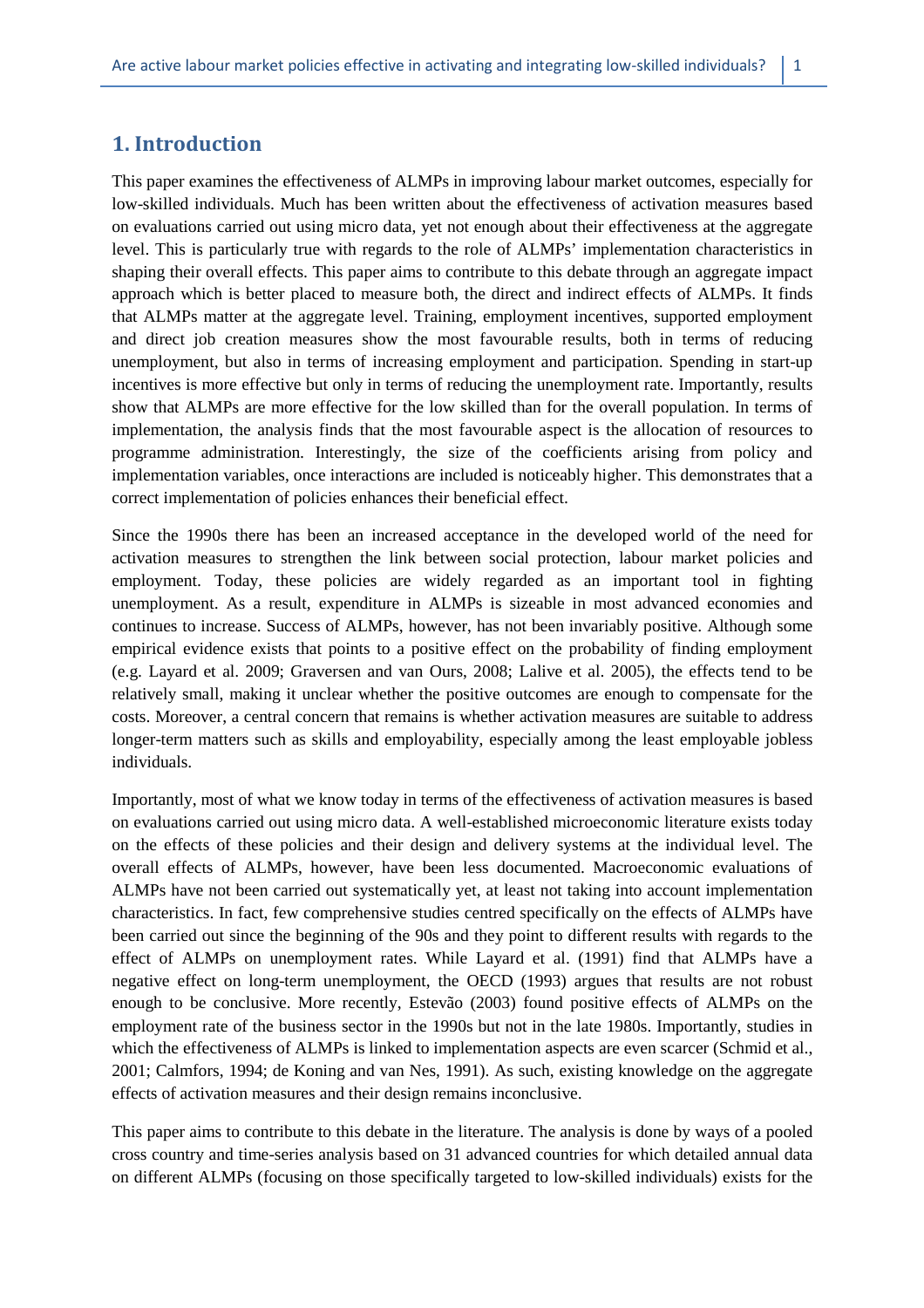period 1985–2010. The study contributes to the empirical evaluation of activation policies beyond what it is already known in four ways: First, the paper includes aspects of the delivery system in the analysis to shed light on the role of implementation characteristics in explaining differences in the performance of ALMPs between countries. Second, it is focused on the labour market outcomes of low-skilled individuals that have been among the least researched marginalized groups. Third, it provides an update of the aggregate assessment approach by extending the time and country coverage of the dataset.<sup>1</sup> Finally, the estimation includes specific econometric techniques (i.e. instrumental variables) aimed to address the endogeneity problem that has weakened many of the ALMP analyses. As it is argued later in the paper, these methods yielded stable results unveiling reliable estimates of the overall net effect of activation policies in the labour market.

# **2. Theoretical justification and transmission mechanisms**

From the theoretical point of view, the traditional justification for ALMPs has been to reduce labour market imbalances and counteract rigidities and distortions. This comes from the recognition that governments cannot address sustainably unemployment through demand expansion alone (Bellmann and Jackman, 1996a). ALMPs are therefore needed, first, to facilitate the matching process between the supply and demand for labour so that a given number of job-seekers is associated with fewer vacancies; second, to maintain the level of effective labour supply by keeping the long-term unemployed and other groups of "outsiders" tight to the labour force (Layard and Nickell, 1986; Layard et al. 1991); third, to affect the demand for labour therefore increasing the number of available jobs (Pissarides, 1990); and fourth, to boost the productivity of the labour force, both through the direct effect of activation measures on programme participants, but also through general productivity increases associated with externalities.

The direction and magnitude of these effects would depend on the specific type of measure put in place and its target group (Appendix I). In general:

- According to Keynesian theory, measures aimed to overcome structural labour market imbalances (i.e. employment incentives, job-search assistance, public job creation and certain other direct-job-creation measures such as those offering hiring credits) can increase the level of employment through an income effect and a multiplier effect. However, these measures can lead to displacement and substitution effects, when jobs created for a particular category of workers supplant jobs for other categories (OECD, 1993; Calmfors and Skedinger, 1995).
- In the case of placement services and all types of job-search assistance, the benefits to the labour market result from an increased effectiveness of search (Schmid et al. 2001, Bellman and Jackman 1996b, OECD, 1993). Job-search assistance might also increase the number of vacancies because opening posts becomes less costly for firms (Pissarides, 1990; Calmfors and Lang, 1995; OECD, 1993), which in turn would expand labour demand. However, some economists predict a reduction in search efforts – and a raise in wage pressure – since government support may reduce the fear of unemployment (Bellman and Jackman, 1996a; Calmfors and Skedinger, 1995).
- Labour-supply-oriented measures (including training, workers' subsidies, supported employment and rehabilitation and job rotation and job sharing measures), are expected to have little, if any, impact on the level of unemployment (Schmid, 1996). Yet, these measures will potentially have a stronger impact on the structure of unemployment by reducing skill bottlenecks and the

<sup>&</sup>lt;sup>1</sup> From around 20 to 25 years and from around 20 to 31 advanced economies.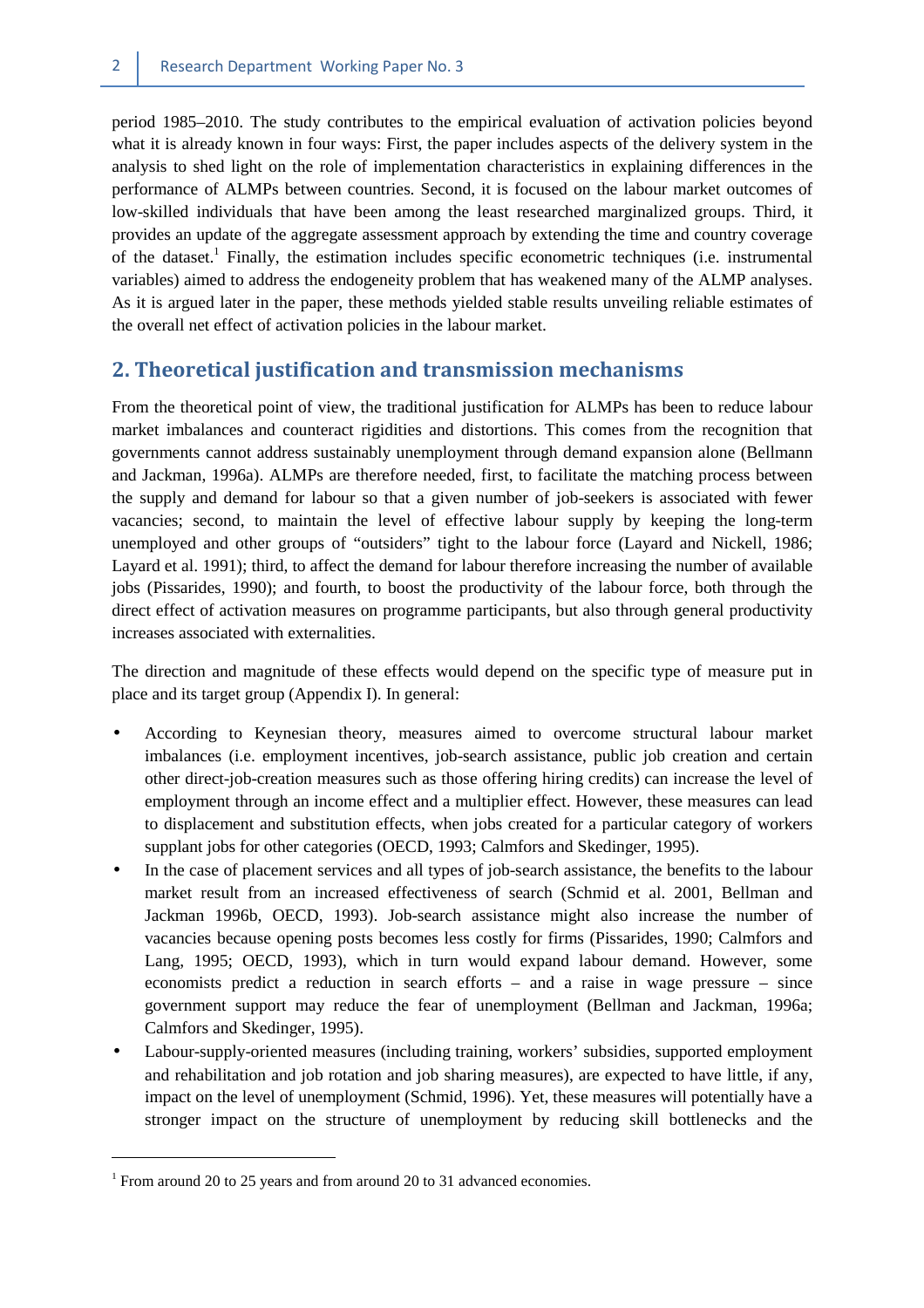vulnerability of groups that are more exposed to risks in the labour market, such as the unskilled or long-term unemployed (OECD, 1993). This would have a redistributive and reallocating effect of employment opportunities. Search effectiveness can also be improved thanks to these policies, since participating on training courses can provide a positive signal to potential employers, reducing uncertainty about the employability of job applicants (Bellman and Jackman 1996b; Layard and Nickell, 1986; OECD, 1993). More generally, increases in productivity are thought to have positive externalities that would contribute to general productivity increases (OECD, 1993) and to general technical progress of societies (Calmfors and Skedinger, 1995). However, participants may also reduce their search efforts in the expectation that the course culminates (i.e. lock-in effect) (Bellman and Jackman 1996b). Moreover, labour demand can be reduced if the *scale effect* resulting of an increase in the marginal productivity of labour (i.e. that shifts labour demand upwards because a fall of the relative unit cost of labour provides an incentive to expand output by using more efficient units of labour) is dominated by the *substitution effect* (i.e. arising since one unit of product can be produced by less units of labour) (Calmfors, 1994).

- Specifically relevant for this paper, ALMPs that focus on marginal groups (long-term unemployed, low-qualified individuals, etc.) can be especially effective. They could raise employability, compel the unemployed to search harder for jobs and lead to lower reservation wages, which can stimulate labour demand and facilitate employment (e.g. Bellman and Jackman 1996a). However, in the absence of specific components aimed to raise employability, ALMPs could result in wage moderation and even in an increase in the number of working poor (e.g. Clasen and Clegg, 2006). In general, the weaker the affiliation of targeted group to the labour market, the less likely it would be for activation measures to affect their employment prospects (Layard et al. 2009).
- In general, in times of crisis, characterized by high levels of unemployment and low unfilled vacancies, a given level of aggregate employment needs to be assumed, which would reduce the effectiveness of ALMPs. Given the lack of new available jobs, ALMPs could lead to substitution and displacement effects. Under these circumstances, a stricter targeting can be justified economically by its potential to affect specific groups even if the aggregate effects of ALMPs are low. In this context, redistributing employment opportunities in favour of disadvantaged groups (e.g. low-skilled individuals) can be a way of enhancing the effectiveness of ALMPs (de Koning, 2001).

In terms of the methodologies available for assessing the impact of ALMPs at the aggregate level, several models exist, which have evolved over time. Analyses based on the flow model approach are, by far, the most commonly exploited method to carry out research at the aggregate level in the field of activation policies. These models study the direct effects of ALMPs on the friction between labour supply and demand and the transitions from unemployment to employment (de Koning, 2001). The oldest attempts to measure the impact of ALMPs on the efficiency of the labour market were carried from the mid-60s all through the 70s and 80s. The regional version of flow-model approach has been increasingly applied during the last decade.<sup>2</sup> Today, this approach constitutes a well-established methodology to measure the net effect of labour market policies exclusively on the matching process

l  $2^2$  See, for example, Anxo et al. (2001) for a regional aggregate impact analysis of ALMPs in France and Sweden, carried out by means of an augmented matching function. Schmid et al. (2001) carried out a similar analysis for Germany, with special focus on the long-term unemployed, and de Koning and Arents (2001) for the Netherlands. More recently, Hujer et al. (2009) used this approach for Western Germany and Dauth et al. (2010) for Austria.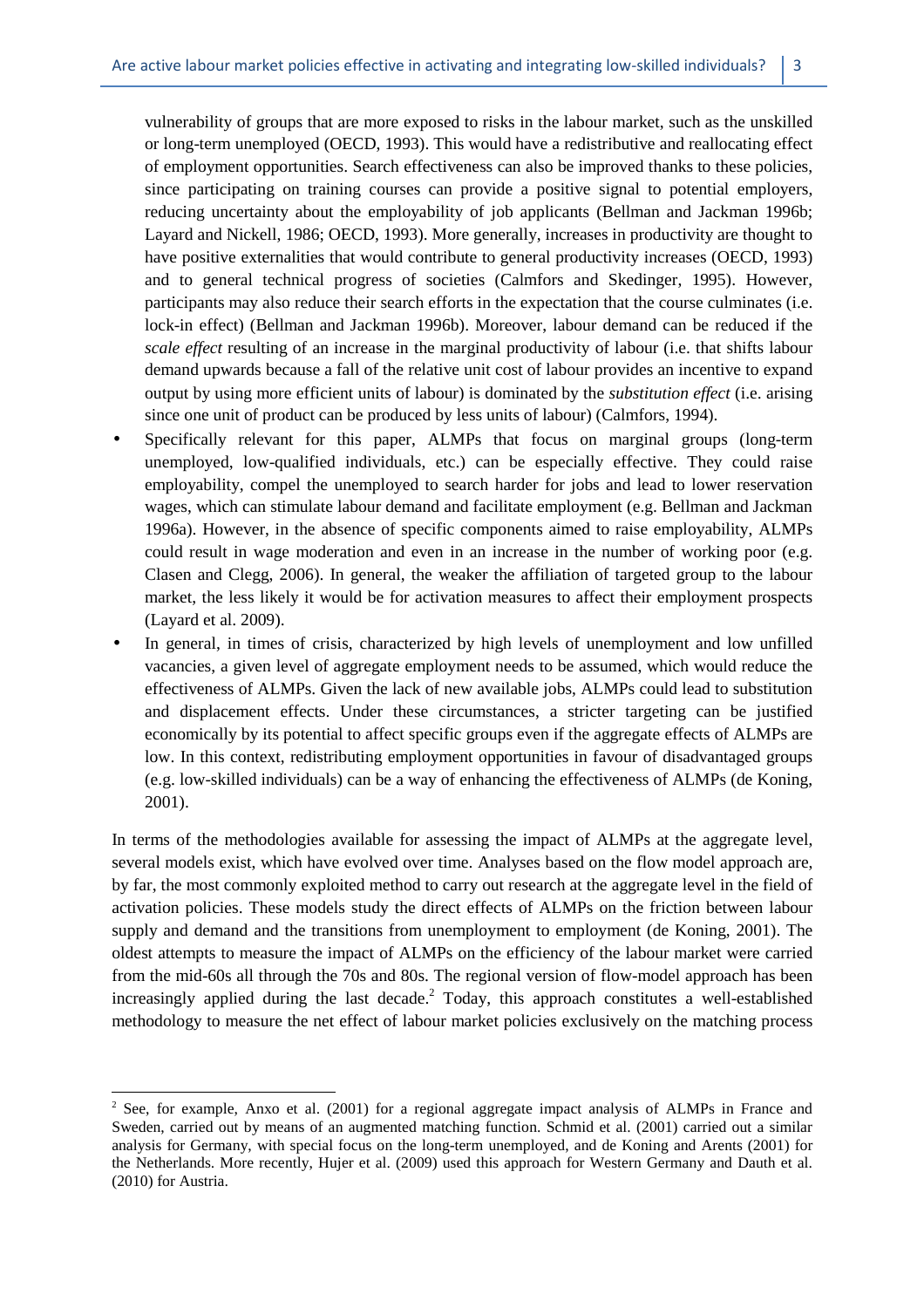(given windfall, substitution and displacement effects on outflows from unemployment) (Bellmann and Jackman, 1996a).

Meanwhile, some few efforts were developed in the late 80s and beginning of the 90s that presented a more general model to study the impact of ALMPs on a number of critical economic and labour market variables (Layard and Nickell, 1986; OECD, 1993). This approach allows capturing the impact of ALMPs on the efficiency of the matching process and on the size of the labour force, while also taking into consideration its indirect effects. The model is based on the assumption that ALMPs have the ability to: (i) enhance the employability of labour supply, facilitating recruitment; and (ii) reduce frictions between labour supply and demand, boosting employment. Indirectly, employability increases also influence wage levels, which again affects the labour market and the economy more broadly. As such, this approach is capable of shedding light on the direct impact of ALMPs, while also taking into account productivity and competition effects (insiders vs. outsiders), deadweight loss, and substitution, crowding-out and lock-in effects (Bellman and Jackman, 1996a; Calmfors, 1994). No other approach allows capturing empirically the overall net effect of ALMPs on the wide labour market.

Empirically, however, evidence from international comparisons on the impact of ALMPs has been contentious. Historically, a major drawback encountered by the proponents of this cross-country approach is the existence of a simultaneity bias (reverse causality), stemming from the fact that although the scale of ALMP provisions is meant to affect the size of unemployment, unemployment could also drive spending on ALMPs (e.g. if governments base their expenditure decisions on the magnitude of the problem they wish to address).

During the 90s, the quest for addressing this reverse causality focused on defining a medium-term policy reaction function that could realistically predict policy spending patterns of governments. Two clearly opposed theoretical frameworks arose with regards to this issue. The first one assumed that governments based their decisions on a fix level of ALMP spending per unemployed person, which could vary slightly over time but that could not adjust fully with unemployment (Layard et al., 1991). However, measuring ALMP spending per unemployed person would result in an endogeneity problem. Thus, under this scenario, the suggested solution to address the simultaneity problem was to look at average unemployment rates and average levels of spending on ALMPs per unemployed person over the medium-term. If the assumed policy-reaction function were a realistic representation, the policy stance would indeed be exogenous in the proposed scheme. The second theoretical framework assumed that governments committed a given fraction of GDP to ALMP spending over the medium-term, which did not adjust with the unemployment rate (OECD, 1993). In this situation, ALMP spending was measured as a share of GDP, which authors sustained, did not have an endogeneity problem.

Importantly, different assumptions about governments' policy stance yielded different results with regards to the effect of ALMPs on unemployment rates. While Layard et al. (1991) found that ALMPs had a reducing effect on long-term unemployment, the OECD (1993) argued that results were not robust enough to be conclusive. Unfortunately, it is still far from clear what a correct representation of the policy-reaction function is and it might well be the case that whatever the representation it would not be the same across countries. Conscious of this problem and of the importance of addressing endogeneity other efforts arose later, which tackled the issue mainly through fixed-effect estimators and instrumental variables (Calmfors and Skedinger, 1995; Büttner and Prey, 1997; Schmid et al.,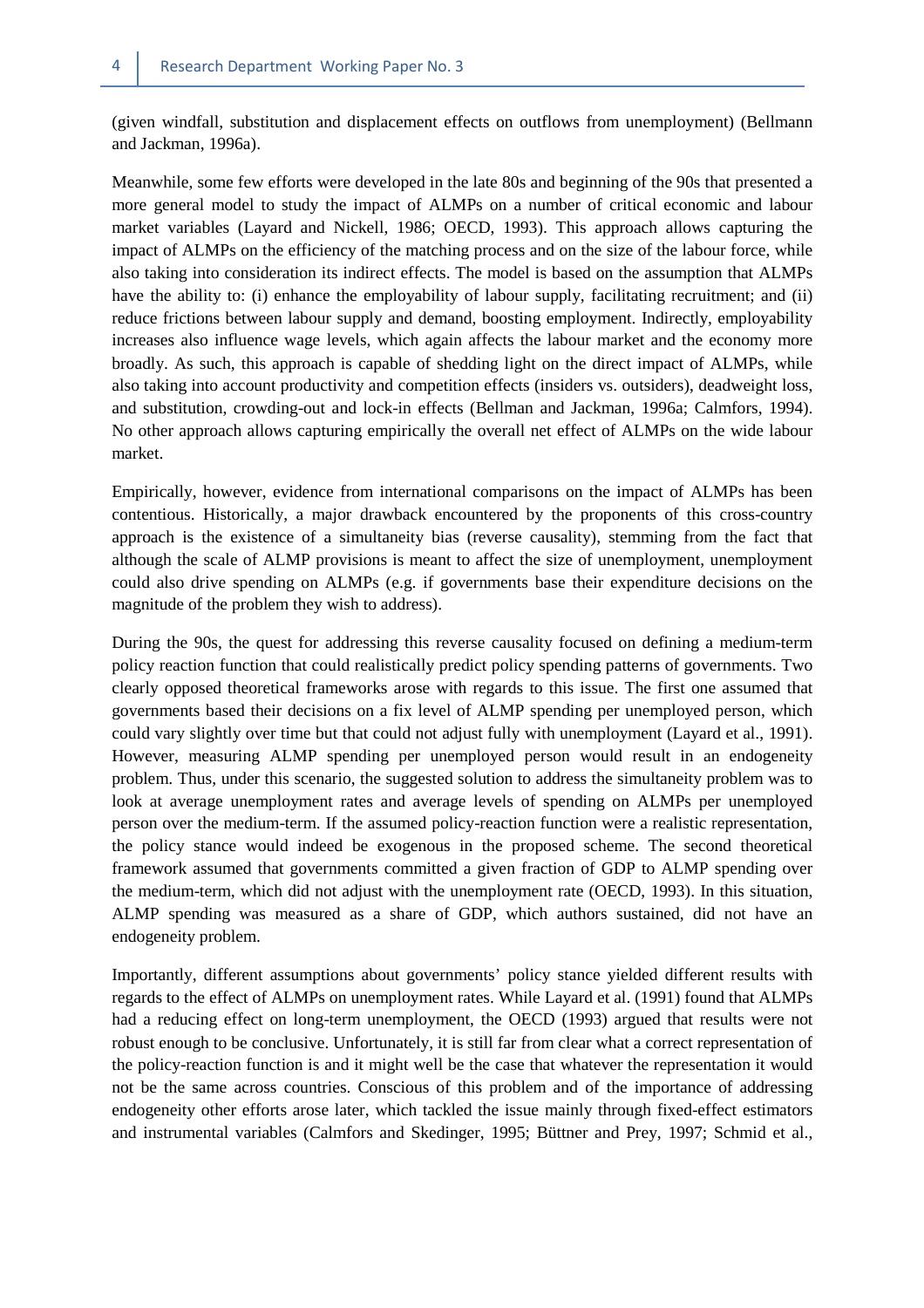2001; Estevão, 2003).<sup>3</sup> However, given the incipient knowledge about estimators capable of dealing with reverse causality and methods to test the instruments' strength and overidentifying restrictions, it remained far from clear whether the endogeneity problem was actually addressed in these studies.

As such, existing knowledge on the aggregate effects of activation measures remains inconclusive. Deepening the understanding of the broader effects of ALMPs is, however, all the more relevant today. First, many advanced countries are under tight budgets and, given the mixed empirical evidence on the effectiveness of ALMPs, spending on these policies is under careful scrutiny. Second, the last decade has seen an important development of tools and methodologies to treat a wider range of empirical problems. For instance, a variety of econometric estimators, technical fixes and diagnostic tests exists today to treat the endogeneity issue.<sup>4</sup> Finally, the availability of longer time series allows controlling better the sensitivity of policies to the business cycle (Schmid et al., 2001). As such, the potential for capturing the full effects of ALMPs and deepening the understanding of their effectiveness has increased of late.

## **3. Empirical specification**

#### **3.1 Description of the model**

 $\overline{a}$ 

Based on these new developments, the present paper is a renewed effort to capture the overall effects of ALMPs at a macroeconomic level. In order to assess how effective ALMPs are in improving labour market outcomes, especially for low-skilled individuals, this paper uses a panel data model based on a structural equation with the following simple form:

$$
LM = f(ALMP, IMPL, DC, STRUCT, INST)
$$

where, *LM* represents the selected labour market indicators, including those relative to the low skilled; *ALMP* denotes active labour market policy indicators and *IMPL,* indicators relative to implementation characteristics. The remaining three groups of variables are controls: *DC* includes determinants of demand conditions, *STRUC* the structure of the labour market (which influences the speed of adjustment to structural change or demand and supply shocks) and *INST* a range of institutional arrangements.

The analysis consists of an aggregate impact approach based on a pooled cross-country and timeseries database for 31 advanced countries with yearly information during the period 1985–2010. The long time series allows increasing the number of observations and providing greater statistical power.

<sup>&</sup>lt;sup>3</sup> Bassanini and Duval (2006) and Scarpetta (1996) also analyse the effects of ALMPs on unemployment from a cross-country perspective but not as their main objective. Their central aim is to unveil the effects of institutional settings on unemployment and therefore they include ALMPs as a single variable or as an interaction.

<sup>&</sup>lt;sup>4</sup> In fact, there are a number of studies that have successfully used these techniques in international empirical analysis of labour market policies other than ALMPs. Cahuc and Carcillo (2011), for example, used IV and GMM methods in their cross-country analysis of short time work arrangements during the 2008 recession to treat the endogeneity bias that plagued their results. Both IV and GMM methods yielded stable results, successfully correcting the endogeneity bias. In a similar study (using somewhat different estimation strategies), Hijzen and Martin (2013) address the problem of endogeneity through the use of an instrumental variable for short-time work based on the number of years for which a scheme has been in existence.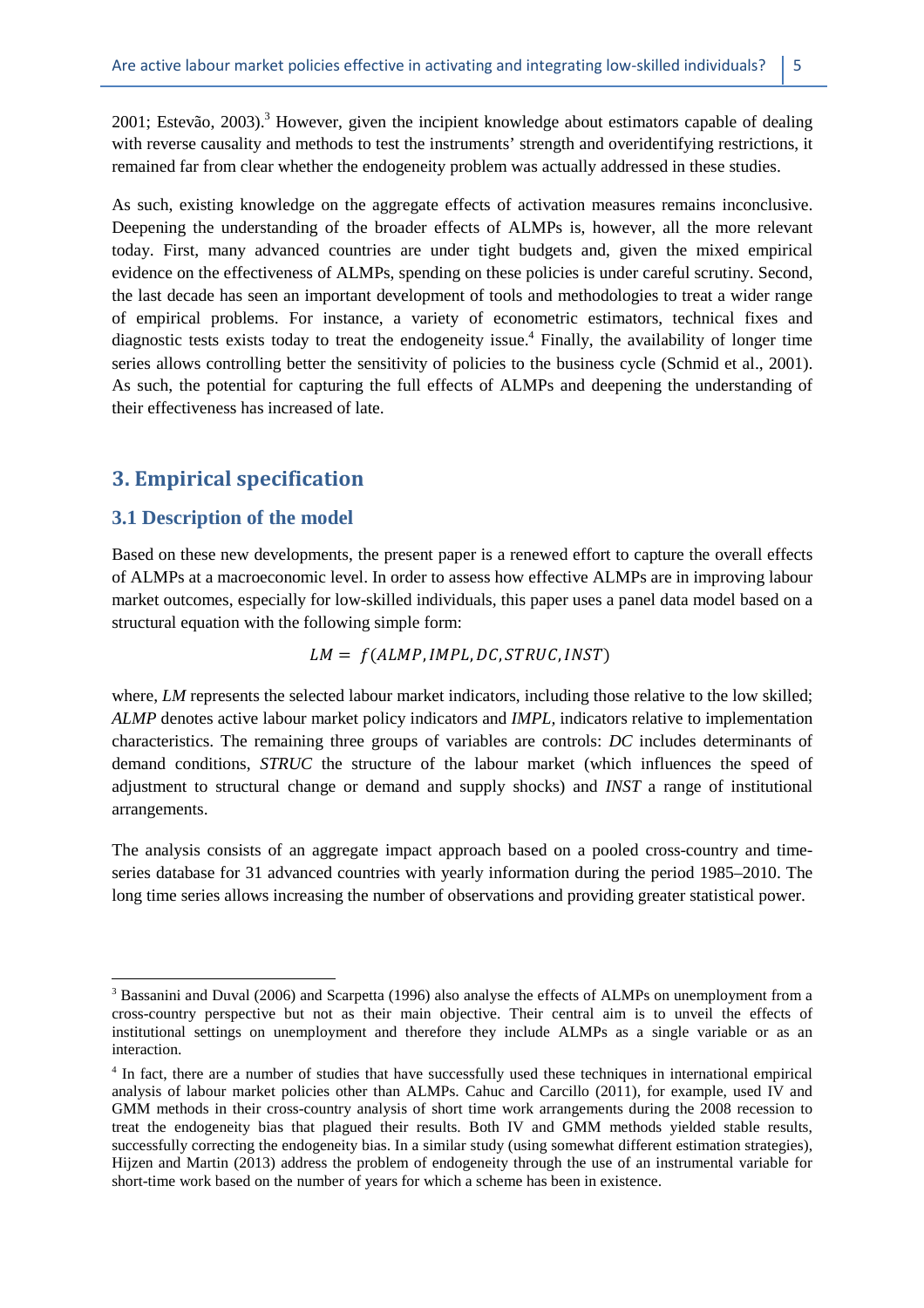#### **3.2 Selection of variables and hypotheses**

#### *Dependant variables*

Seven indicators were selected as dependant variables. The first three measure labour market outcomes of the overall population and include the unemployment rate, the employment-to-population ratio and the labour force participation rate (LFPR). The first indicator allows measuring the effects of ALMPs on the long-term level of the unemployment rate, but will not say much about whether its reduction is accompanied by higher employment or higher inactivity. To get the complete picture, the participation rate is taken into account to assess the impact of policies in bringing people back to the labour market and the employment rate to evaluate their effect in bringing people back to employment.

Regarding the specific effects of policies on labour market outcomes of low-skilled individuals, as with the first model, I use the unemployment, employment and labour force participation rates of lowskilled individuals as dependant variables. In addition, I include the share of low-skilled unemployed individuals as a percentage of total unemployment to take into account the effects of policies on the "structuralization" of lack of skills in the labour market (Schmid et al., 2001). This is based on the assumption that the higher the concentration of unemployment on the low-skilled, the higher the real wage rigidity and the higher the persistence of the unemployment rate  $-$  i.e. wages at the lower end are not flexible due to labour institutions in place in charge of protecting low-wage incomes (Nickell and Bell, 1997). This last equation would test whether ALMPs are providing incentives to workers for acquiring new skills or to enterprises for enhancing the demand for low-skilled labour.

#### *Policy intervention*

As discussed above, a correct representation of the policy stance of governments – on which base it will be anchored the definition of the policy variable – is the first fundamental step to tackle the endogeneity problem that is so common in policy analyses. I assume in this paper that the mediumterm policy reaction function of governments regarding ALMP spending is based on a fixed level of expenditure per unemployed individual – which could be somewhat adjusted based on a cyclical component (Layard et al., 1991). This would imply a positive correlation between total ALMP spending and unemployment but a negative correlation between ALMP spending per unemployed individual and unemployment, which is in fact the case for the panel of countries analysed in this paper.

Following this policy stance, the policy intervention measure computed for the analysis is defined as real expenditure on ALMPs per unemployed person (Heylen, 1993; Bellmann and Jackman, 1996b).<sup>5</sup> Importantly, different policies can produce different effects depending on their objective, design and population targeted (Appendix 1). To take account of these different effects, total ALMP spending was broken down in three different categories, which are explained in detail in Section 4.

#### *Implementation*

 $\overline{a}$ 

Moreover, it can be expected that the design and implementation of ALMPs will shape their overall effects. Indeed, the benefits of policies can be reduced or cancelled if they are badly targeted and

<sup>&</sup>lt;sup>5</sup> The ratio of government expenditure in ALMPs to GDP has also been used in the past as discussed above (OECD, 1993). In this paper, this definition does not seem to represent the correct policy stance of governments since in our sample of countries the ratio of ALMPs to GDP does not remain constant over time. It declines even when considering periods of economic growth only.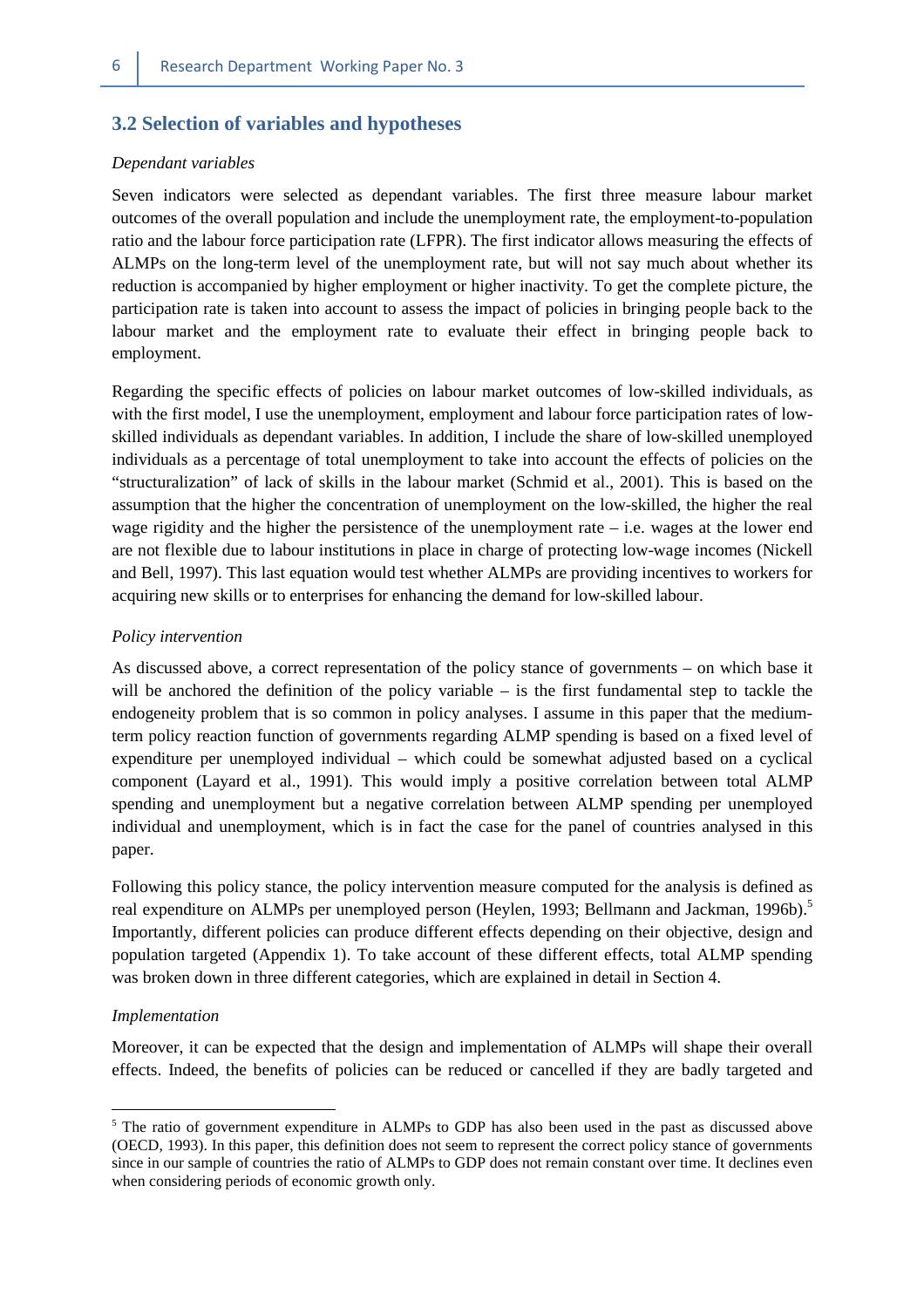implemented, regardless of the expected positive effects and the magnitude of resources allocated (de Koning, 1993)

With this in mind, three different aspects of implementation have been included in the analysis. First, I include the magnitude of resources allocated to the implementation of policies (proxied by public expenditure on programme administration, PES). It is to be expected that policies will be more effective in countries that have higher spending on programme administration per unemployed individual, since that would imply that programmes are better resourced and that their administration is better equipped to deliver employment services efficiently.

In addition, continuity and timing of implementation have been included in the analysis. Continuity matters since large fluctuations in public spending (i.e. exceeding cyclical swings) are likely to compromise the stability needed for implementation, which would be detrimental in terms of effectiveness (Schmid, 1996). The timing is important too and higher effectiveness could be expected from policies that are implemented in a countercyclical manner (i.e. spending on ALMPs that runs in opposite direction of the economic trend and parallel to changes in the unemployment rate).

#### *Demand conditions*

Moreover, it is assumed in the literature that the overall and low-skilled unemployment rates are determined by demand conditions, which I illustrate in the paper by the growth rate of GDP. It is expected that an increasing demand should reduce the level of unemployment or at least slow down its growth, although the effect may not be immediate.

#### *Structure of the labour market*

The structure of national labour markets is taken into account as well since it can influence structural changes and the speed of adjustment to shocks. Two characteristics of the labour market are especially interesting for this analysis. First, I include the concentration of the population on a particular skill level, measured by the share of the population with tertiary education. It can be assumed that the higher the concentration of the high-skilled, the easier it would be for policies to be effective since highly educated individuals have more probabilities to find a job. Moreover, I include the middle- and high-skilled unemployment rates to control for the effects of large unemployment differences across skill groups.<sup>6</sup>

#### *Institutional arrangements*

 $\overline{a}$ 

Controls for differences in institutional arrangements that can affect wage bargaining and macroeconomic performance were also included in the estimation. Union density (the proportion of workforce unionized) is included to control for insider power in wage bargaining, which may push wages upwards at a cost of lower employment especially for groups whose labour supply is more elastic (e.g. low-skilled workers) (Layard et al. 2009). Moreover, the OECD index for the strictness of EPL for the layoff of temporary workers was included. Temporary layoff regulation can reduce search effectiveness of the unemployed since workers who lose their jobs can be recalled, with detrimental consequences on the level of employment (Bellmann and Jackman, 1996b).

<sup>&</sup>lt;sup>6</sup> However, results were not robust when both rates were used in the analysis, thus the middle-skilled unemployment rate was dropped to avoid the presence of multicollinearity.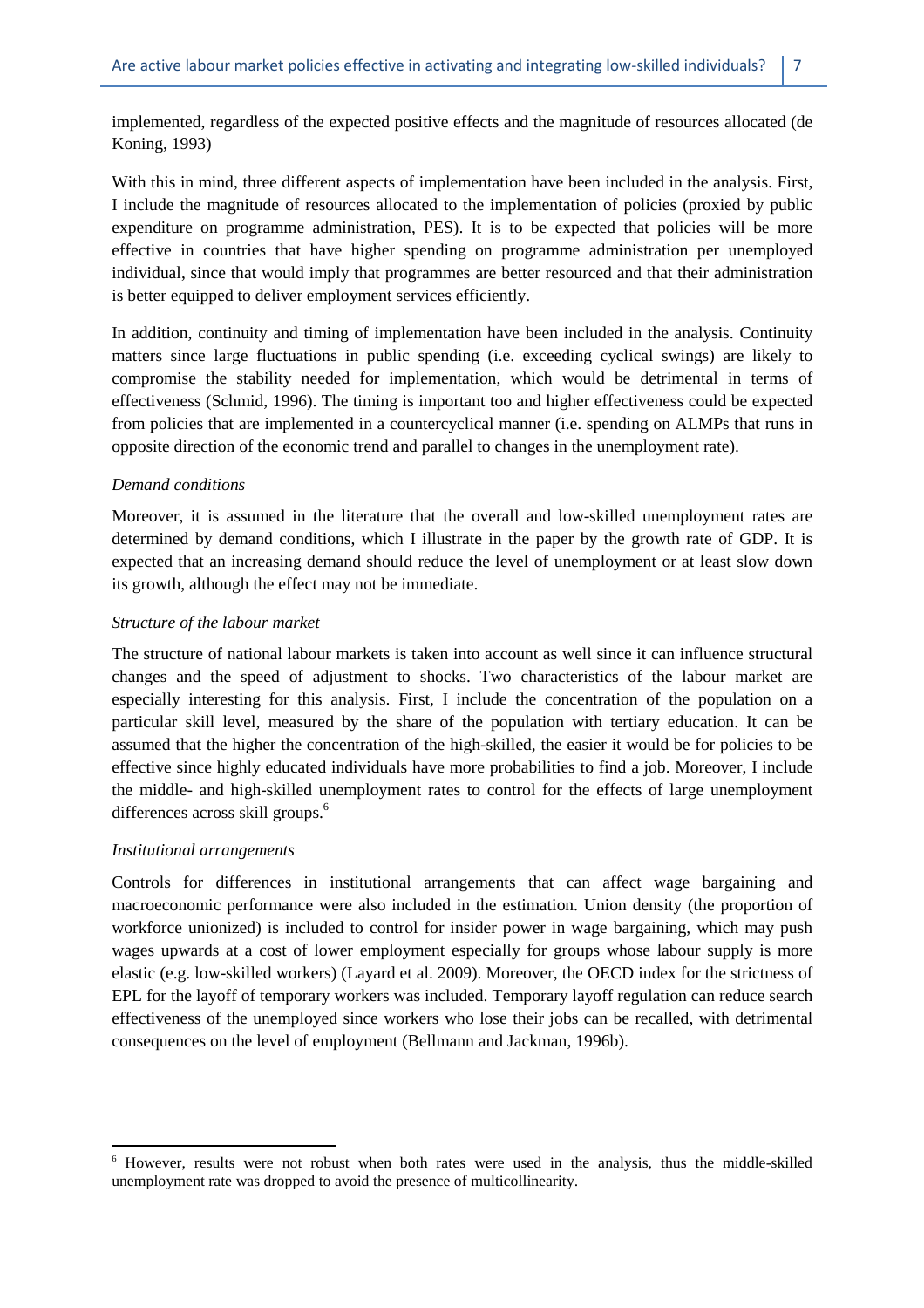#### *Pure control variables*

Finally, EU countries have a relatively integrated labour market due to a relative freedom in the movement of workers. To control for this special feature of the European labour market, a dummy variable was added taking the value of 1 for countries that are members of the European Union.

#### **3.3 Empirical strategy**

 $\overline{a}$ 

Seven different models were estimated to measure the effectiveness of ALMPs. The first three measure the effects of ALMPs on labour market outcomes of the overall population and the other four the effects on the specific target group of this analysis, the low-skilled.<sup>7</sup> For each specification, fixed effects, random effects and pooled ordinary least squares (OLS) models were estimated. The suitability of the random- or fixed-effects specification was examined by the Hausman test. In certain cases (employment rate, LFPR, low-skilled employment rate and low-skilled LFPR) a correlation of the entities' error terms with the regressors was found, which invalidated the use of random effects. Fixed-effect models were used in these four cases.

Moreover, serial correlation is usually expected in macro panels with long time series like the one used in this paper, especially as a result of omitting variables that change gradually over time (Lusinyan and Bonato, 2007). I use the Lagrange-Multiplier test (Wooldridge, 2002; Drukker, 2003) and the Arellano-Bond post-estimation technique (abar) (Roodman, 2006) to test for serial correlation in the idiosyncratic error terms. In all cases the null hypothesis was rejected, concluding that the data suffered from first order autocorrelation. In this context, OLS, random- and fixed-effects models are biased and/or inconsistent, since they underestimate standard errors of the coefficients. To account for this, an additional estimator was used in all specifications: a feasible generalized least squares model (GLS) fitted for panel data. This estimator allows for the assessment in the presence of AR1 autocorrelation within panels, cross-sectional correlation and heteroskedasticity across panels. Results of the pooled ordinary least squares model (OLS), GLS (either fixed- or random-effects), and FGLS with AR1 correction are detailed in columns 1, 2 and 3, respectively, of the tables presented in Appendix 5.

In addition, as discussed above, given the specification of the models and the shape of the policy variables, it can be expected that the different estimations will suffer from reverse causality. Indeed, it is not only ALMPs that affect unemployment but it may also be the case that changes in unemployment could influence expenditure in ALMPs. In this event, it has been widely demonstrated that coefficients estimated through OLS and GLS might be inconsistent and biased. Some authors have dealt with this problem by either normalizing ALMPs to a fixed fraction of GDP over the medium-term or by using country-specific averages of ALMP expenditures over the period analysed. Neither solution is optimal in my view: the former assumes a policy stance that is not a correct representation of reality (at least in the panel of countries used for this study, as discussed above) and the latter eliminates the time varying property of the variables of analysis, something that seems incorrect giving the long period studied. To address the specification problem caused by endogeneity and take account of the presence of heteroskedasticity, a final estimation was carried out instrumenting (i.e. finding variables correlated with the endogenous variables, but not correlated with

 $7$  The augmented Dickey-Fuller test was used to control for the non-stationarity of dependent variables. In all cases (but one) the tests rejected the null hypotheses of non-stationarity at 1 and 5 per cent levels. The exception was the variable *share of low-skilled unemployed individuals* which did not pass the test and can be therefore assumed to be non-stationary.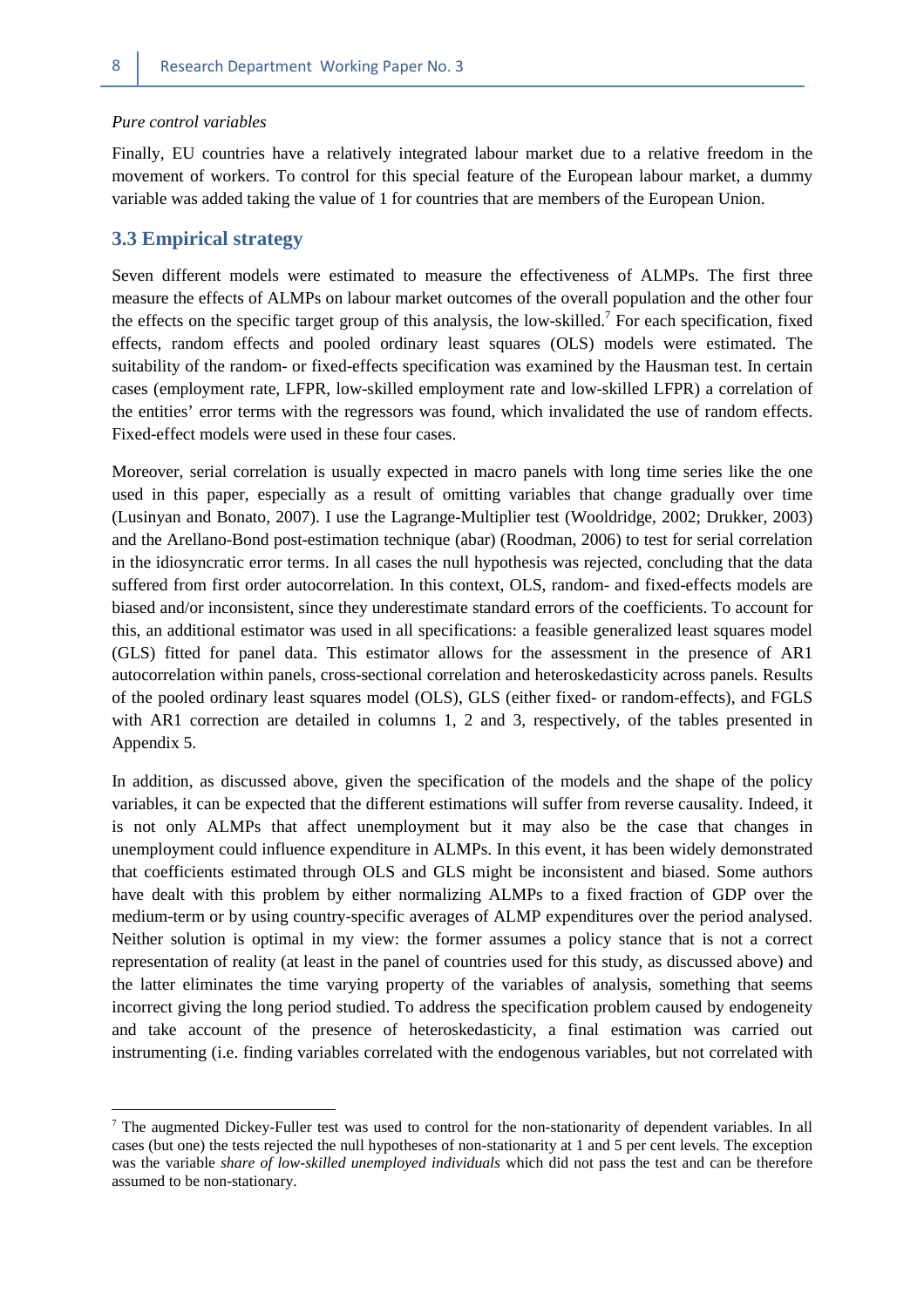the error term) policy variables through a 2-stage least squares (2SLS) estimator. The complete discussion of this estimation and the tests and options used are discussed in section 5.3 and presented in Appendix 6.

# **4. Data and descriptive statistics**

#### **4.1 Construction of the database**

The variables used in the analysis draw from different sources of information. The exact definitions and sources can be found in Appendix 2. Labour market variables (*employment, unemployment, labour force and working age population*) for the overall population for the 31 countries analysed in this paper were collected from the Labour Force Survey dataset of OECD.<sup>8</sup>

The *low-skilled unemployment rate* and *employment-to-population ratio* draw from the Eurostat database for the 23 European countries for which information is available in this dataset. To draw information for the low-skilled unemployment rate of the remaining countries, I used ILO databases<sup>9</sup> for Australia, Canada, Israel, Mexico and the United States; and national sources for Japan, Korea and New Zealand. Regarding the low-skilled employment rate, I used OECD Education at Glance indicators (2004–2012) to gather information for Australia, Israel and Mexico, and national sources for Canada, Japan, Korea, New Zealand and the United States. The *LFPR* was calculated on the basis of the unemployment and employment rates. Finally, the share of low-skilled unemployed individuals as a percentage of total unemployment was gathered from the World Bank World Development Indicators database, which contains information for the whole sample of countries, although not for all years – e.g. the latest year for which information is available is 2008.

Skill level is measured by the level of educational attainment as defined by the International Standard Classification of Education (ISCED) (UNESCO, 1997). As such, the low-skilled in this paper include individuals with pre-primary, primary and lower secondary education (levels 0-2 of ISCED); the middle-skilled those with upper secondary and post-secondary non-tertiary education (levels 3-4); and the high-skilled those that have finalized tertiary education (levels 5-6). The definition of the variable in countries where information was gathered from national sources varies slightly. In Japan, lowskilled individuals are those with primary school, junior or senior high school; middle-skilled those with junior college; and high-skilled individuals that have coursed college or university, including graduate school. In Korea, low-skilled are middle-school graduates and below, middle-skilled are high school graduates and high-skilled are college and university graduates. In New Zealand, low-skilled are individuals with no school qualification, middle-skilled those with either school qualification or post school but no school qualification and high-skilled those with post school and school qualification. Finally, the low skilled category in Canada and the United States includes individuals with no schooling and persons who received some schooling but did not obtain a secondary or highschool diploma.

Policy intervention variables derive from OECD Employment Outlook databases. Policy categories used in this paper thus follow the OECD classification and definitions. These categories include:

<sup>&</sup>lt;sup>8</sup> All variables obtained from OECD were gathered from OECD.Stat, which is an online repository of data and metadata for OECD countries and selected non-member economies.

<sup>&</sup>lt;sup>9</sup> KILM (Key Indicators of the Labour Market) and ILO.Stat.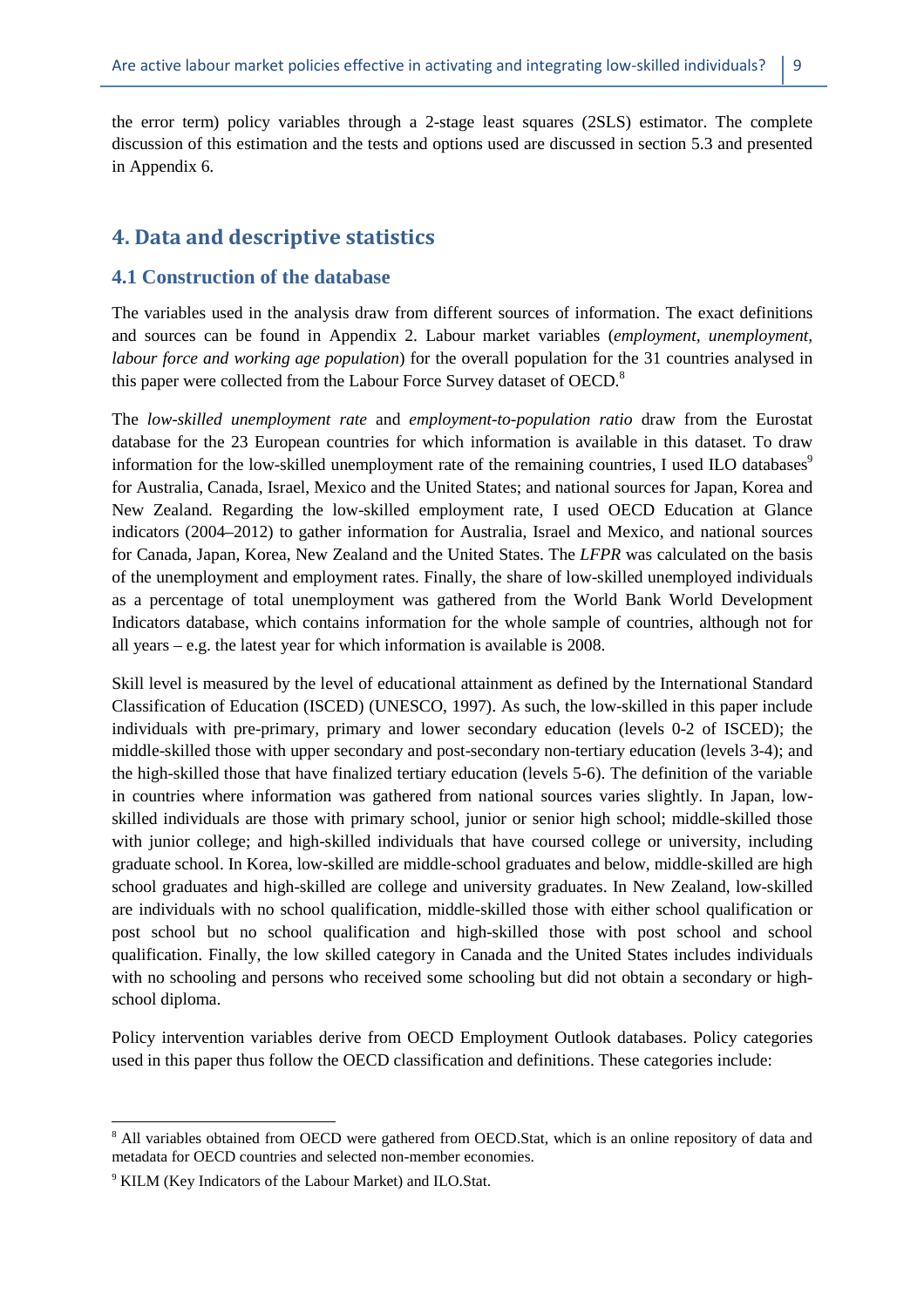- *Training*: Consists of targeted training programmes including institutional, workplace and integrated training and special support for apprenticeships.
- *Job rotation and job sharing:* Includes measures that promote the full substitution of an employee by an individual (unemployed or not) from another target group for a fixed period. Job sharing schemes include all measures that encourage the partial substitution of employees by an individual (unemployed or not) from another target group.
- *Employment incentives*: Includes recruitment and employment maintenance incentives.
- *Supported employment and rehabilitation:* Consists of subsidies for the hiring of individuals with a long-term or permanently reduced capacity to work, and for the vocational rehabilitation of people with a reduced working capacity.
- *Direct job creation:* Includes measures aimed to create additional jobs for the long-term unemployed or individuals otherwise difficult to place. Jobs created are usually of community benefit and are usually located in the public or non-profit sectors. This should not include support for lifetime protected work in a non-productive environment.
- *Start-up incentives:* Includes measures that encourage entrepreneurship among unemployed and other target groups.

Measures included in the analysis are restricted to targeted policies. This excludes measures that are generally available such as in-work benefits for all employees whose income fall below a threshold, or training and apprenticeship programmes that are generally available to employed adults or youth. Appendix 3 illustrates how country-specific policies fit the ALMP categories described above.

For each category, the variable computed was defined as real expenditure per unemployed person, following the policy stance analysis discussed above. For comparability across countries, expenditures were converted to international dollars using purchasing power parity (PPP) exchange rates. In order to deal with the multicollinearity arising between policy variables, a cluster was computed (*policy cluster*) bringing together training, employment incentives, supported employment and rehabilitation, and direct job creation policies.

One of the novelties of the analysis presented in this paper is the inclusion of implementation-related variables in the analysis of the effectiveness of ALMPs. Three performance indicators were constructed capturing three different dimensions of implementation: *allocation of resources to the implementation of policies*, continuity and timing in the implementation of programmes. The first dimension is measured by the overall expenditure on programme administration<sup>10</sup> as a percentage of total expenditure in ALMPs. Second, following Schmid (1996), *continuity* in the implementation of programmes is measured by the dynamics of ALMP expenditure, i.e. large annual variation in spending (fluctuations that exceed cyclical swings) would be the antithesis of continuity in implementation. This variation was captured by the difference between the fluctuations (measured by the standard deviation) in real GDP growth and the growth rate of ALMP spending. Third, as explained above, the variable *timing* measures whether policies are implemented in a countercyclical

<sup>&</sup>lt;sup>10</sup> Which is defined by governments' expenditure in Public Employment Services and includes: (i) public expenditure in placement and related services, (ii) benefit administration, and (iii) other services and activities, including both, the budget of institutions that manage placement and related services and ALMPs but also the budget of institutions that administer unemployment and early retirement benefits. It is important to note that in some countries the share of expenditure in PES corresponding to the latter two subcategories might be significant. For example, Belgium, Italy, New Zealand and the United States have a significant share of (ii) in their total PES. Moreover, Canada, Czech Republic, France, Mexico, Poland, Portugal, Slovak Republic and Spain, have a significant portion of (iii); and in Ireland the mix of both categories represents the biggest share.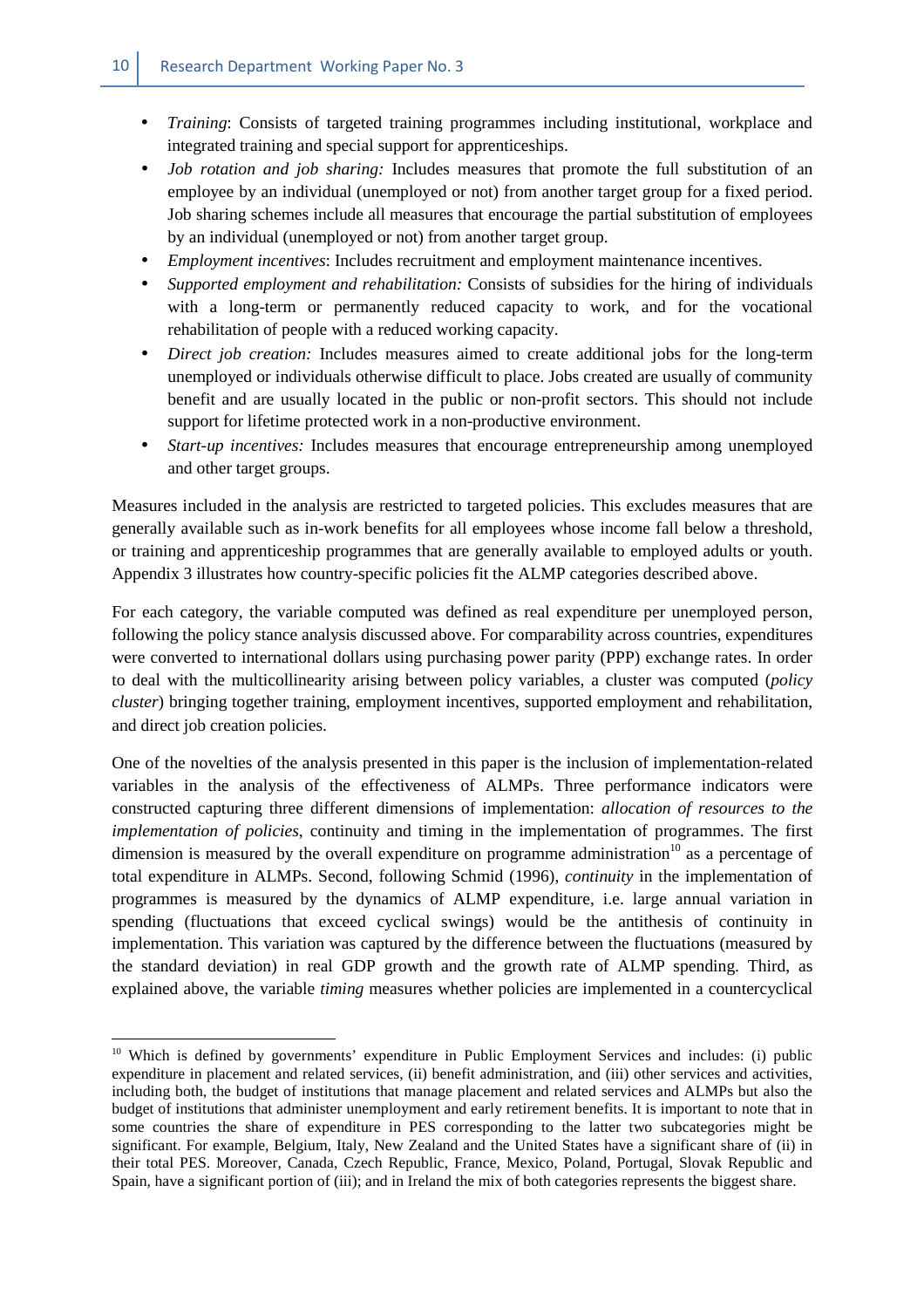or pro-cyclical manner (Schmid, 1996). To assess this, the regression coefficients between ALMP spending and both output and unemployment were calculated. A dummy variable was then created taking the value of 1 if expenditure on ALMPs ran parallel to changes in the unemployment rate and counter the economic trend (i.e. policies that were implemented counter-cyclically) and 0 otherwise.

Regarding the *demand conditions* variable, GDP was drawn from the National Accounts section of OECD Economic Outlook dataset. In addition, as explained above, two aspects of the labour market are included to control for the structure of the labour market: (i) the *share of the population with tertiary education* was gathered from the World Bank World Development Indicators database; (ii) *the middle- and high-skilled unemployment rates* follow the same sources used for the low-skilled unemployment rates. Finally, the two institutional arrangement variables (i.e. union density and strictness of employment protection for temporary employment) are drawn, respectively, from the ICTWSS<sup>11</sup> and EPL databases of the OECD. EPL is measured by Version 1 of the indicator given that it contains annual information since 1985 (although this version does not incorporate all the data items included in Version  $3$ ).<sup>12</sup>

The analysis is based on data for 31 OECD countries over the 25-year period 1985–2010, which yields a total of 806 observations. Yet, information is not usually available for all countries for every year so most of the regressions are based on a smaller data set. For example, the number of countries is reduced to 27 when using the FGLS estimator with correction for first-order autocorrelation (i.e. the preferred specification) due to the unavailability of information about *union density* and *EPL for temporary workers* for Israel, Estonia, Luxembourg and Slovenia.

#### **4.2 Evolution of ALMPs**

Since the 1990s there has been a growing interest in activation measures. Today, expenditure in ALMPs is sizeable in most advanced economies and continues to increase. Between 2004 and 2009, ALMP expenditure grew continuously at an average annual rate of 5.8 per cent, reaching an accumulated growth of 32.5 per cent and a total spending of US\$176.5 billion (PPP) in the five years to 2009. Only in 2010, this expansion was interrupted and ALMP spending fell by close to 0.7 per cent (Figure 1).

ALMP spending per unemployed individual has also increased in a sustained manner – by an accumulated 25.5 per cent between 2004 and 2008. In 2009 and 2010, however, this upward trend ended abruptly due to the rise in the number of unemployed as a consequence of the crisis.

 $11$  Visser (2011).

<sup>&</sup>lt;sup>12</sup> This is, item 16 (authorisation and reporting requirements for TWAs) and 17 (equal treatment for TWA workers) (www.oecd.org/employment/protection).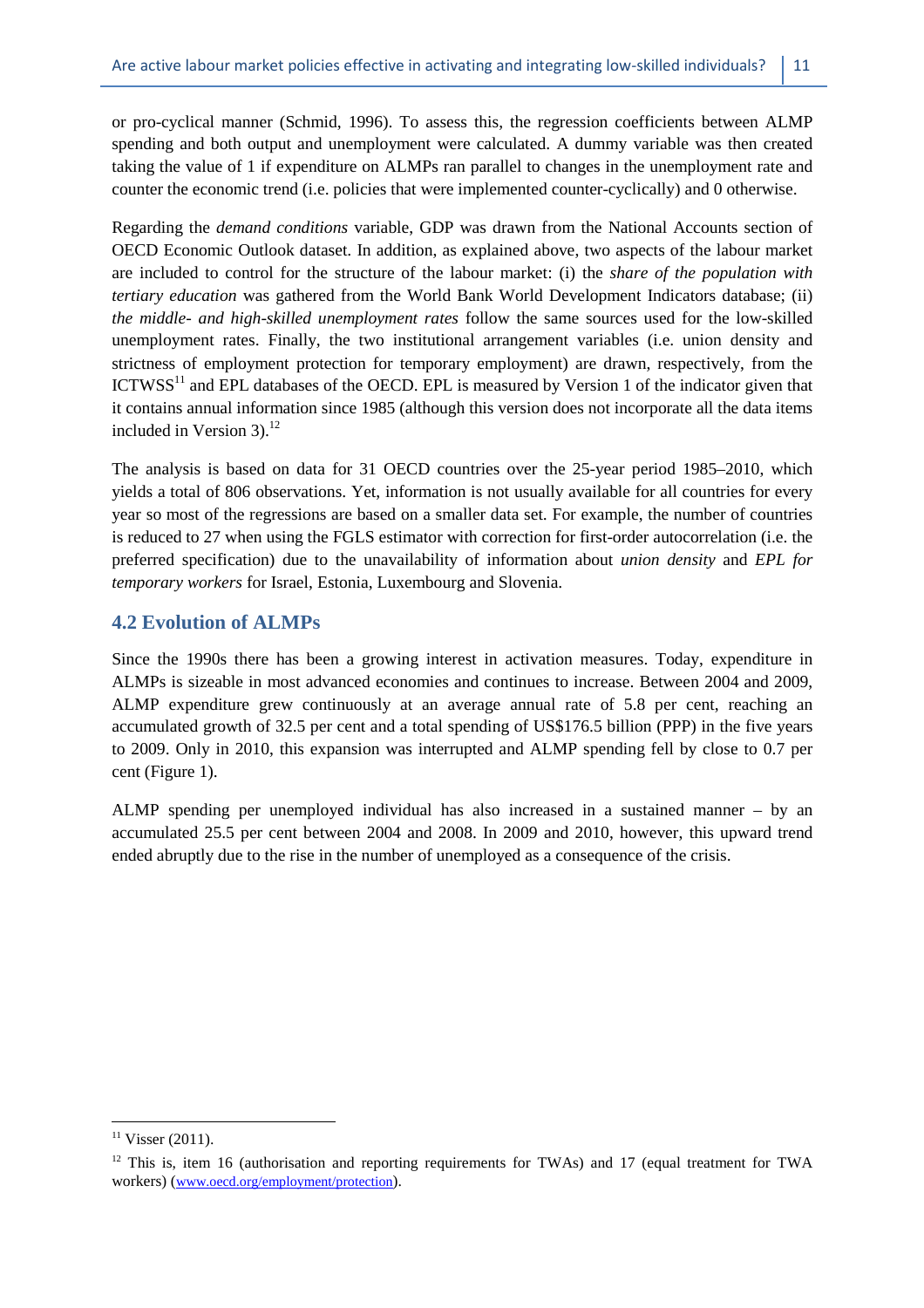

**Figure 1. Evolution of total expenditure on ALMPs, 2004–2010** 

Source: Author's calculations based on OECD.Stat.

In terms of the distribution of expenditure by type of policy, an important share of spending on ALMPs (excluding PES and administration) remained concentrated in training measures, which represented close to 39 per cent of the total in 2010 (Figure 2). Spending in employment incentives, direct job creation and supported employment and rehabilitation measures also represented prominent shares with 22.2, 16.8 and 15.7 per cent, respectively. Meanwhile, the share of expenditure in start-up incentives was much lower – at 6.2 per cent of total expenditure – and that of job rotation and job sharing programmes was negligible. Relative to 2004, the different types of policies have maintained their relative importance, with minor exceptions. For example, a small decrease in the share of spending in supported employment and rehabilitation measures seems to have given way to an increase in spending in direct job creation.

The overall growth in expenditure on ALMPs during the period 2004–2010 was driven by training, in spite of a decrease in its share in 2010. It accounted for one-third of the total increase in ALMP spending (excluding PES and administration) during the period. Employment incentives and directjob-creation measures are the second and third sources of growth in ALMP expenditure, accounting for around 27 and 24.5 per cent of the total increase, respectively. Conversely, spending in supported employment and rehabilitation fell during the period, thus its contribution to growth only accounted for 7.7 per cent.

In sum, training continues to be the preferred tool of governments to address labour market problems in advanced countries. Meanwhile, employment incentives and direct-job-creation measures have become more prominent. The remaining of this section will test whether targeting spending towards these priority policies would be the most effective way to address labour market challenges and imbalances.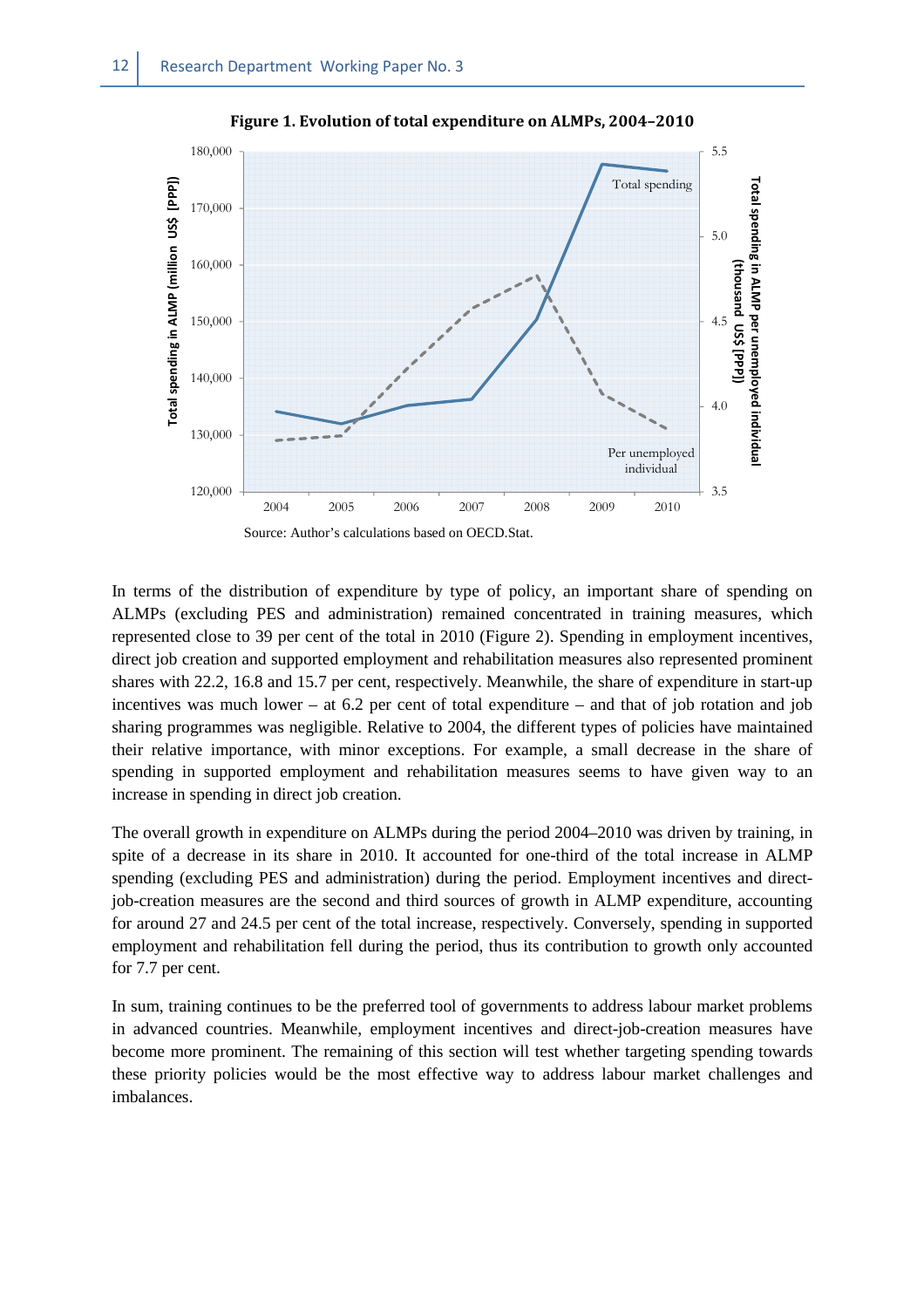**Figure 2. Share of the expenditure by type of ALMP in 2004 and 2010 and in the change between 2004–2010 (percentages of total ALMP expenditure\*)** 



\* Excluding PES and administration.

Source: Author's calculations based on OECD.Stat.

#### **4.3 Descriptive statistics**

 $\overline{a}$ 

A summary of basic descriptive statistics of the variables used in the analysis are presented in Appendix 4. Importantly, as shown by the pairwise correlations, implementation variables are closely related to policy intervention ones. This is to be expected since the effect of policy interventions depends on the quality of implementation. To avoid a misspecification arising from the omission of these relationships, a number of interaction terms were tested through individual and joint tests for the non-significance of interactions terms. Three interactions proved significant indicating they should be added to the model to ensure a correct specification: *cluster \* PES allocation*; *cluster \* timing*; *cluster \* continuity*. <sup>13</sup> Finally, an additional interaction term was added between the variables *Cycle* and *timing* to capture the fact that countercyclical policies may be more or less effective depending on the moment of the economic cycle*.* 

<sup>&</sup>lt;sup>13</sup> Omitting relevant interaction terms would constrain the partial derivatives of both *Policy Cluster* and the three implementation variables to be constant rather than varying, as they would be for the equation including the interaction terms (Baum, 2006, p. 125).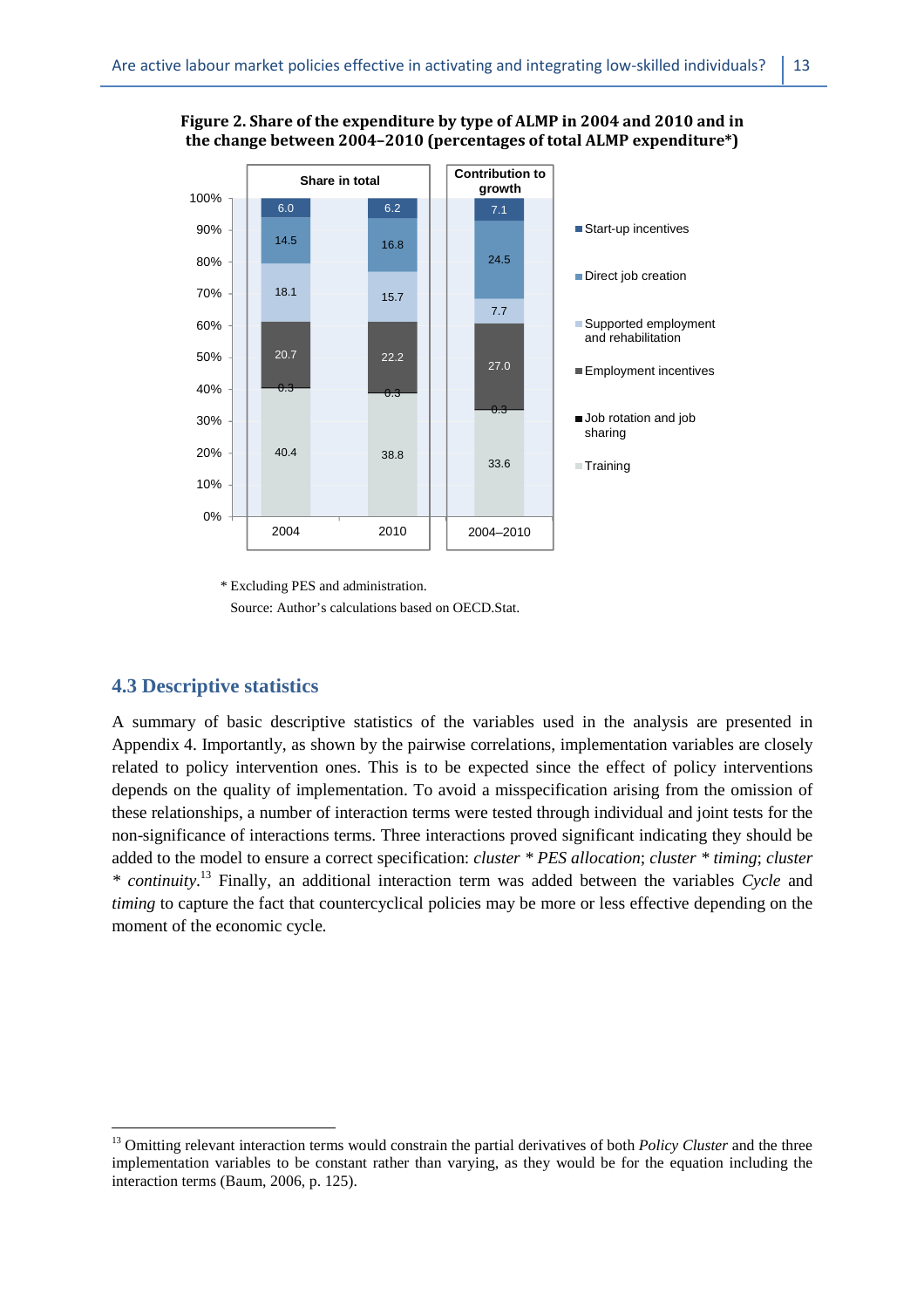# **5. Econometric results**

#### **5.1 Description of results**

Tables 1, 2, 3 and 4 below report the effects of ALMPs expenditures on the *unemployment*, *employment* and *labour force participation rates* (LFPR) of the overall and low-skilled population and on the *share of low-skilled unemployed individuals*. All models presented in these tables report results estimated by FGLS with AR1 correction, which is the preferred specification. For each parameter, interactions were added one by one to check whether results change with each addition. This allows flagging the size of variations due to the inclusion of interaction terms, which in most cases are correlated with the underlying explanatory variables.<sup>14</sup>

#### *Effects on the unemployment rate*

l

Estimates relative to the unemployment rate are presented in Table 1. Results show that the *policy cluster* (i.e. public expenditure in training, employment incentives, supported employment and rehabilitation and direct job creation measures) has a significant negative effect on the total unemployment rate and the unemployment rate of the low-skilled. The effect of start-up incentives on the unemployment rates of both groups is also negative and significant. Finally, job rotation and job sharing has a negative but non-significant effect on the unemployment rate of these groups, which might be due to the fact that expenditure in these policies is small in relative terms. Interestingly, in general, ALMPs seem to be more effective in reducing the unemployment rate of the low skilled than that of the overall population.

These findings are consistent with empirical evaluations carried out using micro data, which suggest that job-search assistance and classroom and on-the-job training are especially effective (Card et al., 2010; Kluve et al., 2008). In fact, job-search assistance appears to be more effective than training in the short term, whilst in the medium term the effect of training tends to increase due to gains to human capital (Card et al., 2010; Hotz et al., 2006). Subsidized employment programmes can also be effective, sometimes even exceeding the effects of training (Kluve, 2010), but this is not systematically the case in the literature.

Importantly, implementation seems to matter too. Raising the *share of PES in total ALMP expenditure* has a reducing effect on the unemployment rate of both population groups, although this effect is significantly different from zero only in the case of the overall unemployment rate. This finding supports the conclusions from a number of micro-econometric studies carried out in OECD countries that show consistently positive outcomes from investing in PES (Martin and Grubb, 2001). The variable *timing*, which measures whether policies are implemented in a countercyclical or procyclical manner, matters too, implying that countercyclical policies (*timing*=1) have an unemployment reducing effect. Finally, the effect of policy *continuity* is significant only in the case of the low-skilled and has a negative effect as well but only once the *cycle-timing* interaction is included.

<sup>&</sup>lt;sup>14</sup> Note that the analysis is based on 27 countries. Israel was dropped from all regressions due to total unavailability of information about union density. Estonia and Luxembourg were dropped because not enough temporal information is available on EPL for temporary workers to carry out the analysis. The same occurred with Slovenia but with two variables, union density and EPL for temporary workers. This is relevant for all equations presented in tables 1, 2, 3 and 4.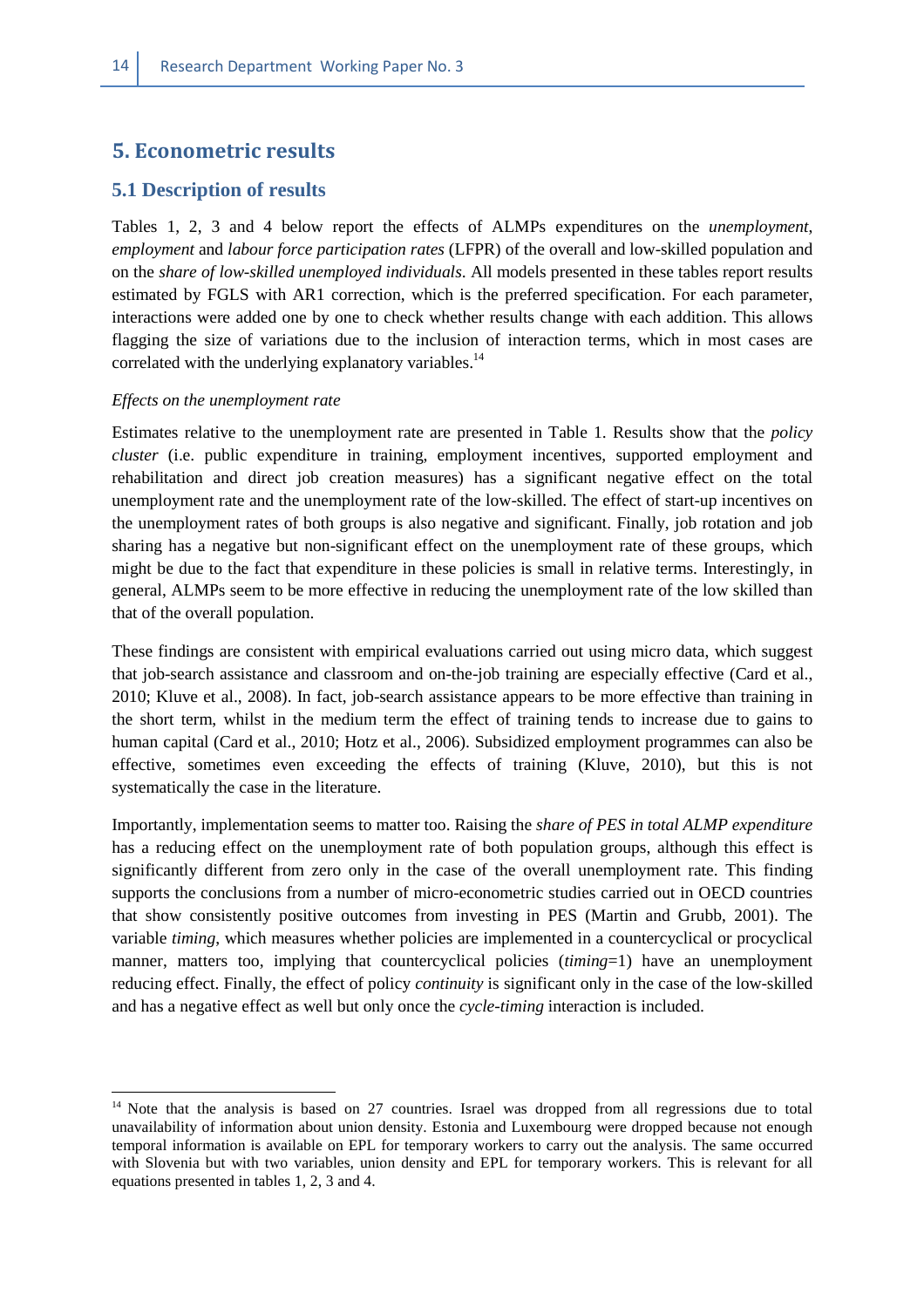The interaction of *timing* with the *policy cluster* is also significant and has a positive effect on the unemployment rate of both population groups.<sup>15</sup> It suggests that when policies are implemented in a countercyclical manner *(timing*=1), the unemployment reducing effect of the policy cluster is lower.<sup>16</sup> This implies that policies that are implemented procyclically have a stronger unemployment reducing effect during booms but also a stronger unemployment enhancing effect during crises. This confirms the argument in favour of policy continuity that advises investing in ALMPs during booms when resources are available but also during crises when the unemployed need that support the most. This argument is also confirmed by the *cycle*-*timing* interaction, which is also significant for the lowskilled. It shows that when policies are implemented countercyclically, the elasticity of the unemployment rate to the cycle is lower. Finally, the interaction between the *policy cluster* and the *share of PES* is also significant for the low-skilled group, albeit only at the 10 per cent level. It shows that the unemployment reducing effect of the *policy cluster* becomes stronger as more ALMP resources are devoted to PES and administration.<sup>17</sup>

Interestingly, the size of the coefficients arising from policy and implementation variables once interactions are included is noticeably higher. This demonstrates that a correct implementation of policies (e.g. namely right *timing* and the *allocation of resources to PES*) enhances the unemployment reducing effect of the *policy cluster*.

Other control variables – such as of union density, the share of the population with tertiary education, the strictness of employment protection for temporary workers and the unemployment rate of lowskilled individuals – also show significant effects. As explained above in more detail, these variables have been included in the analysis to control for the structure of the national labour markets (which may affect the speed of adjustment to shocks) and for differences in institutional arrangements (that can affect wage bargaining and macroeconomic performance). Their coefficients will not be analysed in this paper since their individual effects are (at least partly) already taken up by the other explanatory variables.<sup>18</sup>

#### *Effects on the employment rate*

 $\overline{a}$ 

Table 2 presents the results of the employment rate estimations of the two population groups. By and large, these findings show the mirror image of the unemployment rate's results. The *policy cluster* has a significant positive effect on the employment rate of the overall and low-skilled populations. The effect of start-up incentives is also positive but this time is only significant for the overall population. Job rotation and job sharing has again a negative but non-significant effect on both employment rates.

<sup>&</sup>lt;sup>15</sup> The graphic interpretation of the different interaction effects of all estimations is available upon request and in Table 2 of the Extended Appendix.

<sup>&</sup>lt;sup>16</sup> Given the equation of the interaction effect: unr =  $a + b1$  cluster + b2 (cluster\*timing) + b3 timing + e, the effect of the interaction term when timing=1 is given by unr =  $(b1 + b2)$ \*cluster + b3 and the effect of the interaction term when timing=0 is given by unr =  $b1*cluster$ .

<sup>17</sup> It is important to note that although the *policy cluster\*PES allocation* and *cycle\*timing* interactions are nonsignificant for the overall unemployment rate, they have been included in the specification given the results of the joint test of interaction coefficients in favour of their inclusion (i.e. interaction terms are jointly significant). In this circumstance, a misspecification would occur when considering a reduced version of the model without these interactions (Baum, 2006).

<sup>&</sup>lt;sup>18</sup> In particular, these control variables show significant results when used as explanatory variables of the two main policy variables *policy cluster* and *start-up incentives*. These results are available upon request and in Table 3 of the Extended Appendix.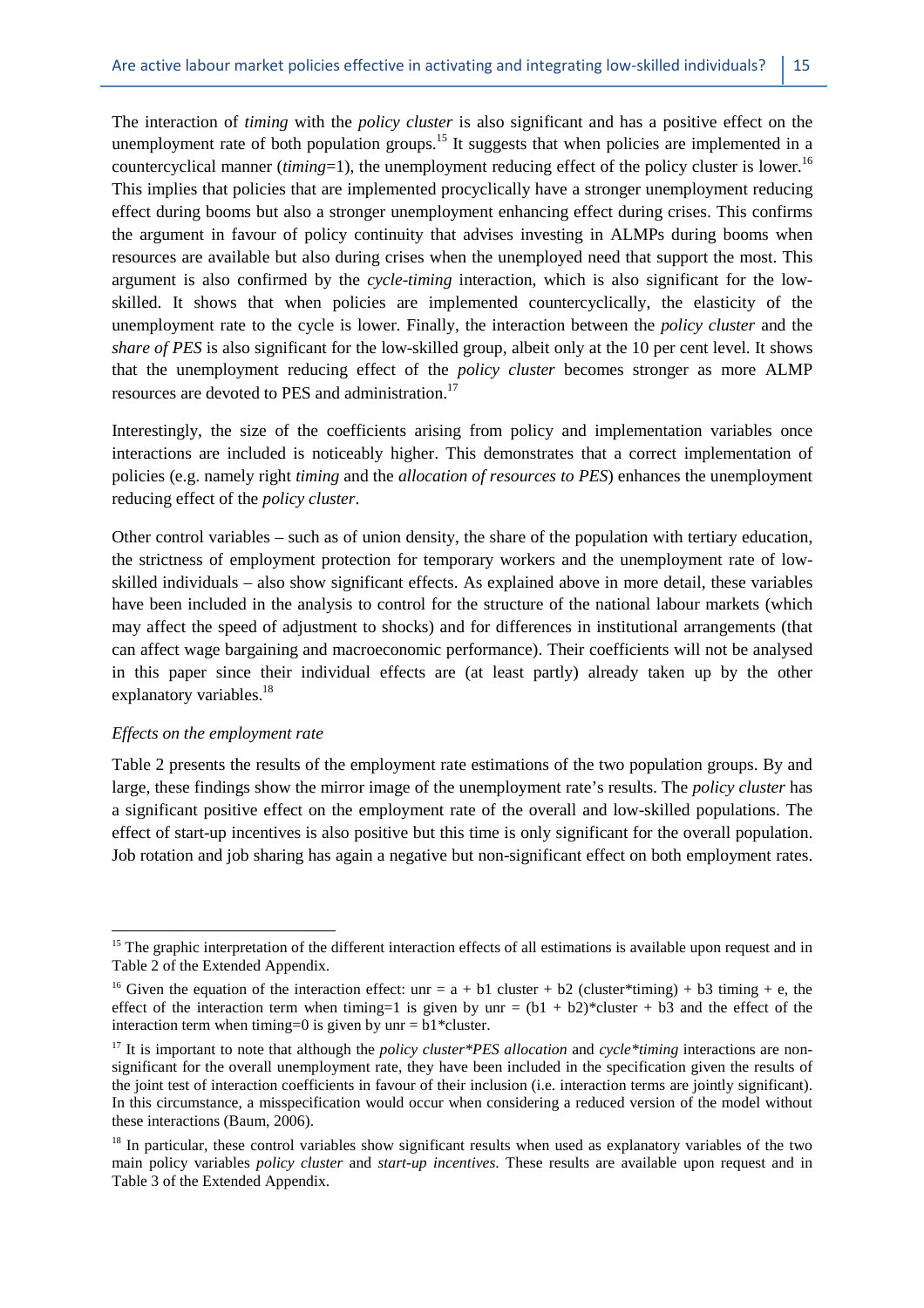Finally, in line with previous results, ALMPs seem to be more effective in boosting the employment rate of the low skilled.

Likewise, the impact of implementation variables shows the mirror image of unemployment rate estimations. An increased *allocation of resources towards PES*, for example, has a positive effect on the employment rate of both population groups but this effect is significantly different from zero only in the case of the overall population's employment rate. Moreover, the effect of policy *continuity* is positive and significant for both population groups suggesting that ALMP spending stability would have a boosting effect on the employment rates of the overall and low-skilled populations.

The interaction term between the *policy cluster* and the allocation of resources to PES is also significant in the case of the low-skilled and is positively correlated. The analysis of this interaction illustrates that as more ALMP resources are allocated towards PES and administration, the favourable effect of the *policy cluster* on the low-skilled employment rate becomes stronger. In addition, whether policies are implemented in a countercyclical or procyclical manner also influences the magnitude of the effect of the *policy cluster* on the employment rate of both population groups (i.e. interaction term between *policy cluster* and *timing*). This interaction term has a negative significant effect on the employment rate of both population groups, implying that when policies are implemented in a countercyclical manner (*timing*=1), the employment enhancing effect of the *policy cluster* is lower. The interpretation of these effects remains the same as in the case of the unemployment rate. This effect is again confirmed by the *cycle-timing* interaction, which is significant only for the overall population. It suggests that when policies are implemented countercyclically, the elasticity of the employment rate to the cycle is lower.

#### *Effects on the labour force participation rate (LFPR)*

 $\overline{a}$ 

Likewise, ALMP intervention has significant effects in the LFPR of the overall and low-skilled populations. Table 3 presents these parameter estimates. The *policy cluster* variable is positively and significantly correlated with the LFPR of both population groups, albeit only at the 10 per cent level for the low-skilled.

Implementation variables also have some level of significance. Policy *continuity* has a positive and significant effect on both participation rates. Moreover, increasing the *allocation of resources towards PES* has a positive effect on the LFPR of both population groups but this effect is significantly different from zero only in the case of the overall population.

The interaction term between the *policy cluster* and the *allocation of resources to PES* is also significant in the case of the low-skilled participation rate and is positively correlated. As it was the case with the low-skilled employment and unemployment rates, the analysis of this interaction's parameter illustrates that as more ALMP resources are devoted to PES and administration, the favourable effect of the *policy cluster* on the low-skilled participation rate becomes stronger. Similarly, the *cluster-timing* interaction is significant only for the low skilled and has a negative effect, in line with the low-skilled employment rate's findings. The analysis and interpretation of this effect is the same as in the case of the employment and unemployment rates. Finally, the effect of ALMPs is enhanced when interactions are included in the analysis.<sup>19</sup>

<sup>&</sup>lt;sup>19</sup> It is important to note, that in the case of the LFPR of the overall population individual and joint tests for the non-significance of interactions terms could not be rejected so all interactions were dropped from the equation.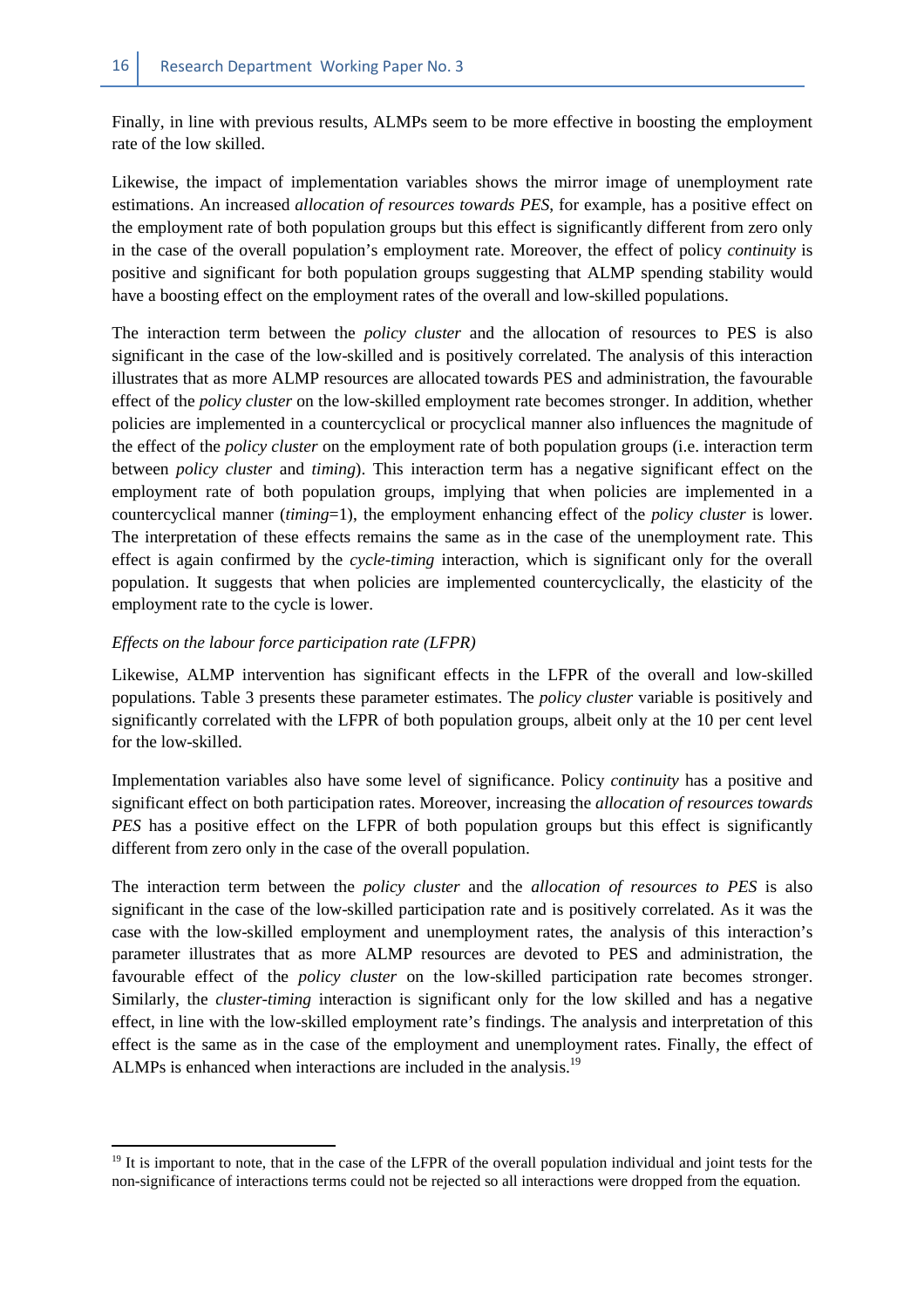#### *Effect on the share of low-skilled unemployed individuals*

Table 4 presents the parameter estimates for the *share of low-skilled unemployed individuals* showing that ALMPs have also the potential for reducing the negative "structuralization" of unemployment on weaker groups of the labour market, in this case the low-skilled. Yet, unlike the other models, only the *policy cluster* and the *timing* of the intervention show significant results, negative in both cases.

A note of caution is in order regarding the robustness of this last model since results did not always hold across the different estimations, mainly in the case of estimations that did not include country dummies. This might be explained by the fact that the structure of unemployment is particularly heterogeneous across countries. Country dummies were thus included in the OLS and FGLS (AR1) estimations to account for the unexplained country-to-country variation. Adding country dummies, however, has the risk of saturating the model, as it can be seen by the size of variance in model (1).

#### **5.2 Interpretation of results**

To provide an interpretation of the magnitude of the effects discussed above, I use the coefficients on the first columns of tables 1 to 4 (which show effects of policy variables before adding the interactions) as basis for some calculations. According to the results, increasing an additional standard deviation in the *policy cluster* (US\$4.8 thousand [PPP] per unemployed) would reduce the overall unemployment rate by around 2 percentage points and the low-skilled unemployment rate by close to 3 percentage points. Importantly, the effect would be more important for the low-skilled since this increase in spending would be accompanied by a decrease of 1.5 percentage points in the share of low-skilled unemployed individuals (in total unemployment). In terms of employment, raising one standard deviation the expenditure on these policies would boost the overall employment rate by around 2.1 percentage points and the employment rate of the low-skilled by 2.7 percentage points. Finally, this would be associated with an increase in the LFPR of the two groups by 1.6 and 1.7 percentage points, respectively. Importantly, in general, ALMPs seem to be more effective in improving labour market outcomes of the low skilled. This seems intuitively correct, first, because most policies are targeted towards this more disadvantaged group; and second, because higher-skilled individuals are expected to be better equipped to find jobs by themselves and so policies targeted to them appear less effective due a potential deadweight loss.

The effect of start-up incentives is also non-negligible, albeit less significant in the case of the low skilled. An increase by one standard deviation (US\$140 [PPP] per unemployment) in expenditure allocated to start-up incentives would be accompanied by a 0.43 and 0.62 percentage points decrease in the unemployment rates of the overall and low-skilled populations, respectively. In terms of employment, this increase in spending would raise the employment rate of the overall population by 0.29 percentages points.

Importantly, as shown above, implementation has also significant effects. For example, an increase by one percentage point in the share of PES (in total ALMP expenditure) would be associated with a decrease of 3.3 percentage points in the overall unemployment rate, and an increase by 4.2 and 3.5 percentage points in the overall employment and participation rates, respectively. Moreover, a disruption of policy continuity is associated with a reduction of 0.17 and 0.14 percentage points in the overall and low-skilled employment rates, respectively. It would also affect negatively the overall and low-skilled labour force participation rates by 0.11 and 0.16 percentage points, respectively.

The size of effects arising from policy and implementation variables, once interactions are included, is higher. This means that the interaction of the cluster of policies with the right implementation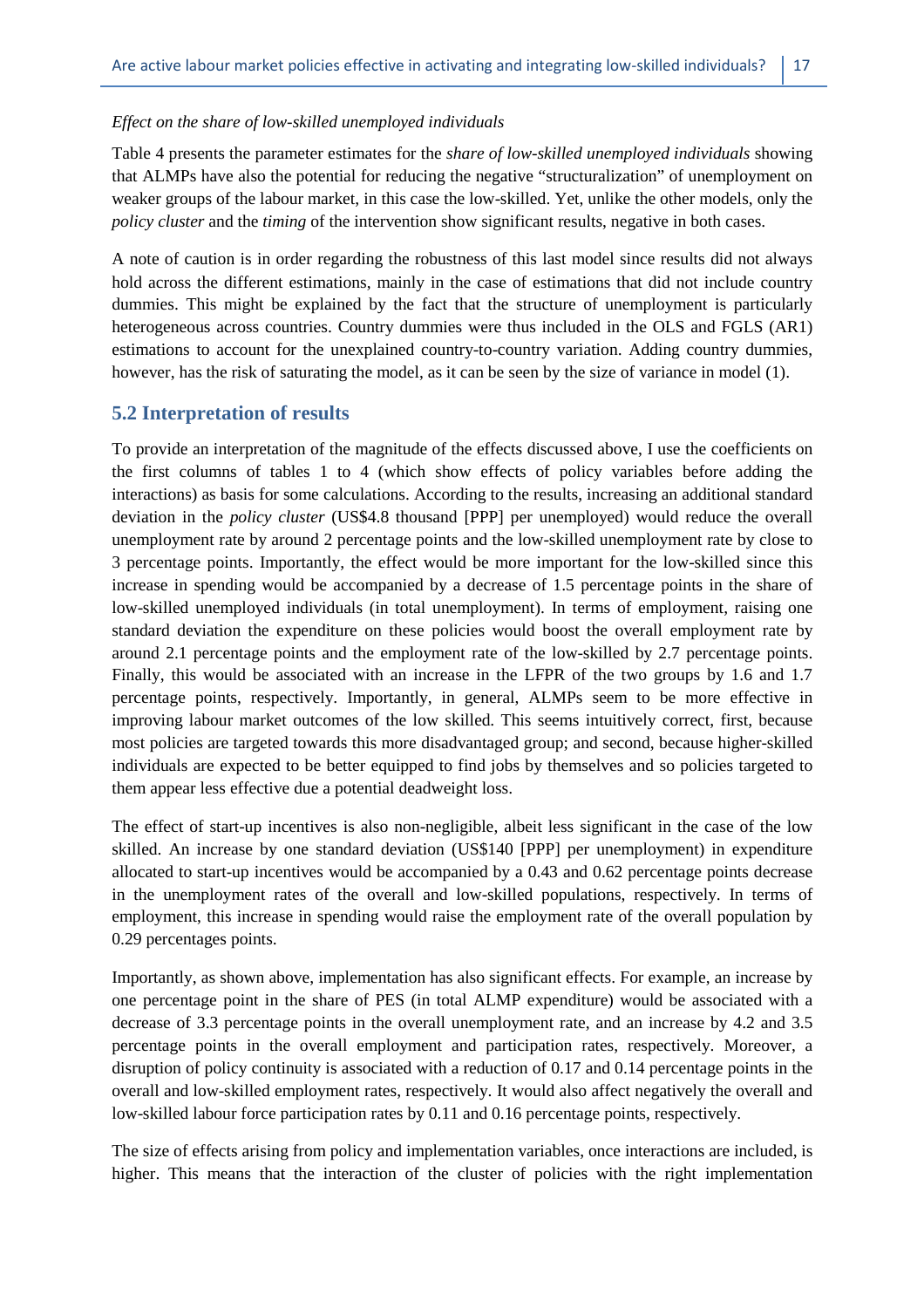measures (e.g. namely right timing of policies and the share of PES spending) enhances their unemployment reducing effect. These effects can be attributed to the benefits of individualised service delivery in the case of more generous job search conditions (Gaure et al. 2012; Kluve, 2010), while continuity in implementation can generate mutual trust between labour market actors and employment service agencies. Moreover, some of the implementation variables become significant only once these interactions are in place.

In more detail, these results suggest that a country with a 10 per cent rate of unemployment (such as France or the United States in 2010) would need to spend around US\$25,000 (PPP) in policy clustertype measures for every fewer unemployed – i.e. reducing 0.4 for every 10 unemployed would cost US\$10,000 (PPP) in a country with an unemployment rate of 10 per cent. Following the same logic, this same country would need to spend around US\$3,300 (PPP) in start-up incentives for every fewer unemployed. According to this, *start-up incentives* would be more effective in reducing unemployment than the *policy cluster*. This finding is in line with results from micro-econometric analyses showing that start-up incentives are associated with a "double dividend" if subsidized firms create more jobs in the future (Caliendo and Künn, 2013; Schmid, 2013). Unfortunately, countries usually spend less on start-up incentives, in part because it is commonly believed that these policies benefit more the higher skilled who also need less government assistance. This lower expenditure would mean that attaining efficient levels of spending per unemployed individual would probably be more challenging. France, for example, would need to raise its expenditure per unemployed individual – relative to its 2010 expenditure – by over 270 and 565 per cent, respectively, in the *cluster of policies* and *start-up incentives* if the country is to attain the necessary levels for these policies to be the most effective. Importantly, recognition of the benefits of supporting new entrepreneurs has increased. France and the United Kingdom, for example, have new start-up incentives in place following the 2007 economic crisis (NACRE and Start Up Loans Scheme, respectively), which focus on offering longer-term financial, mentoring and follow-up assistance to entrepreneurs looking to start or rescue a business.

To put these numbers in perspective, one could compare the efficient levels of spending in ALMPs presented above with costs for alternative options governments would have for supporting unemployed individuals. For example, the annual median labour cost per employee in France in 2010 was around US\$38,500 (PPP), which would suggest that spending in ALMPs would be both economically and socially more efficient than having the government employ these people directly. Moreover, keeping these unemployed individuals attached to the benefit system has also costs for the government and for society as a whole. Specifically for France, in 2010 the cost for society<sup>20</sup> of having one unemployed under the out-of-work maintenance and support income was around US\$12,800 (PPP) per participant. In addition, the government spent over US\$7,300 (PPP) per participant in 2010 in income support measures, principally for the unemployed that had exhausted their entitlement to unemployment benefits.<sup>21</sup> Importantly, the longer individuals are unemployed the less likely it is for them to find jobs without assistance. As such, activation measures will be nevertheless needed to facilitate the return to work of these long-term unemployed individuals.

<sup>&</sup>lt;sup>20</sup> This mainly includes the cost of the unemployment insurance system, but also the 50 per cent of the special employment assistance programme (AEPE) bared by the unemployment insurance system; and the 40 per cent specific solidarity allowance and pension equivalent allowance financed by the solidarity contributions of State employees (Author's calculations based on Eurostat, 2013b).

 $21$  This includes the cost of the partial unemployment scheme (transferred to enterprises), the temporary delay allowance (ATA), the 50% of the special employment assistance (AEPE) bared by the Central government; and the 60% of specific solidarity and pension equivalent allowances financed by the State budget (Ibid).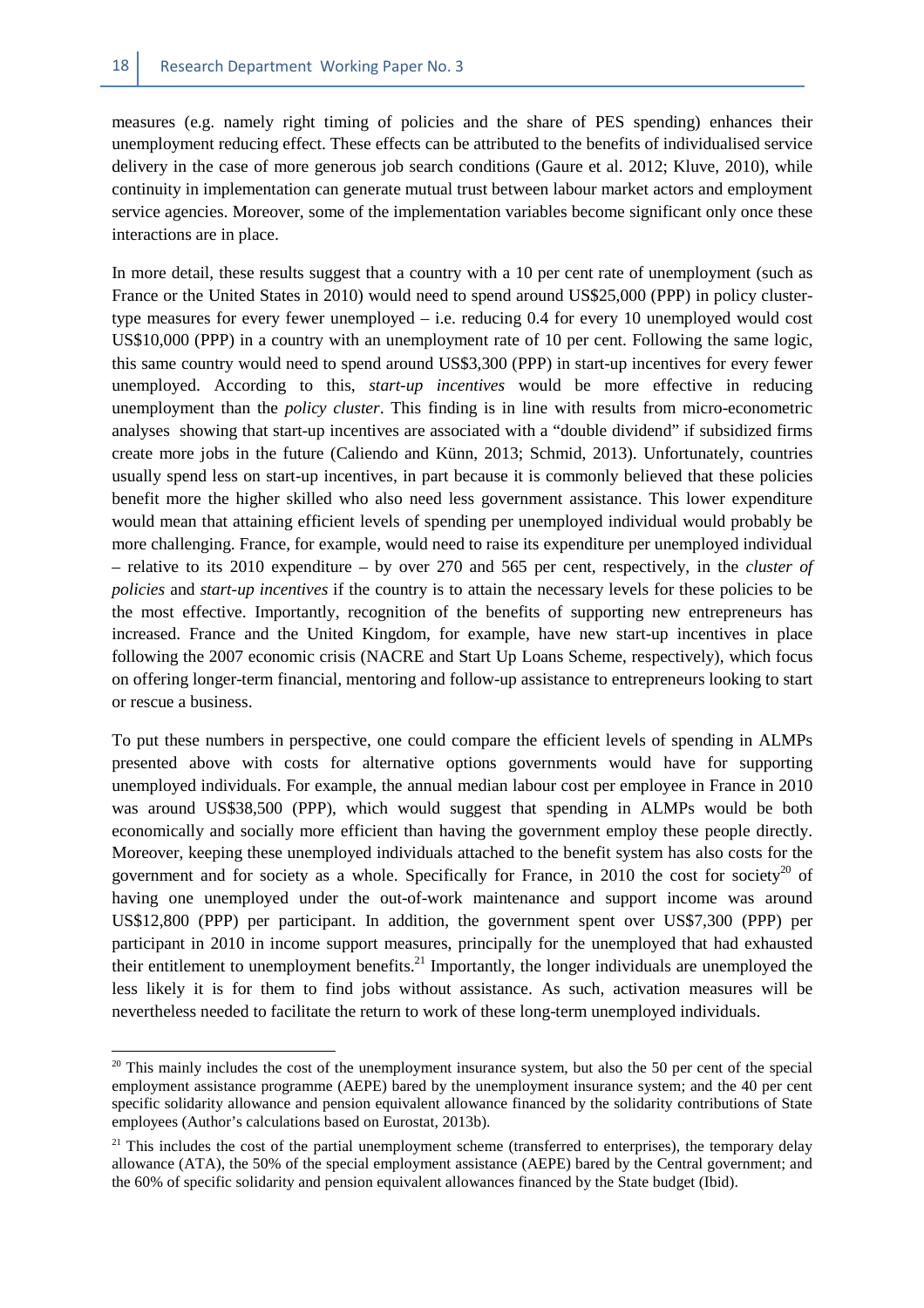|                                | <b>Unemployment rate</b> |                 |                 |                 | Low-skilled unemployment rate |                |                 |                 |                 |                |
|--------------------------------|--------------------------|-----------------|-----------------|-----------------|-------------------------------|----------------|-----------------|-----------------|-----------------|----------------|
|                                | No interaction           | Only first      | Only second     | Only third      | Complete                      | No interaction | Only first      | Only second     | Only third      | Complete       |
|                                | (1)                      | interact. $(2)$ | interact. $(3)$ | interact. $(4)$ | model $(5)$                   | (1)            | interact. $(2)$ | interact. $(3)$ | interact. $(4)$ | model (5)      |
| Cluster (Policy 1)             | $-0.387***$              | $-0.321***$     | $-2.073***$     | $-0.394***$     | $-2.023***$                   | $-0.568***$    | $-0.331**$      | $-3.130***$     | $-0.584***$     | $-2.968***$    |
|                                | (0.0373)                 | (0.0701)        | (0.239)         | (0.0372)        | (0.245)                       | (0.0825)       | (0.165)         | (0.493)         | (0.0808)        | (0.515)        |
| Job rotation and job sharing   | $-0.736$                 | $-0.834$        | $-0.830$        | $-0.716$        | $-0.905$                      | 0.245          | $-0.0957$       | 0.00750         | 0.320           | $-0.231$       |
| (Policy 2)                     | (0.576)                  | (0.580)         | (0.558)         | (0.589)         | (0.554)                       | (1.257)        | (1.225)         | (1.106)         | (1.241)         | (1.164)        |
| Start-up incentives (Policy 3) | $-3.065***$              | $-3.137***$     | $-2.158***$     | $-2.998***$     | $-2.320***$                   | $-4.423**$     | $-4.926***$     | $-2.866*$       | $-5.257***$     | $-3.856**$     |
|                                | (0.768)                  | (0.767)         | (0.750)         | (0.782)         | (0.740)                       | (1.802)        | (1.771)         | (1.652)         | (1.785)         | (1.725)        |
| Cluster * PES allocation       |                          | $-0.323$        |                 |                 | $-0.315$                      |                | $-1.015$        |                 |                 | $-1.089*$      |
|                                |                          | (0.291)         |                 |                 | (0.278)                       |                | (0.634)         |                 |                 | (0.601)        |
| Cluster * Timing               |                          |                 | $1.707***$      |                 | $1.722***$                    |                |                 | $2.617***$      |                 | $2.675***$     |
|                                |                          |                 | (0.240)         |                 | (0.238)                       |                |                 | (0.494)         |                 | (0.494)        |
| PES allocation                 | $-3.298***$              | $-2.897***$     | $-4.564***$     | $-3.451***$     | $-4.096***$                   | $-2.005$       | $-0.601$        | $-3.865*$       | $-2.200$        | $-2.633$       |
|                                | (1.008)                  | (1.063)         | (0.967)         | (1.005)         | (1.018)                       | (2.228)        | (2.353)         | (2.096)         | (2.183)         | (2.251)        |
| Continuity in implementation   | 0.0102                   | 0.0112          | 0.00602         | 0.000672        | 0.000143                      | 0.0104         | 0.0210          | 0.0247          | $-0.192***$     | $-0.155**$     |
|                                | (0.0146)                 | (0.0145)        | (0.0138)        | (0.0155)        | (0.0146)                      | (0.0437)       | (0.0442)        | (0.0435)        | (0.0641)        | (0.0607)       |
| Correct timing of policies     | $-1.432*$                | $-1.394*$       | $-3.110***$     | $-1.166$        | $-2.930***$                   | $-2.558*$      | $-2.500*$       | $-6.097***$     | 0.0230          | $-3.625**$     |
|                                | (0.828)                  | (0.837)         | (0.770)         | (0.772)         | (0.810)                       | (1.335)        | (1.370)         | (1.533)         | (1.428)         | (1.543)        |
| Cycle * Timing                 |                          |                 |                 | $-2.73e-06$     | $-3.10e-06$                   |                |                 |                 | $-1.90e-05***$  | $-1.79e-05***$ |
|                                |                          |                 |                 | $(2.02e-06)$    | $(2.01e-06)$                  |                |                 |                 | $(4.54e-06)$    | $(4.37e-06)$   |
| Growth rate of real GDP        | $-0.0528**$              | $-0.0523**$     | $-0.0580**$     | $-0.0512*$      | $-0.0569**$                   | $-0.0185$      | $-0.0245$       | $-0.0365$       | $-0.0304$       | $-0.0354$      |
|                                | (0.0266)                 | (0.0265)        | (0.0258)        | (0.0273)        | (0.0253)                      | (0.0681)       | (0.0654)        | (0.0596)        | (0.0673)        | (0.0622)       |
| Population with tertiary       | 0.0125                   | 0.0126          | $0.0211**$      | 0.0155          | $0.0240**$                    | 0.0145         | 0.0156          | 0.0338          | 0.0398*         | $0.0592***$    |
| education                      | (0.0111)                 | (0.0111)        | (0.0104)        | (0.0111)        | (0.0107)                      | (0.0228)       | (0.0227)        | (0.0222)        | (0.0231)        | (0.0224)       |
| Union density                  | $0.0431***$              | $0.0416***$     | $0.0245*$       | $0.0345**$      | 0.0212                        | $0.0497*$      | 0.0409          | 0.0342          | 0.0338          | 0.00771        |
|                                | (0.0152)                 | (0.0154)        | (0.0136)        | (0.0143)        | (0.0145)                      | (0.0262)       | (0.0274)        | (0.0274)        | (0.0256)        | (0.0259)       |
| EPL for temporary workers      | $-0.117$                 | $-0.137$        | $-0.0755$       | $-0.0957$       | $-0.101$                      | $-1.277***$    | $-1.242***$     | $-1.095***$     | $-1.186***$     | $-1.079***$    |
|                                | (0.171)                  | (0.172)         | (0.159)         | (0.167)         | (0.161)                       | (0.334)        | (0.334)         | (0.325)         | (0.326)         | (0.313)        |
| EU                             | 3.404***                 | $3.433***$      | $3.821***$      | 3.319***        | $3.620***$                    | $6.293***$     | $6.339***$      | $6.716***$      | $6.124***$      | $6.752***$     |
|                                | (0.755)                  | (0.764)         | (0.665)         | (0.704)         | (0.709)                       | (1.164)        | (1.200)         | (1.234)         | (1.125)         | (1.117)        |
| Constant                       | $7.357***$               | 7.313***        | $9.041***$      | 7.385***        | 8.991***                      | 13.24***       | 13.09***        | 15.78***        | 8.788***        | $11.64***$     |
|                                | (1.255)                  | (1.262)         | (1.163)         | (1.196)         | (1.189)                       | (2.340)        | (2.362)         | (2.385)         | (2.511)         | (2.459)        |
| Observations                   | 452                      | 452             | 452             | 452             | 452                           | 336            | 336             | 336             | 336             | 336            |
| Number of countries            | 27                       | 27              | 27              | 27              | 27                            | 27             | 27              | 27              | 27              | 27             |

#### **Table 1. Regression results on the unemployment rate adding one interaction at a time**

Notes for all tables: Standard errors are in parentheses. Significance levels: \*significant at 10 per cent; \*\*\*significant at 5 per cent; \*\*\*significant at 1 per cent. All models have been estimated by FGLS with AR1 correction (preferred specification). The model relative to the share of low-skilled unemployed individuals also includes country dummies.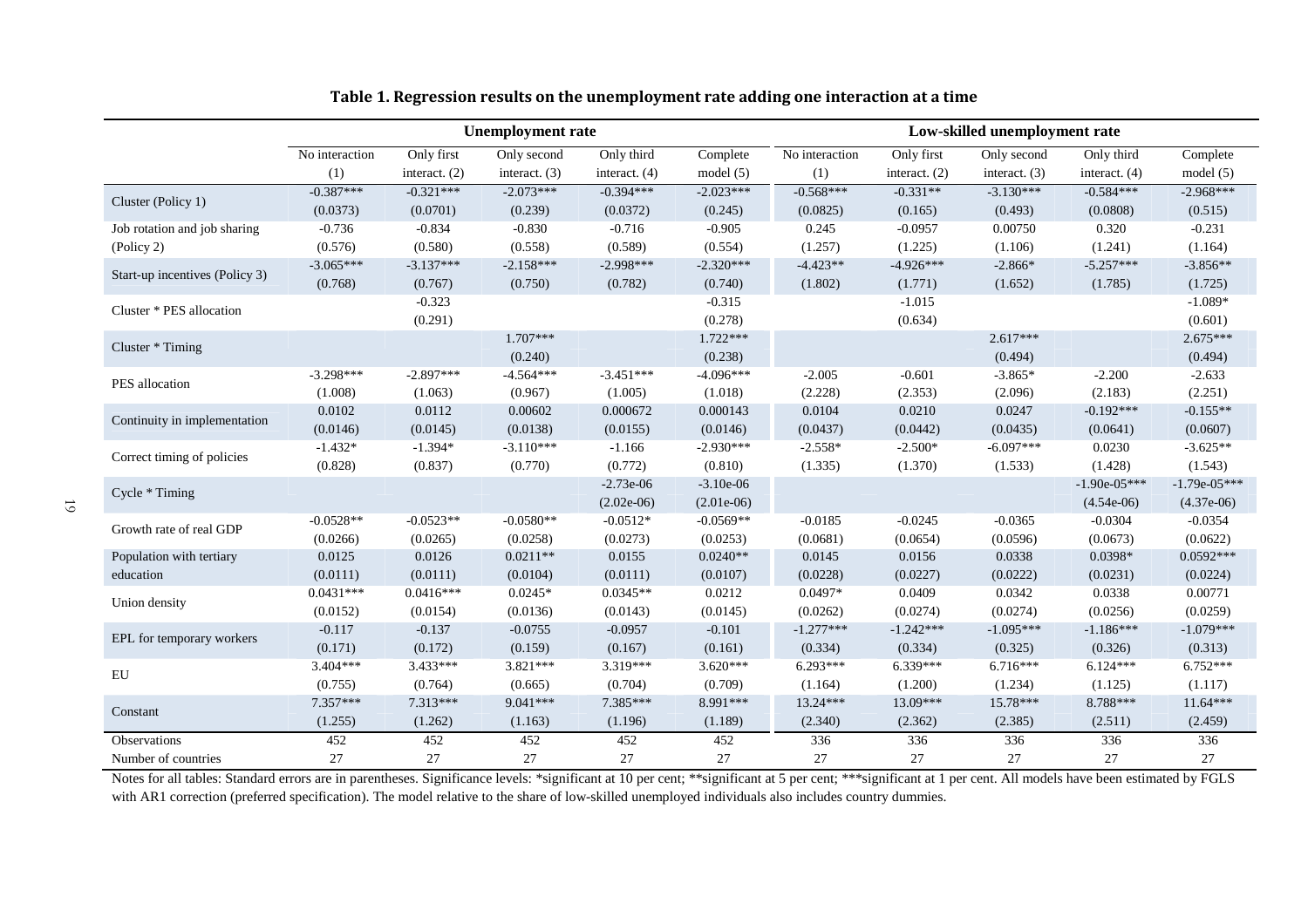|                                | <b>Employment rate</b> |                 |                 |                 |               |                | Low-skilled employment rate |               |                 |              |
|--------------------------------|------------------------|-----------------|-----------------|-----------------|---------------|----------------|-----------------------------|---------------|-----------------|--------------|
|                                | No interaction         | Only first      | Only second     | Only third      | Complete      | No interaction | Only first                  | Only second   | Only third      | Complete     |
|                                | (1)                    | interact. $(2)$ | interact. $(3)$ | interact. $(4)$ | model $(5)$   | (1)            | interact. (2)               | interact. (3) | interact. $(4)$ | model(5)     |
| Cluster (Policy 1)             | $0.436***$             | $0.390***$      | 1.396***        | $0.463***$      | $1.167***$    | $0.563***$     | 0.190                       | $1.701***$    | $0.685***$      | $1.850***$   |
|                                | (0.0527)               | (0.100)         | (0.314)         | (0.0529)        | (0.346)       | (0.110)        | (0.199)                     | (0.644)       | (0.118)         | (0.712)      |
| Job rotation and job sharing   | $-0.883$               | $-0.826$        | $-0.773$        | $-1.056$        | $-0.832$      | $-1.264$       | $-0.696$                    | $-0.999$      | $-1.926$        | $-0.908$     |
| (Policy 2)                     | (0.711)                | (0.725)         | (0.682)         | (0.745)         | (0.724)       | (1.389)        | (1.392)                     | (1.300)       | (1.609)         | (1.497)      |
| Start-up incentives (Policy 3) | $2.085**$              | 2.198**         | 1.559*          | 2.282**         | 1.898**       | 1.146          | 1.762                       | 0.558         | 1.929           | 1.577        |
|                                | (0.947)                | (0.963)         | (0.923)         | (0.975)         | (0.967)       | (1.891)        | (1.889)                     | (1.800)       | (2.134)         | (2.030)      |
| Cluster * PES allocation       |                        | 0.220           |                 |                 | 0.297         |                | $1.672**$                   |               |                 | $1.826**$    |
|                                |                        | (0.381)         |                 |                 | (0.378)       |                | (0.754)                     |               |                 | (0.799)      |
|                                |                        |                 | $-0.979***$     |                 | $-0.791**$    |                |                             | $-1.189*$     |                 | $-1.638**$   |
| Cluster * Timing               |                        |                 | (0.311)         |                 | (0.330)       |                |                             | (0.638)       |                 | (0.682)      |
|                                | $4.153***$             | 3.911***        | $4.658***$      | $4.043***$      | 4.120***      | 3.103          | 0.870                       | 3.745         | 4.182           | 2.443        |
| PES allocation                 | (1.232)                | (1.328)         | (1.215)         | (1.256)         | (1.351)       | (2.673)        | (2.822)                     | (2.591)       | (2.944)         | (3.012)      |
|                                | $0.172***$             | $0.174***$      | $0.159***$      | $0.213***$      | $0.191***$    | $0.135**$      | $0.125**$                   | $0.121*$      | $0.236***$      | $0.183**$    |
| Continuity in implementation   | (0.0387)               | (0.0388)        | (0.0377)        | (0.0392)        | (0.0385)      | (0.0629)       | (0.0626)                    | (0.0627)      | (0.0874)        | (0.0828)     |
|                                | $-2.901***$            | $-2.989***$     | $-1.448$        | $-5.943***$     | $-4.247***$   | $-4.550**$     | $-4.743**$                  | $-2.591$      | $-6.666***$     | $-4.052*$    |
| Correct timing of policies     | (0.943)                | (0.942)         | (1.022)         | (1.061)         | (1.240)       | (2.074)        | (2.075)                     | (2.328)       | (2.074)         | (2.277)      |
|                                |                        |                 |                 | $0.00109***$    | $0.000891***$ |                |                             |               | 7.53e-06        | 5.26e-06     |
| Cycle * Timing                 |                        |                 |                 | (0.000251)      | (0.000267)    |                |                             |               | $(6.25e-06)$    | $(6.15e-06)$ |
|                                | $6.30e-06**$           | $6.52e-06**$    | 5.51e-06**      | $-0.00108$ ***  | $-0.00088***$ |                |                             |               |                 |              |
| Cycle                          | $(2.80e-06)$           | $(2.81e-06)$    | $(2.77e-06)$    | (0.000251)      | (0.000268)    |                |                             |               |                 |              |
| Growth rate of real GDP        | $-0.0265$              | $-0.0273$       | $-0.0204$       | $-0.0355$       | $-0.0283$     | 0.0699         | 0.0684                      | 0.0813        | 0.0450          | 0.0587       |
|                                | (0.0377)               | (0.0380)        | (0.0361)        | (0.0397)        | (0.0380)      | (0.0747)       | (0.0737)                    | (0.0697)      | (0.0873)        | (0.0796)     |
| Unemployment rate of the high  | $-0.773***$            | $-0.771***$     | $-0.712***$     | $-0.832***$     | $-0.768***$   | $-0.585***$    | $-0.563***$                 | $-0.523***$   | $-0.540***$     | $-0.433**$   |
| skilled                        | (0.0797)               | (0.0801)        | (0.0797)        | (0.0816)        | (0.0825)      | (0.170)        | (0.169)                     | (0.170)       | (0.185)         | (0.182)      |
|                                | $0.0622***$            | $0.0647***$     | $0.0642***$     | $0.0692***$     | $0.0730***$   | $0.0872**$     | $0.100**$                   | $0.0907**$    | $0.0945**$      | $0.117***$   |
| Union density                  | (0.0173)               | (0.0176)        | (0.0174)        | (0.0161)        | (0.0168)      | (0.0408)       | (0.0411)                    | (0.0425)      | (0.0379)        | (0.0395)     |
|                                | $-0.655***$            | $-0.655***$     | $-0.677***$     | $-0.453**$      | $-0.516**$    | $2.151***$     | $2.149***$                  | 1.880***      | $2.639***$      | 2.381***     |
| EPL for temporary workers      | (0.203)                | (0.203)         | (0.200)         | (0.206)         | (0.206)       | (0.445)        | (0.442)                     | (0.438)       | (0.457)         | (0.445)      |
|                                | $-8.606***$            | $-8.651***$     | $-8.712***$     | $-10.08***$     | $-9.932***$   | $-9.361***$    | $-9.570***$                 | $-9.365***$   | $-9.761***$     | $-10.10***$  |
| EU                             | (0.763)                | (0.760)         | (0.773)         | (0.764)         | (0.783)       | (1.870)        | (1.872)                     | (1.995)       | (1.673)         | (1.744)      |
|                                | 76.90***               | 76.96***        | 75.15***        | 80.71***        | 78.57***      | 51.43***       | 51.60***                    | 49.64***      | 52.11***        | 49.36***     |
| Constant                       | (1.422)                | (1.421)         | (1.495)         | (1.594)         | (1.783)       | (3.163)        | (3.149)                     | (3.387)       | (3.216)         | (3.354)      |
| Observations                   | 364                    | 364             | 364             | 364             | 364           | 352            | 352                         | 352           | 352             | 352          |
| Number of countries            | 27                     | 27              | 27              | 27              | 27            | 27             | 27                          | 27            | 27              | 27           |

#### **Table 2. Regression results on the employment rate adding one interaction at a time**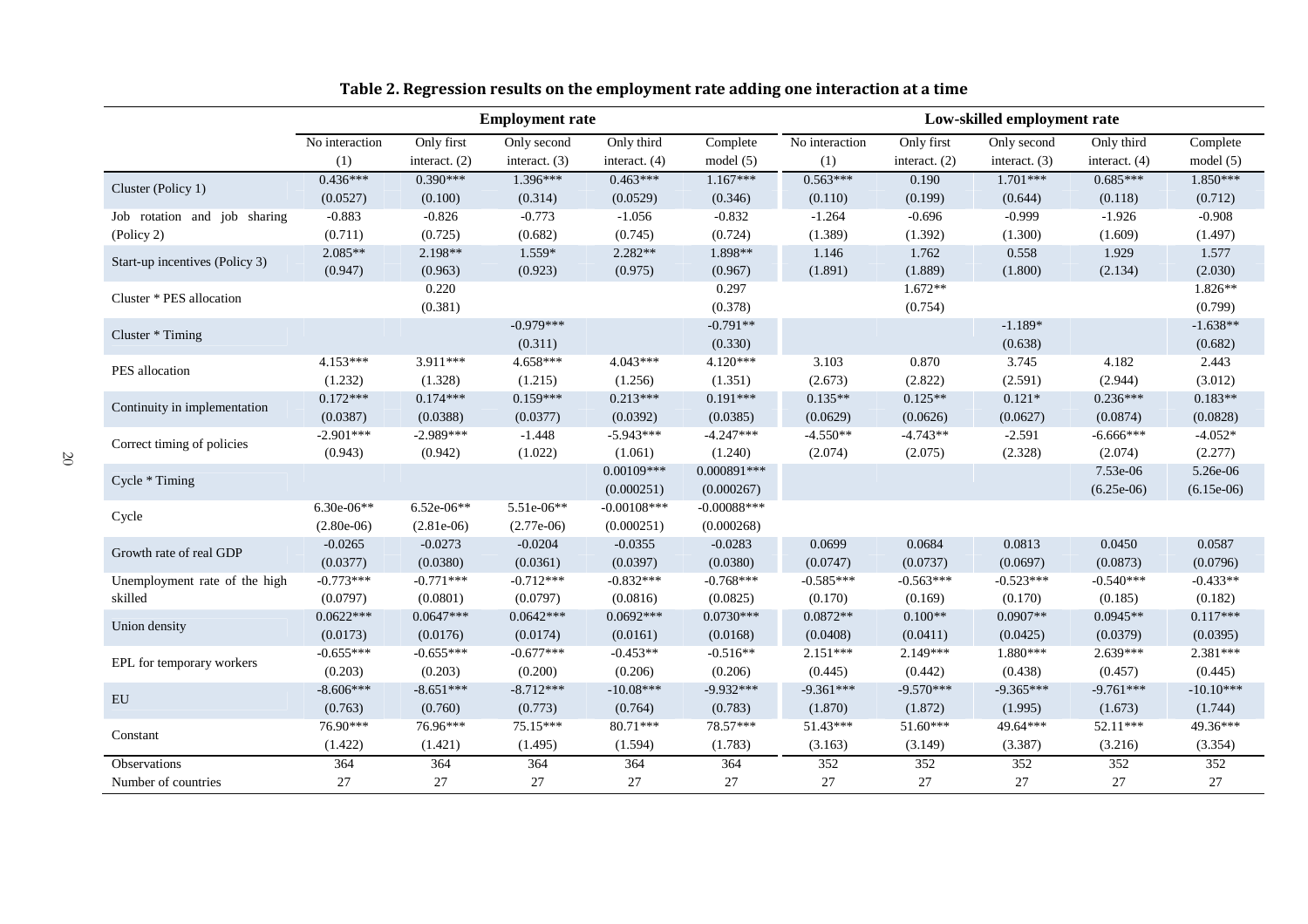| interaction at a time        |                |                |                                                                        |                 |             |                | skilled unemployed individuals adding one<br>interaction at a time |                 |             |  |  |
|------------------------------|----------------|----------------|------------------------------------------------------------------------|-----------------|-------------|----------------|--------------------------------------------------------------------|-----------------|-------------|--|--|
|                              | <b>LFPR</b>    |                | <b>Low-skilled LFPR</b><br>Share of low skilled unemployed individuals |                 |             |                |                                                                    |                 |             |  |  |
|                              | No interaction | No interaction | Only first                                                             | Only second     | Complete    | No interaction | Only first                                                         | Only second     | Complete    |  |  |
|                              | (1)            | (1)            | interact. $(2)$                                                        | interact. $(3)$ | model $(4)$ | (1)            | interact. $(2)$                                                    | interact. $(3)$ | model(4)    |  |  |
| Cluster (Policy 1)           | $0.340***$     | $0.346***$     | $-0.00243$                                                             | $1.569**$       | $1.360*$    | $-0.315**$     | $-0.723**$                                                         | $-1.574*$       | $-1.995**$  |  |  |
|                              | (0.0535)       | (0.105)        | (0.192)                                                                | (0.666)         | (0.695)     | (0.157)        | (0.296)                                                            | (0.924)         | (0.955)     |  |  |
| Job rotation and job sharing | $-1.481*$      | $-0.571$       | $-0.0946$                                                              | $-0.559$        | $-0.0841$   | 1.967          | 2.486                                                              | 1.781           | 2.287       |  |  |
| (Policy 2)                   | (0.786)        | (1.319)        | (1.360)                                                                | (1.348)         | (1.404)     | (2.006)        | (2.026)                                                            | (1.988)         | (2.008)     |  |  |
| Start-up incentives (Policy  | 0.587          | $-0.0873$      | 0.729                                                                  | $-0.576$        | 0.223       | $-2.711$       | $-1.121$                                                           | $-1.409$        | 0.175       |  |  |
| 3)                           | (1.126)        | (1.998)        | (2.050)                                                                | (2.056)         | (2.130)     | (3.513)        | (3.656)                                                            | (3.594)         | (3.734)     |  |  |
|                              |                |                | $1.681**$                                                              |                 | $1.736**$   |                | 1.861                                                              |                 | 1.816       |  |  |
| Cluster * PES allocation     |                |                | (0.736)                                                                |                 | (0.755)     |                | (1.161)                                                            |                 | (1.153)     |  |  |
|                              |                |                |                                                                        | $-1.202*$       | $-1.345**$  |                |                                                                    | 1.261           | 1.284       |  |  |
| Cluster * Timing             |                |                |                                                                        | (0.657)         | (0.665)     |                |                                                                    | (0.907)         | (0.903)     |  |  |
|                              | $3.540**$      | 1.171          | $-0.773$                                                               | 2.321           | 0.550       | 2.574          | 0.190                                                              | 1.739           | $-0.586$    |  |  |
| PES allocation               | (1.377)        | (2.570)        | (2.757)                                                                | (2.657)         | (2.867)     | (4.302)        | (4.574)                                                            | (4.288)         | (4.553)     |  |  |
| Continuity in                | $0.112***$     | $0.157***$     | $0.152**$                                                              | $0.160***$      | $0.155**$   | $-0.153$       | $-0.140$                                                           | $-0.150$        | $-0.137$    |  |  |
| implementation               | (0.0265)       | (0.0610)       | (0.0607)                                                               | (0.0608)        | (0.0606)    | (0.133)        | (0.133)                                                            | (0.131)         | (0.132)     |  |  |
|                              | $-3.748***$    | $-4.362**$     | $-4.750**$                                                             | $-2.979$        | $-3.246$    | $-12.50**$     | $-13.69**$                                                         | $-14.98**$      | $-16.20**$  |  |  |
| Correct timing of policies   | (0.794)        | (2.091)        | (2.044)                                                                | (2.219)         | (2.172)     | (6.159)        | (6.184)                                                            | (6.367)         | (6.392)     |  |  |
|                              | $-0.0705*$     | 0.0438         | 0.0380                                                                 | 0.0416          | 0.0341      | 0.185          | 0.186                                                              | 0.188           | 0.189       |  |  |
| Growth rate of real GDP      | (0.0428)       | (0.0725)       | (0.0738)                                                               | (0.0741)        | (0.0762)    | (0.119)        | (0.119)                                                            | (0.118)         | (0.118)     |  |  |
| Population with tertiary     | $0.0494***$    | $-0.0472$      | $-0.0475$                                                              | $-0.0554*$      | $-0.0572*$  | $-0.00653$     | $-0.0117$                                                          | 0.00846         | 0.00387     |  |  |
| education                    | (0.0139)       | (0.0298)       | (0.0298)                                                               | (0.0302)        | (0.0304)    | (0.0414)       | (0.0413)                                                           | (0.0426)        | (0.0425)    |  |  |
| Unemployment rate of the     | $-0.201**$     | $-0.0954$      | $-0.0517$                                                              | 0.0135          | 0.0714      | $-0.651***$    | $-0.609***$                                                        | $-0.795***$     | $-0.756***$ |  |  |
| high skilled                 | (0.0840)       | (0.167)        | (0.169)                                                                | (0.178)         | (0.180)     | (0.232)        | (0.233)                                                            | (0.255)         | (0.256)     |  |  |
|                              | 0.0999***      | $0.127***$     | $0.140***$                                                             | $0.133***$      | $0.148***$  | 0.154          | $0.169*$                                                           | $0.170*$        | $0.185*$    |  |  |
| Union density                | (0.0156)       | (0.0402)       | (0.0398)                                                               | (0.0396)        | (0.0390)    | (0.0971)       | (0.0971)                                                           | (0.0976)        | (0.0976)    |  |  |
|                              | $-0.873***$    | 1.383***       | $1.465***$                                                             | $1.417***$      | 1.525***    | $1.630**$      | $1.705**$                                                          | 1.581**         | $1.652**$   |  |  |
| EPL for temporary workers    | (0.204)        | (0.435)        | (0.435)                                                                | (0.437)         | (0.437)     | (0.785)        | (0.784)                                                            | (0.780)         | (0.779)     |  |  |
|                              | $-7.094***$    | $-7.905***$    | $-8.230***$                                                            | $-8.390***$     | $-8.806***$ | $-26.76***$    | $-26.91***$                                                        | $-27.90***$     | $-28.07***$ |  |  |
| ${\rm EU}$                   | (0.691)        | (1.874)        | (1.830)                                                                | (1.840)         | (1.784)     | (5.949)        | (5.917)                                                            | (5.991)         | (5.960)     |  |  |
|                              | 76.04***       | 58.87***       | 58.91***                                                               | 57.23***        | 57.05***    | 58.00***       | 59.20***                                                           | 59.78***        | 60.95***    |  |  |
| Constant                     | (1.461)        | (3.436)        | (3.397)                                                                | (3.510)         | (3.470)     | (6.389)        | (6.417)                                                            | (6.469)         | (6.493)     |  |  |
| Observations                 | 336            | 326            | 326                                                                    | 326             | 326         | 306            | 306                                                                | 306             | 306         |  |  |
| Number of countries          | 27             | 27             | $27\,$                                                                 | 27              | $27\,$      | 27             | 27                                                                 | 27              | 27          |  |  |

**Table 4. Regression results on the share of low-**

# **Table 3. Regression results on the labour force participation rate (LFPR) adding one**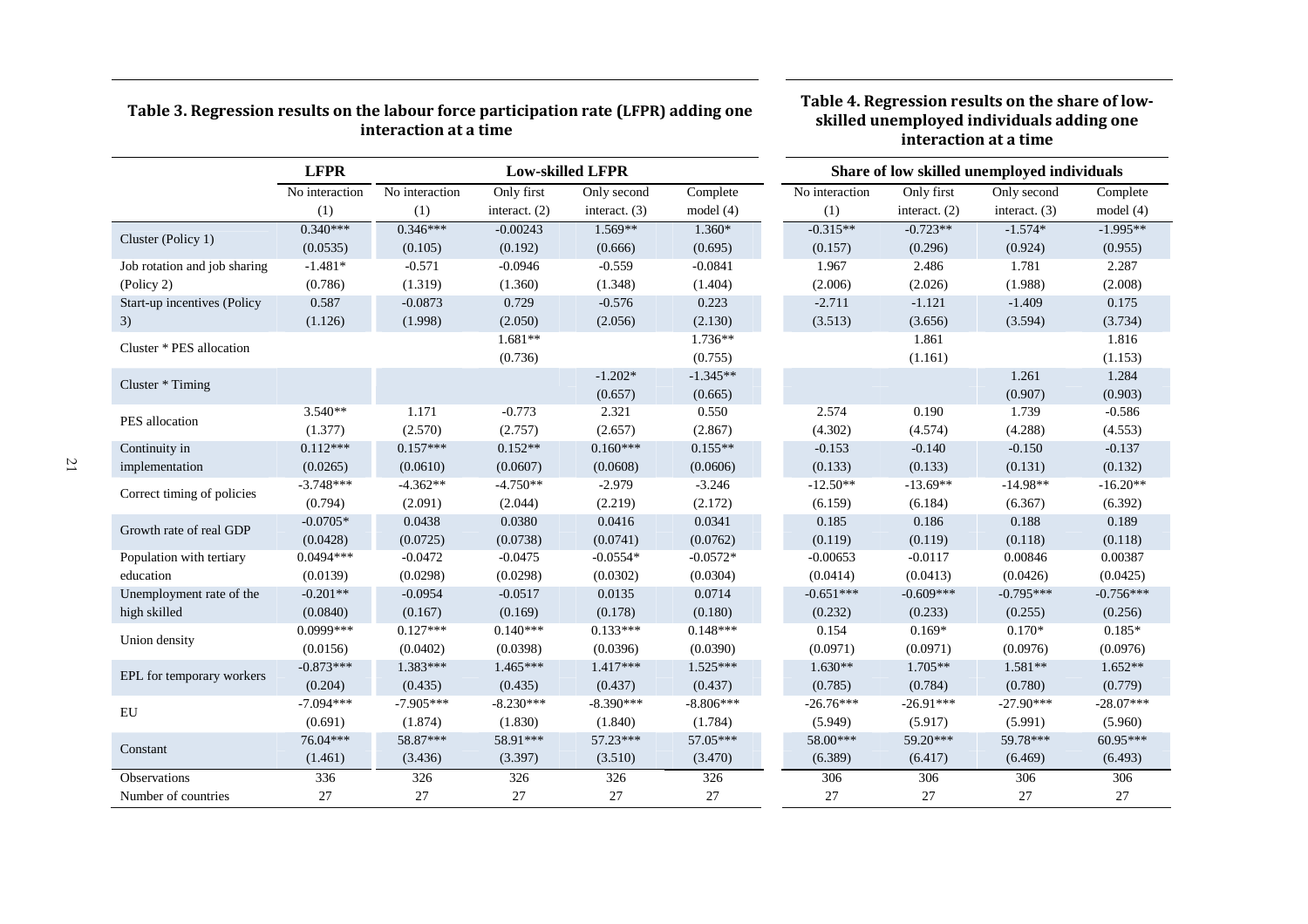The story is different, however, for a country with a 20 per cent unemployment rate such as Spain. In this country, the necessary expenditure in *cluster policies* to reduce by one the number of unemployed would be over US\$50,000 (PPP), which is above the annual median labour cost per employee at around US\$33,400 (PPP) in 2010. In this case, start-up incentives would again offer a "bigger bang for the buck" (around US\$6,500 [PPP] for one fewer unemployed). Yet, this level of expenditure would entail an increase of 1,650 per cent of Spain's 2010 expenditure in start-up incentives per unemployed individual, which seems unlikely.

## **5.3 Sensitivity analysis**

This section discusses the robustness checks that have been carried out to evaluate the sensitivity of the parameters presented in tables 1, 2, 3 and 4, based on a number of alternative specifications and tests.

The use of different samples (i.e. overall and low-skilled populations) in each labour market equation, as discussed in the previous section, can be considered as the first robustness check. Results hold and seem to be coherent between the two population groups analysed. Moreover, robustness of results was checked by excluding key countries (in terms of the relative size of their ALMP expenditure), namely Denmark, Netherlands and Sweden, and by running the regressions on EU countries only. With some exceptions, changing the sample does not seem to alter the big lines of the estimation results.<sup>22</sup> The window of time was also modified to see whether results held when studying only the last decade. Overall results seem to hold, with two exceptions: first, the *policy cluster* reveals a loss of significance in affecting the share of low-skilled unemployed. Second, the *allocation of resources to PES* and the *timing* of policies no longer affect directly the unemployment rate but through the interaction with the *policy cluster*.

Reduced estimations were also carried out, although results are not provided in this paper. In particular, I estimated three reduced models for each dependent variable: the first model estimates only the influence of the three policy interventions; the second model tests only implementation variables; and the third model all the variables. The description of results was concentrated on the estimations of the full model only.

Along with these additional specifications carried out, a number of tests were included in the main specifications. First, the augmented Dickey-Fuller test was used to control for the non-stationarity of dependent variables. In all cases (but one) the tests rejected the null hypotheses of non-stationarity at 1 and 5 per cent levels. The exception was the variable *share of low-skilled unemployed individuals* which seems to be non-stationary. Moreover, the different models were controlled for heteroskedasticity using the robust option available. Robust results did not differ much from nonrobust results.

The problems of serial correlation, heteroskedasticity and endogeneity have been taken especially seriously and have been dealt with through a number of tests and additional estimation techniques. First of all, the Lagrange-Multiplier test (Wooldridge, 2002; Drukker, 2003) and the abar postestimation technique (Roodman, 2006) were used to test for serial correlation in the idiosyncratic error terms. Given that the results of these tests confirmed the presence of first order autocorrelation,

 $22$  These results are available upon request and in Table 4 of the Extended Appendix.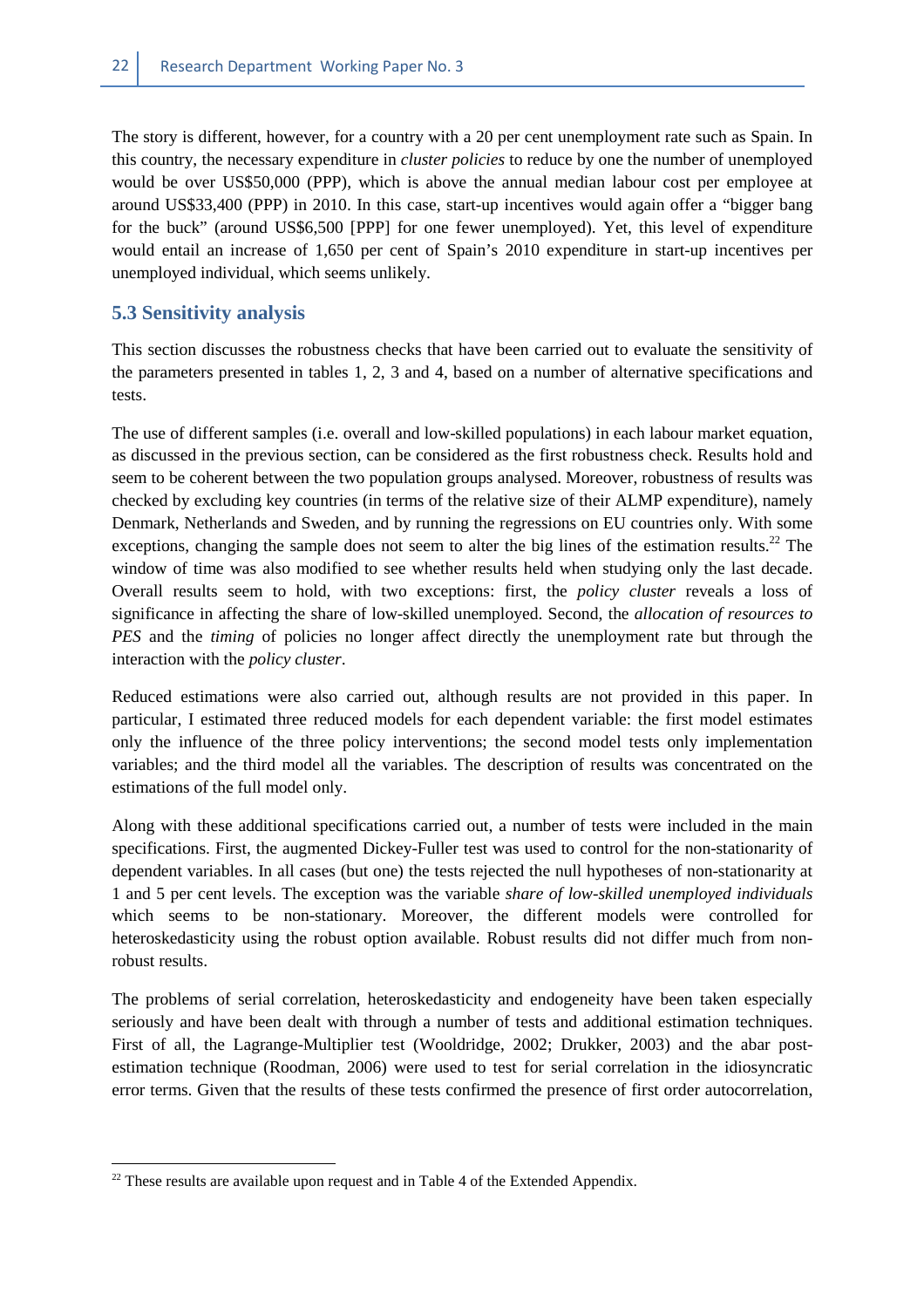all specifications were run with a FGLS estimator, which allows the assessment in the presence of AR1 autocorrelation within panels, cross-sectional correlation and heteroskedasticity across panels.

Moreover, in an effort to address the reverse caus**a**lity problem, a final estimation was carried out instrumenting (i.e. finding variables correlated with the endogenous variables, but not correlated with error term) two of the three policy variables (*policy cluster* and *job rotation and job sharing*) <sup>23</sup> and the implementation-related variables *continuity* and *timing* through a 2-stage least squares (2SLS) estimator. In addition to the other exogenous variables of the model, I used two sets of instruments in the analysis. The first one is a set of macroeconomic and structural variables including *fiscal deficit* or *public debt* (depending on the specification),<sup>24</sup> *inflation*, the *share of the population with tertiary education* and *total expenditure in passive labour market policies*. Moreover, the *differenced unemployment rate* was included in the models explaining the employment rate and the two LFPR and the variable *terms of trade* in the models explaining the unemployment rate, low-skilled employment rate and LFPR. The second is a set of governability-related indicators. This second set of instruments includes two indicators of the colour of the party;<sup>25</sup> a dummy variable, *reform*, taking the value of 1 if a reform to ALMPs was put in place in that year in the country and 0 otherwise; $^{26}$  and a continuous variable, *durable,* illustrating the number of years that have passed since a change in governability was implemented in the country (Marshall et al., 2013). *Reform* was excluded from the models explaining the employment rate, and the two LFPR because its addition proved to be redundant. *Durable* was also excluded from the two LFPR equations for the same reason.

Results are presented in Appendix 6 and broadly confirm the findings discussed in previous sections. Accounting for the endogeneity of policy and implementation variables leads to the same effect of the *policy cluster* and *start-up incentives*. In fact, *start-up incentives* become significant in boosting the low-skilled participation rate and in reducing the share of low-skilled unemployment. A difference in the results however, is that *job rotation and job sharing* becomes significant in most of the equations (with the exception of the overall employment rate and the low-skilled participation rate) but in an ambivalent manner. An increase in spending in this policy appears to be detrimental for the unemployment and employment rates, but positive in boosting overall participation and in reducing the share of low-skilled unemployment. This seems intuitive given the aim of these policies, i.e. promoting a full or partial replacement of an employee by an individual (unemployed or not) from another target group.

Moreover, the allocation of resources towards PES also gains in significance level in the specifications related to the low-skilled when instruments are added. The same occurs with the variable *continuity* in implementation, with exception of the low-skilled employment and the overall LFPR. Finally, the variable *timing* continues to the significant and negatively related with the

l

<sup>&</sup>lt;sup>23</sup> The variable *start-up incentives* was not included among the endogenous variables because the results of the C test of exogeneity did not favour its inclusion. Indeed, when the orthogonality conditions of the model including this variable as exogenous were tested, the C test indicated robust results.

<sup>&</sup>lt;sup>24</sup> To avoid correlation of the instrument with the error term, fiscal deficit was used in the unemployment rate and share of low-skilled unemployed equations and public debt in the remaining equations.

<sup>&</sup>lt;sup>25</sup> *Cabinet composition 1*, illustrates the percentage of right-wing or left-wing parties (the variable with the lowest correlation with the dependant variable was chosen for each model) in total cabinet posts, weighted by days in office (Armingeon et al., 2013a). *Cabinet composition 2* corresponds to the Schmidt-Index, which takes a value of 1 to 5 depending on whether there is a dominance of right-wing or left-wing parties in the composition of cabinets (Armingeon et al., 2013b).

<sup>&</sup>lt;sup>26</sup> fRDB-IZA Reforms Database (Anelli et al., year not available).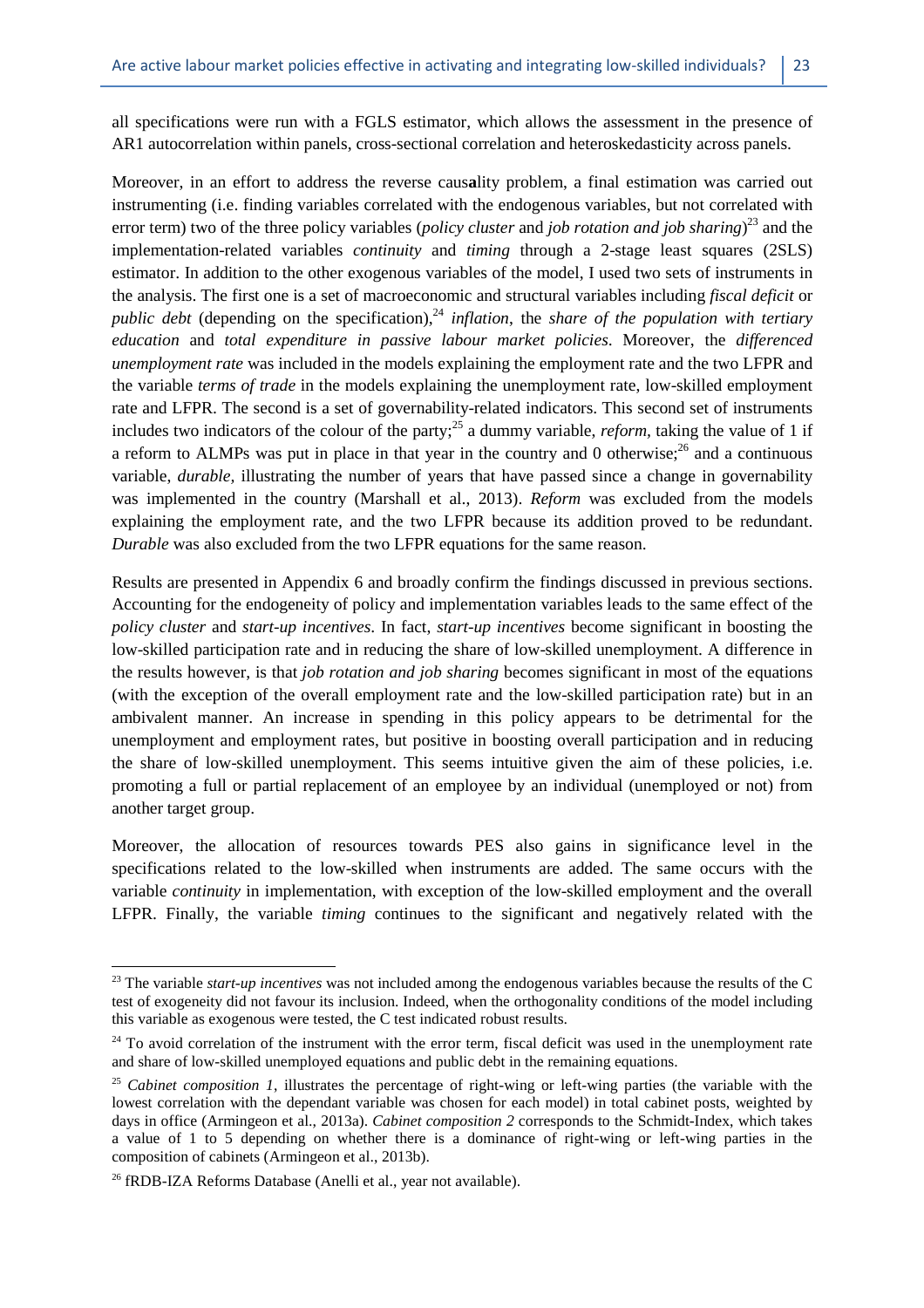different employment and participation rates. A change occurs, however, in the sign of this variable's effect on the unemployment rate equations. When instruments are included, the coefficient of *timing* in these two equations becomes positive, implying that when policies are implemented in a countercyclical manner they would have an unemployment increasing effect. This represents now the mirror image of the employment and participation rates equations. The interpretation of these results would be the same explained above. True, policies that are implemented countercyclically may have stronger unfavourable effects during booms (when pro-cyclical policies should be implemented) but also stronger favourable effects during crises. This confirms the argument in favour of policy continuity.

All 2SLS models were estimated using the gmm and robust options to compute efficient estimates in presence of heteroskedasticity and serial correlation. The exception was the estimation of the *share of low-skilled unemployed* where the robust option was not used. The models showed robust results in the test for the validity of instruments in an overidentified context (J-statistic of Hansen to test for overidentifying restrictions) implying that the group of instruments used is suitable and that it satisfies the required orthogonality conditions. To test whether there are sufficient valid instruments to identify the model (i.e. models are not underindentified) and whether models are not relying on weak instruments, the Anderson's canonical correlations approach was used. The null hypothesis was rejected in all models implying that there are enough adequate instruments to estimate the equations. This was confirmed as well by Shea's partial R2 (Baum, 2006).

Finally, an analysis of the variance was carried out in each of the seven models to assess the percentage of the variability of the result that was explained by explanatory variables and how much of that variability was left unexplained. In the case of the overall unemployment rate, the R-squared showed that 84.1 per cent of the variance was explained by independent variables, while it was 90 per cent in the case of the low-skilled unemployment rate. Although high, these are still within the rule of thumb of 90 per cent that is acceptable. The variance analysis for the employment and participation rates showed as well shares of the variance within the limits acceptable. These figures were 74.6 per cent and 49.9 per cent for the employment rates of the overall and low-skilled populations, respectively; and 62.2 per cent and 48 per cent for the LFPR of the overall and low-skilled populations, respectively. In contrast, the segment of the variance explained by the explanatory variables in the estimation of the share of low-skilled unemployed individuals was 92.8 per cent. This shows that the use of country dummies to control for country-specific characteristics might be saturating the model in this last case.

To conclude, the additional analyses carried out broadly confirm the estimation results discussed above. Particularly, results remain largely robust across the various specifications, including pooled OLS, OLS models with robust standard errors, random-effects and fixed-effects models depending on the results of the Hausman test (not reported here), models with country dummies, FGLS estimator to account for serial correlation, as well as the instrumental variable estimator 2SLS. Importantly, the results concerning the effect of ALMP in shaping the "structuralization" of unemployment on the low-skilled remained more sensitive. Robustness checks show that results not always hold across the different estimations, mainly in the case of estimations that did not include country dummies, which as explained above may respond to the fact that the structure of unemployment is particularly country specific.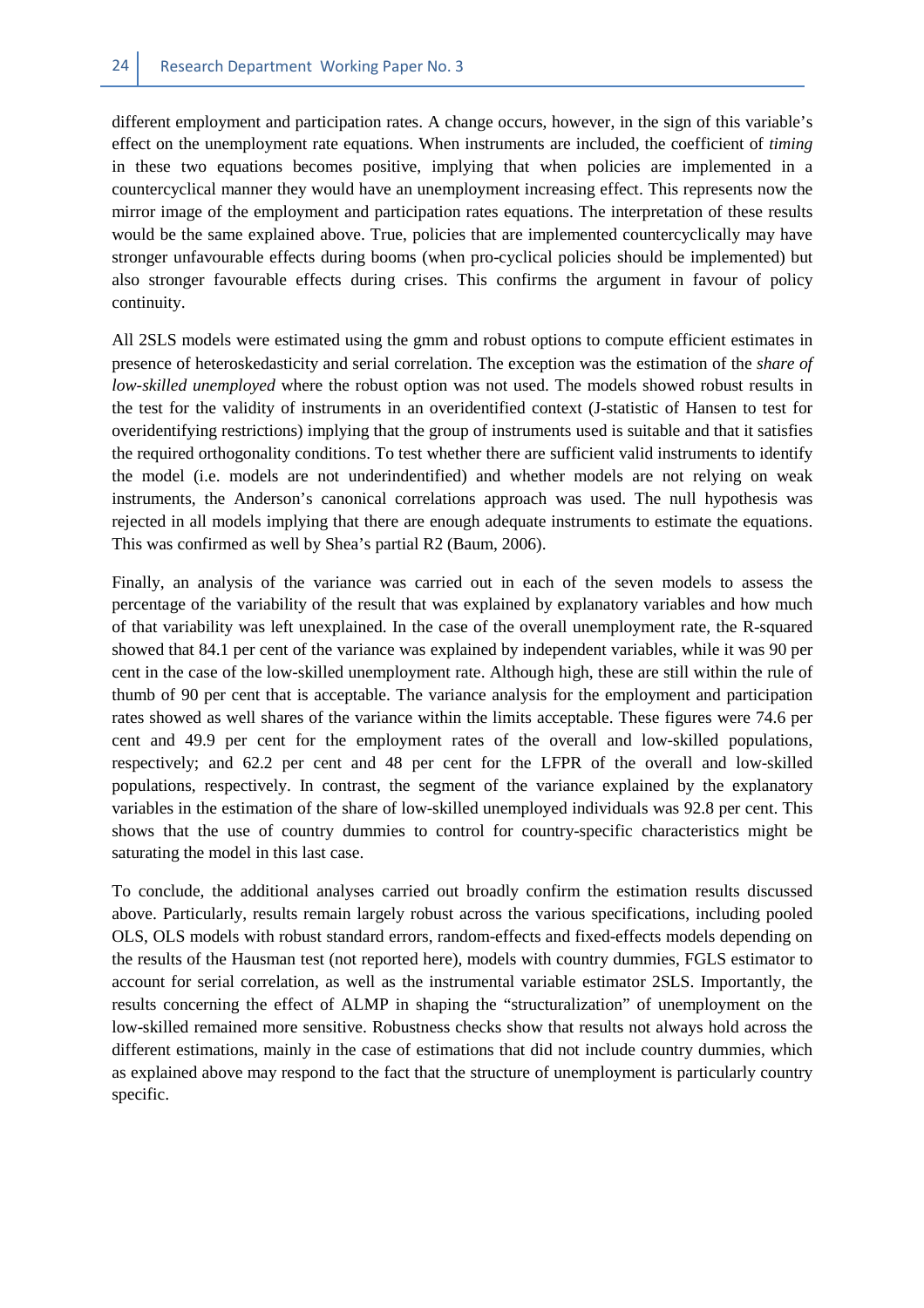# **6. Conclusion**

This paper examines the effectiveness of ALMPs in improving labour market outcomes, especially for low-skilled individuals. Much has been written about the effectiveness of activation measures based on evaluations carried out using micro data, yet not enough about their effectiveness at the aggregate level. This is particularly true with regards to the role of the implementation characteristics of ALMPs in shaping their overall effects. This paper aims to contribute to this debate through an aggregate impact approach which is better placed to measure both, the direct and indirect effects of ALMPs. This is done by ways of a pooled cross-country and time-series database for 31 advanced countries during the period 1985–2010. Different models were estimated to measure the effects of six different ALMPs and three dimensions of their implementation (i.e. allocation of resources to public administration, continuity and timing in the implementation of programmes) on the unemployment, employment and participation rates of the overall and low-skilled populations and the share of lowskilled unemployed individuals. Controls for demand conditions, the structure of the labour market and differences in institutional arrangements were included as well. For each specification, different estimators were used to control for cross-country heterogeneity, account for serial correlation and address reverse causality.

In sum, I find that ALMPs matter at the aggregate level. Public expenditure in training, employment incentives, supported employment and rehabilitation and direct job creation measures (i.e. the policy cluster) show the most favourable results. In particular, the *policy cluster* appears to have a significant unemployment reducing effect and a significant employment and labour force participation expanding effect for the overall and low-skilled populations (albeit a low significance level on the LFPR of the low skilled) (Table 5). In addition, results suggest that spending in these policies has the potential of reducing the share of low-skilled unemployed. Spending in start-up incentives is effective as well but only in reducing the unemployment rate of both population groups and in boosting the employment rate of the overall population. Results on the rest of labour market variables studied are nonsignificant.

In terms of implementation, results show that the most favourable aspect analysed is the *allocation of resources to programme administration*. Indeed, while the share of PES in total ALMP expenditure has a direct and favourable impact on labour market variables of the overall population; it affects the low skilled through an interaction with the policy cluster. This effect illustrates that as more ALMP resources are devoted to PES, the favourable effect of the policy cluster on the low-skilled unemployment, employment and participation rates becomes stronger. In addition, a disruption of policy *continuity* would be associated with negative effects for all labour market variables analysed. The effect of policy continuity is significantly negative in the case of the low-skilled unemployment rate and significantly positive in the case of the employment and LFPR of both population groups. It is, however, not significant for the rest of the variables studied.

Finally, the variable *timing*, which measures whether policies are implemented in a countercyclical manner revealed a significant and negative relationship with all labour market variables analysed but the participation rate of the low-skilled. These results show that countercyclical policies (timing=1) have an unemployment reducing effect but also an employment and participation reducing effect. Importantly, once estimations are run through IV, the effect on the unemployment rate becomes positive showing the mirror image of the employment and participation rates. Moreover, the interaction of *timing* with the *policy cluster* is also significant for some of the variables and has a positive effect on the unemployment rate of both population groups and negative effect on the employment rate of both population groups and the participation rate of the low-skilled. This overall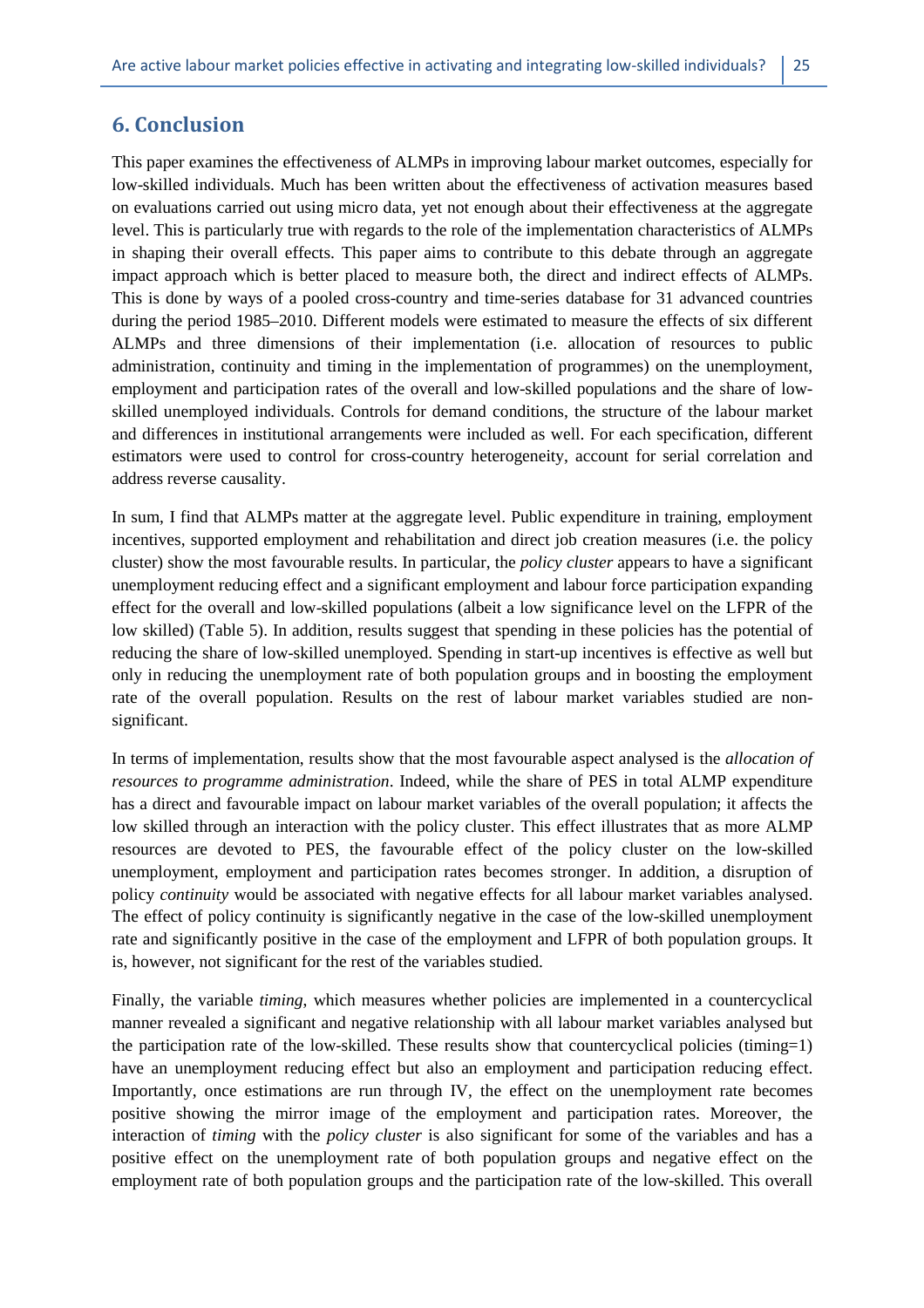picture suggests that policies that are implemented pro-cyclically have stronger favourable effects during booms but also stronger unfavourable effects during crises, confirming the argument in favour of policy continuity. Policy *continuity* is also supported by the cycle-timing interaction in the two variables where effects were significant: the low-skilled unemployment rate and the overall population employment rate. Interestingly, the size of the coefficients arising from policy and implementation variables, once interactions are included is noticeably higher. This demonstrates that a correct implementation of policies enhances their beneficial effect.

|                                    | <b>UNR</b>  | <b>UNR</b><br><b>LSK</b> | <b>EMP</b><br><b>RATE</b> | <b>EMP</b><br><b>RATE</b><br><b>LSK</b> | <b>LFPR</b> | <b>LFPR</b><br><b>LSK</b> | Share of<br>LSK UN |
|------------------------------------|-------------|--------------------------|---------------------------|-----------------------------------------|-------------|---------------------------|--------------------|
| Policy Cluster                     | $(-)^{***}$ | $(-)$ ***                | $(+)$ ***                 | $(+)$ ***                               | $(+)$ ***   | $(+)^{*}$                 | $(-)$ **           |
| Job rotation and job sharing       | NS          | <b>NS</b>                | <b>NS</b>                 | <b>NS</b>                               | <b>NS</b>   | <b>NS</b>                 | <b>NS</b>          |
| Start-up incentives                | $(-)^{***}$ | $(-)$ **                 | $(+)$ **                  | <b>NS</b>                               | <b>NS</b>   | <b>NS</b>                 | <b>NS</b>          |
| Cluster * PES allocation           | <b>NS</b>   | $(-)$ *                  | <b>NS</b>                 | $(+)$ **                                |             | $(+)$ **                  | <b>NS</b>          |
| Cluster * Timing                   | $(+)$ ***   | $(+)$ ***                | $(-)^{**}$                | $(-)$ **                                |             | $(-)^{**}$                | <b>NS</b>          |
| PES allocation                     | $(-)^{***}$ | <b>NS</b>                | $(+)$ ***                 | <b>NS</b>                               | $(+)$ **    | <b>NS</b>                 | <b>NS</b>          |
| Continuity<br>in<br>implementation | <b>NS</b>   | $(-)$ **                 | $(+)$ ***                 | $(+)$ **                                | $(+)$ ***   | $(+)$ **                  | <b>NS</b>          |
| Correct timing of policies         | $(-)^{***}$ | $(-)$ **                 | $(-)^{***}$               | $(-)$ *                                 | $(-)$ ***   | <b>NS</b>                 | $(-)$ **           |
| Cycle * Timing                     | <b>NS</b>   | $(-)^{***}$              | $(+)$ ***                 | <b>NS</b>                               |             |                           |                    |
| Cycle                              |             |                          | $(-)^{***}$               |                                         |             |                           |                    |
| Growth rate of real GDP            | $(-)$ **    | <b>NS</b>                | <b>NS</b>                 | <b>NS</b>                               | $(-)^*$     | <b>NS</b>                 | <b>NS</b>          |
| EU                                 | $(+)$ ***   | $(+)$ ***                | $(-)$ ***                 | $(-)$ ***                               | $(-)$ ***   | $(-)$ ***                 | $(-)^{***}$        |
| Constant                           | $(+)$ ***   | $(+)$ ***                | $(+)$ ***                 | $(+)$ ***                               | $(+)$ ***   | $(+)$ ***                 | $(+)$ ***          |
| Observations                       | 452         | 336                      | 364                       | 352                                     | 336         | 326                       | 306                |
| Table                              | 1           | 1                        | $\overline{2}$            | $\overline{2}$                          | 3           | 3                         | $\overline{4}$     |
| Column                             | 3           | 6                        | 3                         | 6                                       | 3           | 6                         | 3                  |

|  |  | Table 5. Synopsis of regression results |  |
|--|--|-----------------------------------------|--|
|--|--|-----------------------------------------|--|

Notes: Significance levels: \*significant at 10 per cent; \*\*significant at 5 per cent; \*\*\*significant at 1 per cent.

UNR= unemployment rate; LSK= low-skilled; EMP RATE= employment rate; LFPR= labour force participation rate; UN= unemployed; and NS means non-significant.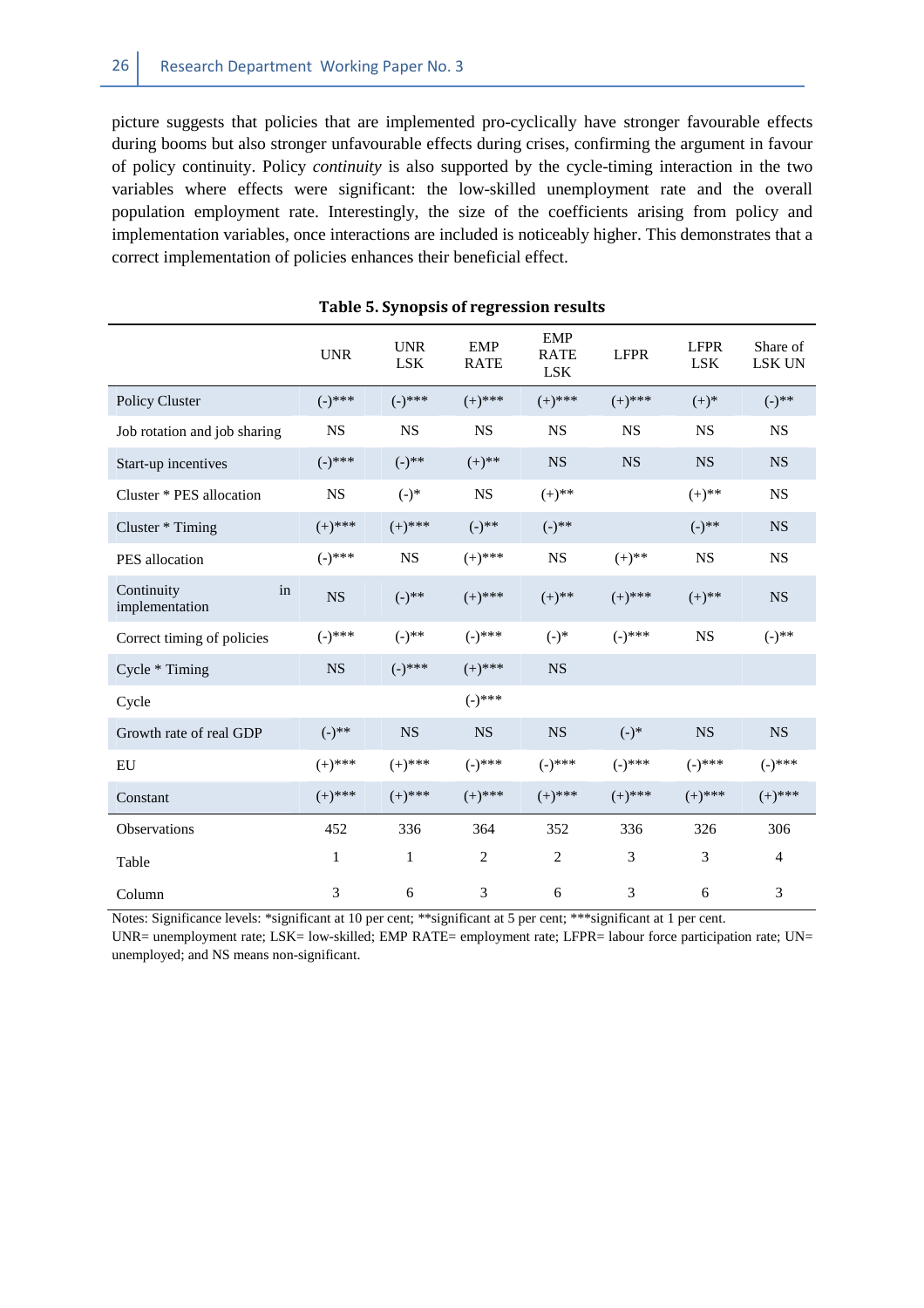## **References**

- Anelli, M.; Catania, A.; Basso, G.; Colussi, T.; Monti, P.; Zhelyazkova M.; Eichhorst, W. No date. *fRDB-IZA Reforms Database*, Fondazione Rodolfo DeBenedetti.
- Anxo, D.; Carcillo, S.; and Erhel, C. 2001. "Aggregate impact analysis of active labour market policy in France and Sweden: a regional approach", in de Koning, J. and Mosley, H. (eds.): *Labour Market*  Policy and Unemployment: impact and process evaluations in selected European countries, Edward Elgar, pp. 49-76.
- Armingeon, K.; Knöpfel, L.; Weisstanner, D.; Engler, S.; Potolidis, P.; and Gerber, M. 2013a. "Comparative Political Data Set I 1960-2011", Institute of Political Science, University of Bern.
- Armingeon, K.; Careja. R.; Knöpfel, L.; Weisstanner, D.; Engler, S.; Potolidis, P.; and Gerber, M. 2013b. *Comparative Political Data Set III 1990-2011*, Institute of Political Science, University of Berne.
- Bassanini, A. and Duval, R. 2006. "Employment Patterns in OECD Countries: Reassessing the Role of Policies and Institutions", in *OECD Social, Employment and Migration Working Papers*, No. 35, DELSA/ELSA/WD/SEM (2006)4.
- Baum, C. 2006. *An Introduction to Modern Econometrics Using Stata*, Stata Press.
- Bellmann, L. and Jackman, R. 1996a. "Aggregate Impact Analysis", in Schmid, G. O'Reilly, J. and Schömann, K. (eds.): *International Handbook of Labour Market Policy and Evaluation,* Edward Elgar, pp. 143–162.
- —. 1996b. "The impact of labour market policy on wages, employment and labour market mismatch", in Schmid, G. O'Reilly, J. and Schömann, K. (eds.): *International Handbook of Labour Market Policy and Evaluation,* Edward Elgar, pp. 725–746.
- Blasco, S. and Pertold-Gebicka, B. 2013. "Employment policies, hiring practices and firm performance", in *Labour Economics*, Vol. 25, pp. 12–24.
- Büttner, T. and Prey, H. 1997. "Does Active Labour Market Policy Affect Structural Unemployment? An Empirical Investigation for West German Regions, 1986 to 1993", in *CILE Discussion Papers*, No. 42, Universität von Konstanz.
- Cahuc, P. and Carcillo, S. 2011. "Is Short-Time Work a Good Method to Keep Unemployment Down?" in *IZA Discussion Papers*, No. 5430.
- Caliendo, M. and Künn, S. 2013. "Regional Effect Heterogeneity of Start-Up Subsidies for the Unemployed", in *IZA Discussion Papers*, No. 7460.
- Calmfors L. 1994. "Active Labour Market Policy and Unemployment A Framework for the Analysis of Crucial Design Features", in *OECD Economic Studies*, No. 22.
- Calmfors, L. and Skedinger, P. 1995. "Does active labour market policy increase employment? Theoretical considerations and some empirical evidence from Sweden", in *Seminar Papers*, No. 590, Institute for International Economic Studies, Stockholm University.
- Calmfors L. and Lang H. 1995. "Macroeconomic effects of active labour market programmes in a Union Wage-Setting Model", in *The Economic Journal*, Vol. 105, No. 430, pp. 601–619.
- Card, D.; Kluve, J. y Weber A. (2010), "Active labor market policy evaluations: a meta- analysis", in *The Economic Journal*, Issue 1203 (November), pp. 452–477.
- Cebrián, I.; Moreno, G.; and Toharia, L. 2011. "La Estabilidad Laboral y los Programas de Fomento de la Contratación Indefinida", in *Hacienda Pública Española/Revista de Economía Pública,* Vol. 198, pp. 103–127.
- Clasen, J. and Clegg, D. 2006. "Beyond Activation: Reforming European Unemployment Protection Systems in Post‐Industrial Labour Markets", in *European Societies*, Vol. 8, Issue 4, pp. 527–553.
- Dauth, W.; Hujer, R. and Wolf, K. 2010. "Macroeconometric Evaluation of Active Labour Market Policies in Austria", in *IZA Discussion Papers*, No. 5217.
- de Koning, J. 2001. "Aggregate impact analysis of active labour market policy: A literature review", in *International Journal of Manpower*, Vol. 22, Issue 8, pp. 707–735.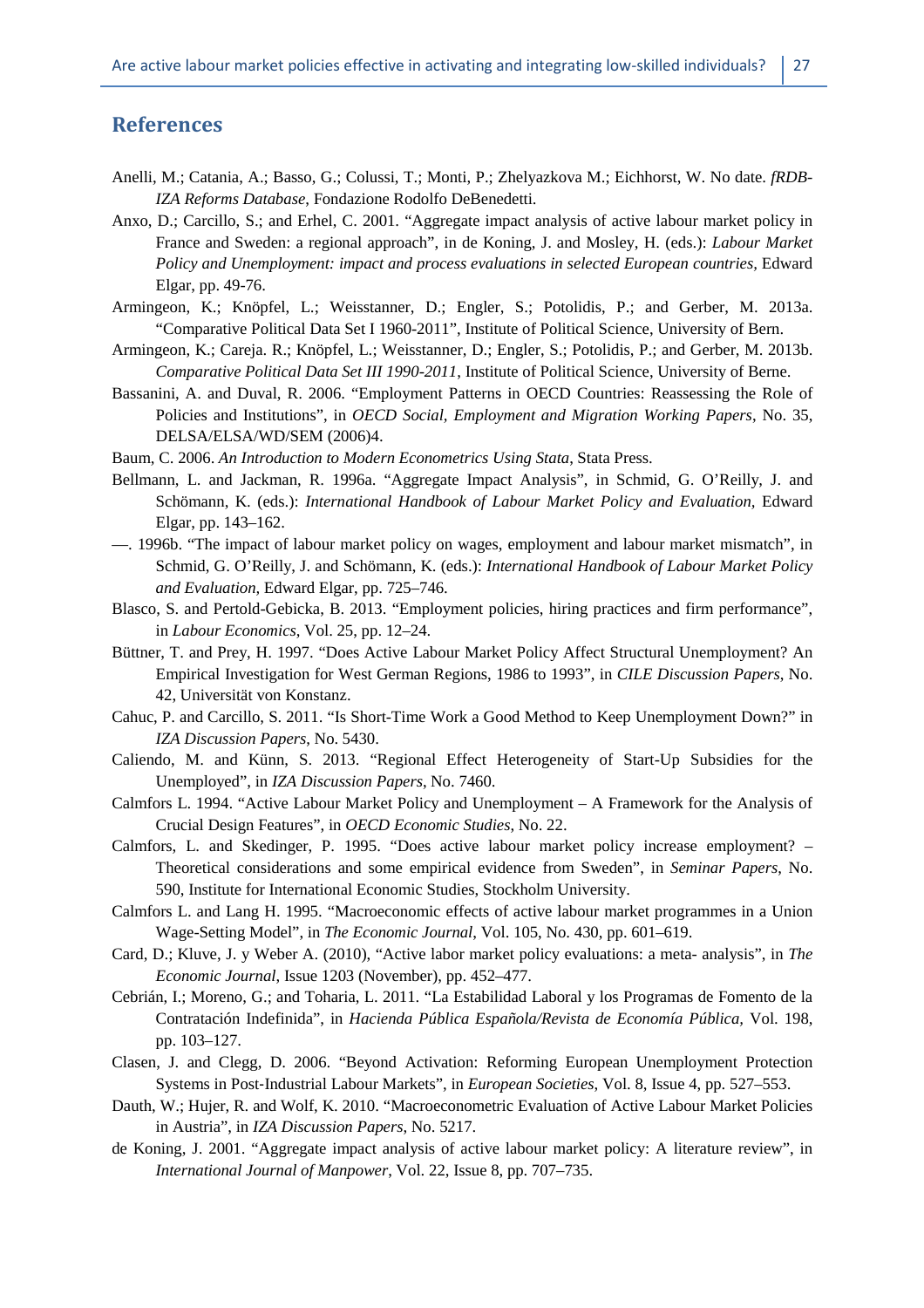- —. 1993. "Measuring the placement effects of two wage-subsidy schemes for the long-term unemployed", in *Empirical Economics,* Vol. 18, Issue 3, pp. 447–468.
- de Koning, J. and Arents, M. 2001. "The impact of active labour market policy on job hirings and unemployment in the Netherlands", in de Koning, J. and Mosley, H. (eds.): *Labour Market Policy and Unemployment: impact and process evaluations in selected European countries,* Edward Elgar, pp. 78–114.
- de Koning, J. and van Nes, P.J. 1991. "A quantitative approach to process evaluation: the case of the Vermeend-Moor Act", in *Government and Policy*, Vol. 9, pp. 111–118.
- Drukker, D.M. 2003. "Testing for Serial Correlation in Linear Panel-Data Models", in *Stata Journal*, Vol. 3, pp. 168–177.
- Estevão, M. 2003. "Do Active Labor Market Policies Increase Employment", in *IMF Working Papers*, WP/03/234, December.
- Eurostat. 2013a. *Qualitative report: Austria 2011*, Labour market policy statistics.
- Eurostat. 2013b. *Qualitative report: France 2011*, Labour market policy statistics.
- Gaure, S.; Roed, K; and Westlie, L. 2012. "Job search incentives and job match quality", in *Labour Economics,* Vol. 19, pp. 438–450. doi:10.1016/j.labeco.2012.04.001
- Graversen, B.K. and van Ours, J.C. 2008. "How to help unemployed find jobs quickly: Experimental evidence from a mandatory activation program", in *Journal of Public Economics*, Vol. 92, Issue 10– 11, pp. 2020–2035.
- Heylen, F. 1993. "Labour Market Structures, Labour Market Policy and Wage Formation in the OECD", in *Labour*, Vol. 7, Issue 2, pp. 25–51.
- Hijzen, A. and Martin, S. 2013. "The Role of Short-Time Work Schemes during the Global Financial Crisis and Early Recovery: A Cross-Country Analysis", in *IZA Discussion Papers*, No. 7291.
- Hotz, V.J., Imbens, G.; and Klerman, J. 2006. "Evaluating the differential effects of alternative welfare-towork training components: a re-analysis of the California GAIN program", in *Journal of Labour Economics*, Vol. 24, pp. 521–566.
- Hujer, R.; Rodrigues, P; and Wolf, K. 2009. "Estimating the macroeconomic effects of active labour market policies using spatial econometric methods", in *International Journal of Manpower*, Vol. 30, Issue 7, pp. 648–671.
- Kluve, J. 2010. "The effectiveness of European active labor market programs", in *Labour Economics*, Vol. 17, pp. 904–918. doi:10.1016/j.labeco.2010.02.004.
- Kluve, J.; Lehmann, H.; and Schmidt, C. 2008. "Disentangling Treatment Effects of Active Labor Market Policies: The Role of Labor Force Status Sequences", in *Labour Economics*, Vol. 15, pp. 1270– 1295. doi:10.1016/j.labeco.2007.12.002.
- Lalive, R.; van Ours, J.C.; and Zweimüller, J. 2005. "The Effect of Benefit Sanctions on the Duration of Unemployment", in *Journal of the European Economic Association*, Vol. 3, Issue 6, pp. 1386–1417.
- Layard R. and Nickell S. 1986. "Unemployment in Britain", in *Economica*, New Series, Vol. 53, No. 210, Supplement: Unemployment (1986), pp. S121–S169.
- Layard R.; Nickell S. and Jackman R. 2009. *Unemployment: Macroeconomic Performance and the Labour Market*, Oxford University Press, Oxford.
- —. 1991. *Unemployment: Macroeconomic Performance and the Labour Market*, Oxford University Press, Oxford.
- Lusinyan, L.; and Bonato, L. 2007. "Work Absence in Europe", in *IMF Staff Papers*, Vol. 54, No. 3.
- Marshall, M.G.; Gurr, T.; and Jaggers, K. 2013. *Political Regime Characteristics and Transition, 1800- 2012 – PolityTM IV Project*, Center for Systemic Peace and Societal-Systems Research Inc.
- Martin, J.P.; and Grubb, D. 2001. "What works and for whom: a review of OECD countries' experience with active labour market policies", in *Swedish Economic Policy Review,* Vol. 8, No. 2, pp. 9–56.
- Neumark, D. 2011. "Policies to Encourage Job Creation: Hiring Credits vs. Worker Subsidies", in *NBER Working Papers*, No. 16866.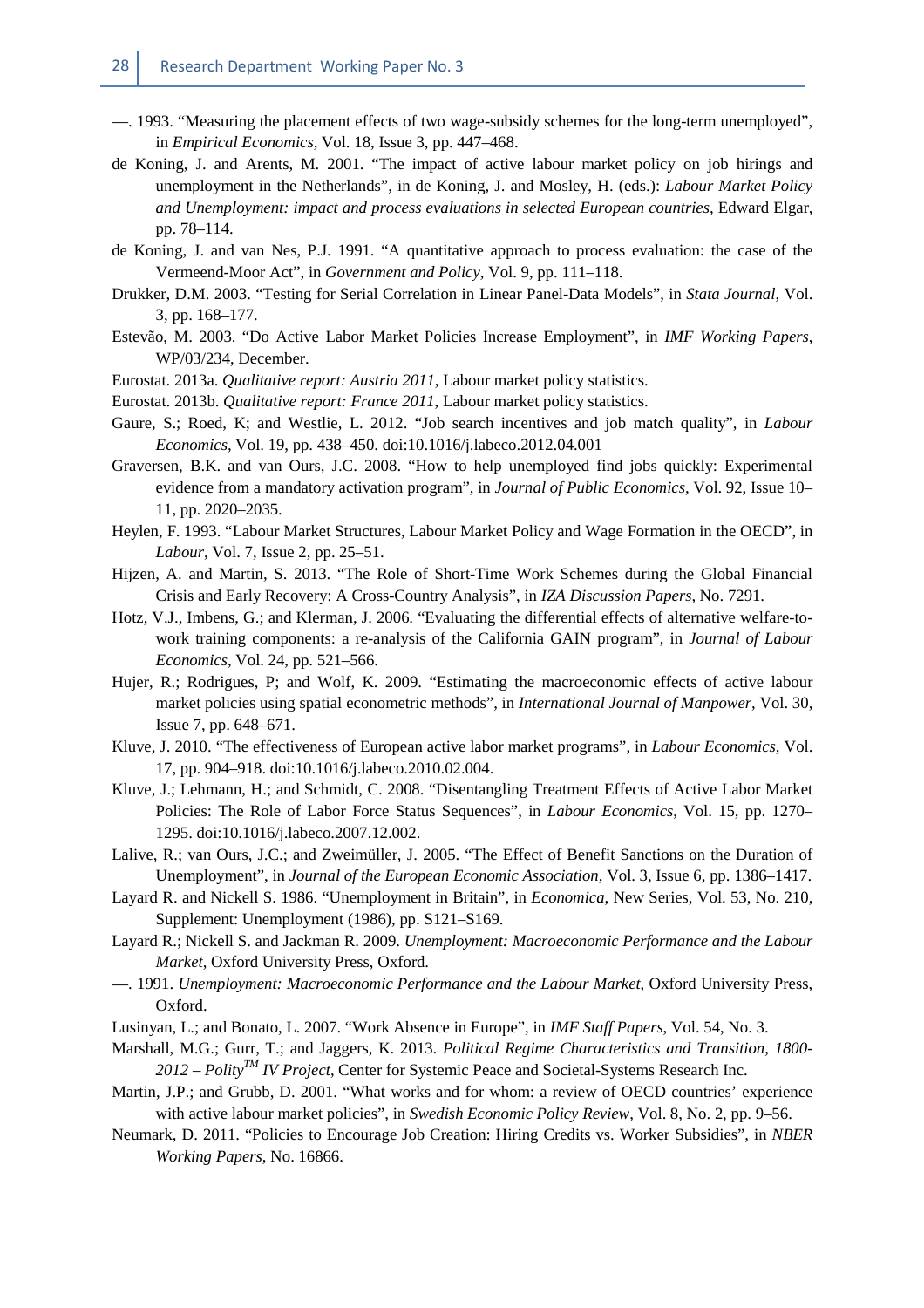- Nickell, S. and Bell, B. 1997. "Would cutting payroll taxes on the unskilled have a significant impact on unemployment?", in Snower, D. J. and de la Dehesa, G. (eds.): *Unemployment Policy: Government Options for the Labour Market*, CEPR, pp. 296–328.
- Organisation for Economic Co-operation and Development (OECD). 2004–2012. *Education at a Glance 2012: OECD Indicators*, OECD Publishing, Paris.
- —. 1993. "Active labour market policies: Assessing macroeconomic and microeconomic effects", in *Employment Outlook*, Chapter 2, OECD Publishing, pp. 39–80.
- Ohlsson, H. 1995. "Job Creation Programmes as Stabilisation Policy Measures", in Johannesson, J. and Wadensjö, E. (eds.): *Labour Market Policy at the Crossroad,* Expert Group for Labour Market Policy Evaluation Studies (EFA), Ministry of Labour, Report No. 34, pp. 29–55.
- Pissarides, C. 1990. *Equilibrium Unemployment Theory,* Blackwell.
- Román, C.; Congregado, E.; and Millán, J.M. 2013. "Start-up incentives: Entrepreneurship policy or active labour market programme?", in *Journal of Business Venturing*, Vol. 28, Issue 1, pp. 151–175.
- Roodman, D. 2006. "How to Do xtabond2: An Introduction to "Difference" and "System" GMM in Stata", in *Working Paper 103*, Center for Global Development, Washington.
- Scarpetta, S. 1996. "Assessing the Role of Labour Market Policies and Institutional Settings on Unemployment: A Cross-country Study", *OECD Economic Studies*, No. 26, 1996/1, pp. 43–98.
- Schmid, G.; Speckesser, S.; and Hilbert, C. 2001. "Does active labour market policy matter? An aggregate impact analysis for Germany", in de Koning, J. and Mosley, H. (eds.): *Labour Market Policy and Unemployment: impact and process evaluations in selected European countries, Edward Elgar, pp.* 78–114.
- Schmid, G. 2013. *Policy Measures to Address Polarisation of the Labour Market: Lessons to Korea from Germany and Europe*. Paper prepared for the Korean Labour Ministry.
- —. 1996. "New Public Management of Further Training", in Schmid, G. O'Reilly, J. and Schömann, K. (eds.): *International Handbook of Labour Market Policy and Evaluation,* Edward Elgar, pp. 725– 746.
- UNESCO. 1997. *International Standard Classification of Education (ISCED)*, November 1997.
- Visser, J. 2011. *Data Base Institutional Characteristics of Trade Unions, Wage Setting, State Intervention and Social Pacts, 1960–2010 (ICTWSS)*, version 3.0, Amsterdam Institute for Advanced Labour Studies AIAS, University of Amsterdam.
- Wooldridge, J.M. 2002. *Econometric Analysis of Cross Section and Panel Data,* Cambridge, Massachusetts, MIT Press.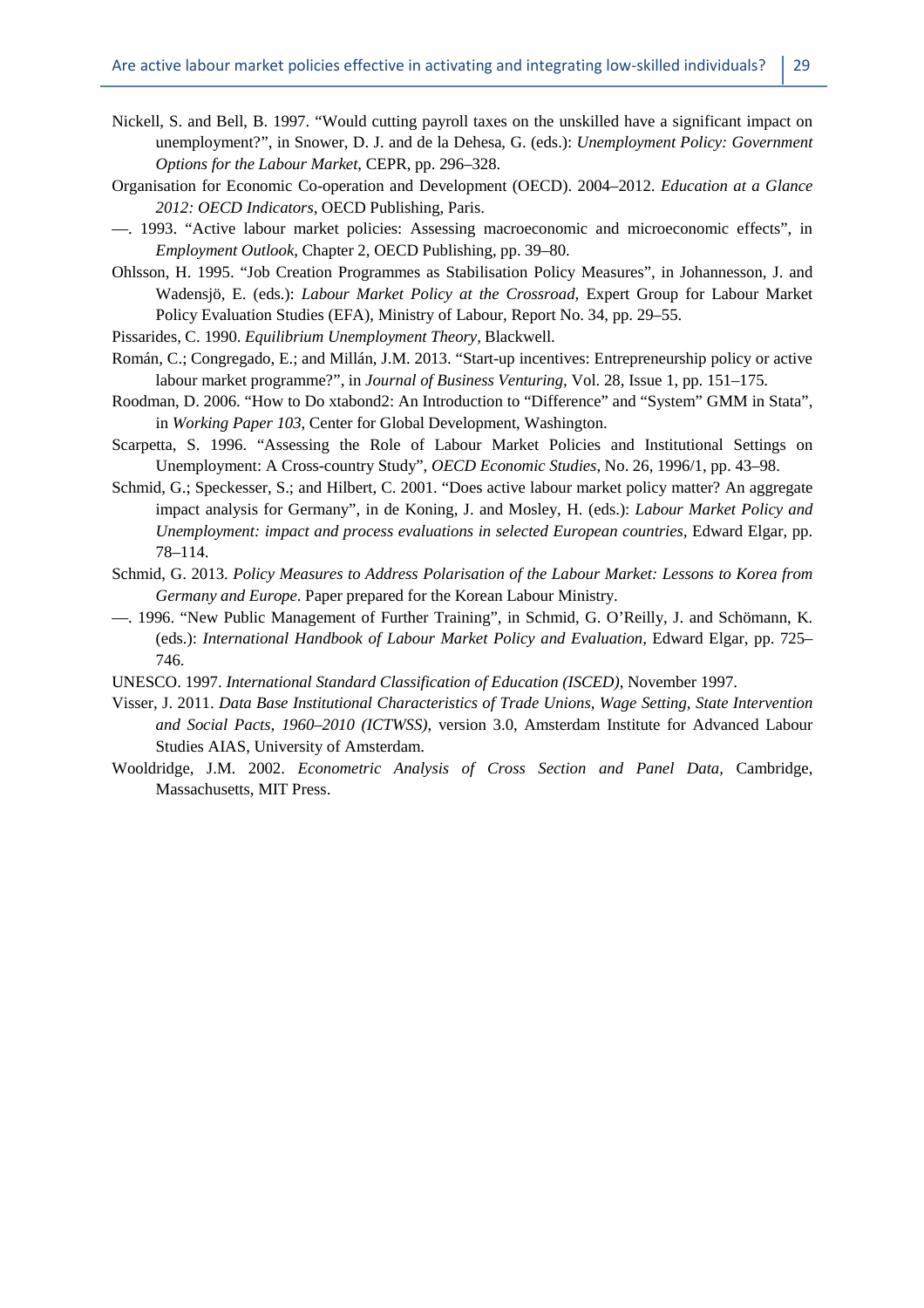| <b>Type of ALMP</b>                                                                                                                                                            | <b>Expected</b><br>effect: | <b>Channel:</b>                                                                        | <b>Actual effect:</b>                                  | Long-versus<br>short-term:                                                | <b>Transmission mechanisms:</b>                                                                                                                                                                                                                                                                                                                            | <b>Ultimate effect on the</b><br>labour market:                                                 |
|--------------------------------------------------------------------------------------------------------------------------------------------------------------------------------|----------------------------|----------------------------------------------------------------------------------------|--------------------------------------------------------|---------------------------------------------------------------------------|------------------------------------------------------------------------------------------------------------------------------------------------------------------------------------------------------------------------------------------------------------------------------------------------------------------------------------------------------------|-------------------------------------------------------------------------------------------------|
| - Direct job creation                                                                                                                                                          | Matching<br>process        | Wage-setting<br>schedule                                                               | Reduced search<br>effectiveness<br>(unintended effect) | Short-term                                                                | Participants may reduce their search efforts in the<br>knowledge that the employment services will find<br>work for them (Bellman and Jackman 1996b).                                                                                                                                                                                                      | Reduced employment                                                                              |
| - Direct job creation                                                                                                                                                          | Job creation               | Wage-setting<br>schedule (workers<br>subsidies). Labour<br>demand (hiring<br>credits). | Job creation<br>(intended effect)                      | Short-term<br>(effects on the<br>labour market<br>on the medium-<br>term) | Wage subsidies reduce workers' wage expectations<br>increasing labour supply at any given market wage<br>and reducing unemployment (Ohlsson, 1995). Hiring<br>credits, on the other hand, reduce the effective wage<br>paid by employers shifting labour demand upwards<br>(Neumark, 2011).                                                                | Increased employment<br>and effective wages.<br>No inflation of real<br>wages in the long term. |
| - Direct job creation<br>- Employment incentives and<br>other subsidised employment<br>policies.                                                                               | Deadweight loss            | Labour demand                                                                          | Deadweight loss<br>(unintended effect)                 | Short-to<br>medium-term                                                   | Reduced efficiency of programmes since hiring from<br>the target group would have occurred even in the<br>absence of the programme (Calmfors and Skedinger,<br>1995; Martin and Grubb, 2001; Cebrián et al., 2011).                                                                                                                                        | Deadweight loss lowers<br>efficiency of<br>programmes if not<br>properly targeted               |
| - Training<br>- Supported employment and<br>rehabilitation (subsidisation)                                                                                                     | Matching<br>process        | Wage-setting<br>schedule                                                               | Improved search<br>effectiveness<br>(intended effect)  | Short-term                                                                | Participants in training courses provide a positive<br>signal to potential employers, reducing uncertainty<br>about the employability of job applicants (Bellman<br>and Jackman 1996b; Layard and Nickell, 1986;<br>OECD, 1993).                                                                                                                           | Reduced<br>unemployment                                                                         |
| - Training                                                                                                                                                                     | Matching<br>process        | Wage-setting<br>schedule                                                               | Reduced search<br>effectiveness<br>(unintended effect) | Short-term                                                                | Participants may reduce their search efforts because<br>of a potentially attractive course or in the expectation<br>that the course culminates (i.e. lock-in effect)<br>(Bellman and Jackman 1996b; Calmfors and<br>Skedinger, 1995).                                                                                                                      | Reduced employment                                                                              |
| - Training<br>- Supported employment and<br>rehabilitation (where there is<br>provision of vocational<br>training)                                                             | Matching<br>process        | Wage-setting<br>schedule                                                               | Facilitated<br>matching<br>(intended effect)           | Long-term                                                                 | Training would adjust the qualifications of<br>jobseekers to the structure of demand (OECD, 1993)<br>and reduce "structuralization" (Schmid et al. 2001).<br>Specifically for the low-skilled, it would increase<br>cross-sector mobility by qualifying them for work in<br>sectors where the demand for labour is growing<br>(Bellman and Jackman 1996a). | Lower unemployment<br>at least among targeted<br>groups.                                        |
| - Training<br>- To certain degree<br>supported employment and<br>rehabilitation (subsidisation)<br>and direct-job-creation<br>measures with on-the-job<br>training components. | Productivity               | Labour demand                                                                          | Increased<br>productivity<br>(intended effect)         | Long-term                                                                 | Increases in productivity can have externalities that<br>contribute to general productivity increases (OECD,<br>1993) and to general technical progress of societies<br>(Calmfors and Skedinger, 1995).                                                                                                                                                    | Reduced<br>unemployment                                                                         |

#### **Appendix 1: Expected effects of specific ALMP on the labour market**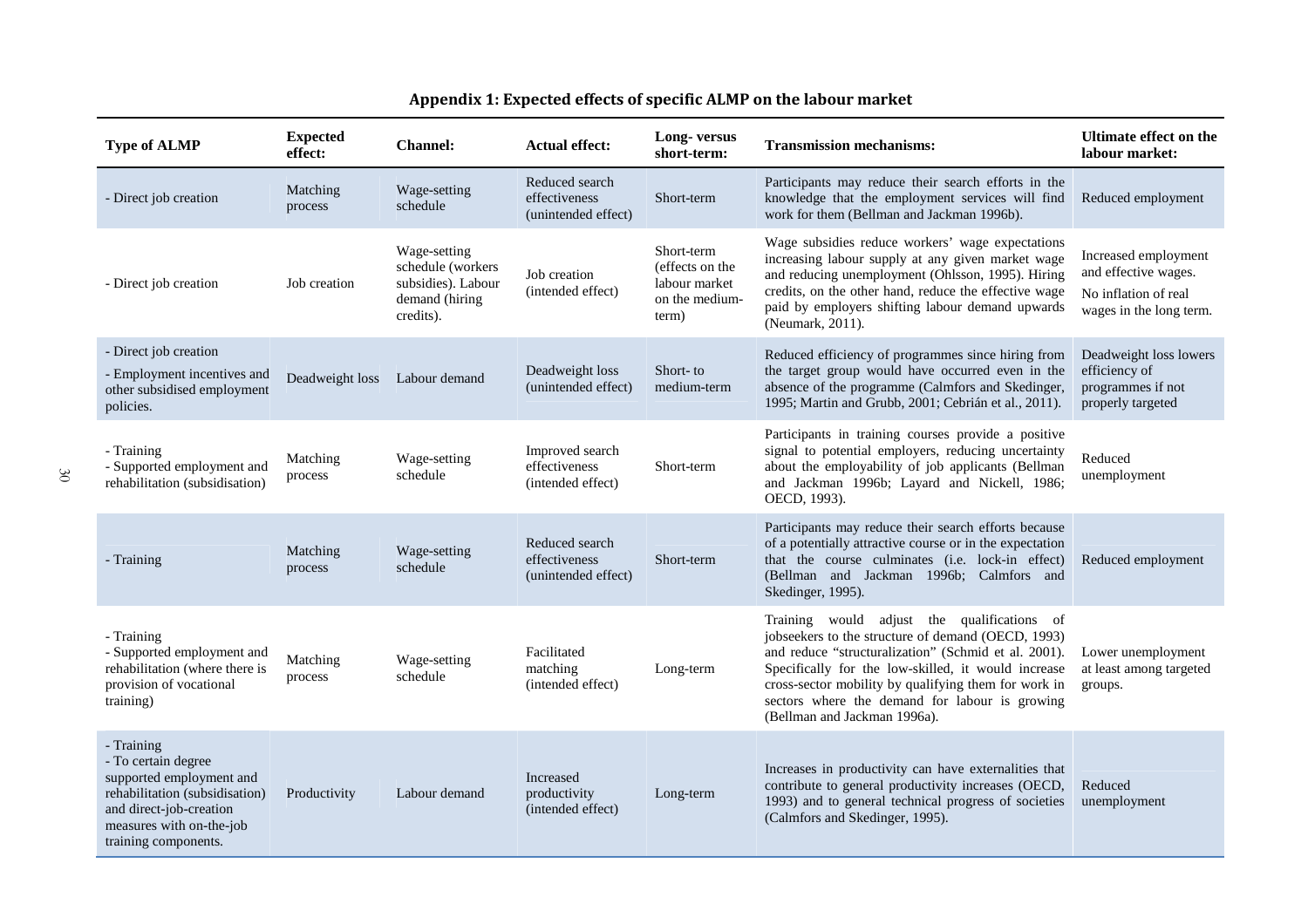| - Training<br>- To certain degree<br>supported employment and<br>rehabilitation (subsidisation)<br>and direct job creation<br>measures with on-the-job<br>training components. | Productivity                                 | Labour demand            | Substitution effect<br>(unintended effect)                 | Long-term               | Importantly, the labour demand can be reduced if<br>this scale effect of labour productivity outweighs the<br>substitution effect arising because a given output can<br>be produced by fewer, more efficient workers<br>(usually when the labour demand is elastic)<br>(Calmfors and Skedinger, 1995). | Increase in<br>employment and wages<br>if scale effect offsets<br>substitution effect.                                                           |
|--------------------------------------------------------------------------------------------------------------------------------------------------------------------------------|----------------------------------------------|--------------------------|------------------------------------------------------------|-------------------------|--------------------------------------------------------------------------------------------------------------------------------------------------------------------------------------------------------------------------------------------------------------------------------------------------------|--------------------------------------------------------------------------------------------------------------------------------------------------|
| - Training<br>- To some extent, subsidised<br>employment policies.                                                                                                             | Labour supply                                | Wage-setting<br>schedule | Increased search<br>effectiveness<br>(intended effect)     | Short-term              | Maintain the unemployed active and available during<br>recessions, which would reduce the number of<br>vacancies and lower the wage pressure (Calmfors<br>and Skedinger, 1995; OECD, 1993).                                                                                                            | Positive effect on the<br>effective supply of<br>labour.                                                                                         |
| - PES<br>- To some extent.<br>employment incentives                                                                                                                            | Competition for<br>insiders                  | Wage-setting<br>schedule | Increased<br>competition<br>(intended effect)              | Short-term              | Downward pressure on wages due to increased<br>competition for vacancies (Bellman and Jackman<br>1996b; OECD, 1993; Layard et al. 1991).                                                                                                                                                               | Lower wages and lower<br>unemployment.                                                                                                           |
| - PES<br>- Training                                                                                                                                                            | Matching<br>process                          | Wage-setting<br>schedule | Improved search<br>effectiveness<br>(intended effect)      | Short-to<br>medium-term | Placement services can improve the effectiveness of<br>search (Blasco et al., 2013; Bellman and Jackman<br>1996b). Some believe, however, that this positive<br>effect depends on quality of implementation (de<br>Koning, 1993).                                                                      | Reduced<br>unemployment and<br>reduced vacancies.                                                                                                |
| - PES                                                                                                                                                                          | Matching<br>process                          | Wage-setting<br>schedule | Reduced search<br>effectiveness<br>(unintended effect)     | Short-term              | Assistance with job search might raise wage pressure<br>by reducing the fear of unemployment (Calmfors and<br>Skedinger, 1995).                                                                                                                                                                        | Reduced employment                                                                                                                               |
| - PES<br>- To some extent, direct job<br>creation                                                                                                                              | Matching<br>process                          | Labour demand            | Improved search<br>effectiveness<br>(intended effect)      | Medium-to<br>long-term  | Assistance with job search might also increase the<br>number of vacancies because opening posts becomes<br>less costly for firms (Pissarides, 1990; Calmfors and<br>Lang, 1995; OECD, 1993).                                                                                                           | Increased labour<br>demand and reduced<br>unemployment.                                                                                          |
| - Job rotation and job sharing<br>- Supported employment and<br>rehabilitation (subsidisation)                                                                                 | Competition for<br>insiders and<br>outsiders | Wage-setting<br>schedule | Increased<br>competition<br>(intended effect)              | Short-term              | Programmes targeting specific groups can also create<br>more competition for vacancies, creating downward<br>pressure on wages (Bellman and Jackman 1996b).                                                                                                                                            | Lower wages and lower<br>unemployment. But<br>also increased welfare<br>for the vulnerable<br>groups targeted.                                   |
| - Job rotation and job sharing<br>- Supported employment and<br>rehabilitation (subsidisation)<br>- Direct job creation                                                        | Competition for<br>insiders and<br>outsiders | Labour demand            | Substitution effect<br>(unintended or)<br>intended effect) | Short-term              | Substitution effect occurs when jobs created for a<br>certain category of workers replace jobs for other<br>categories (Calmfors and Skedinger, 1995; de<br>Koning and Arents, 2001; Martin and Grubb, 2001;<br>Dauth et al. 2010).                                                                    | Reduced labour<br>demand for regular<br>employment. Total<br>effect on employment<br>would depend on the<br>scale of the substitution<br>effect. |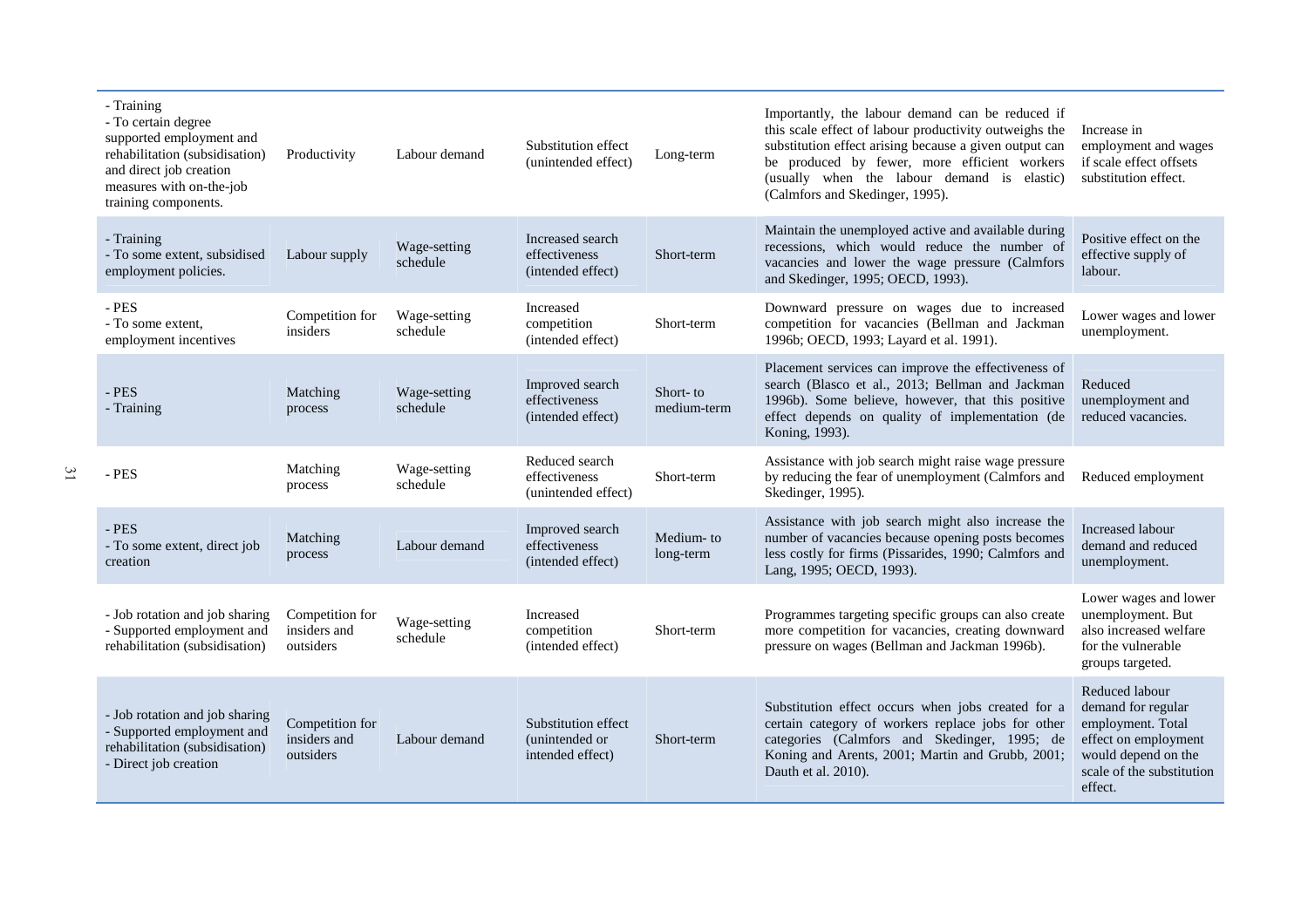| - Job rotation and job sharing<br>- Supported employment and<br>rehabilitation (subsidisation) | Labour supply                                                                      | Wage-setting<br>schedule | Reduced search<br>effectiveness<br>(unintended effect) | Short-term                                                                | Targeted policies to specific groups (e.g. youth, long-<br>term unemployed, low-skilled) could mitigate the<br>unemployment among the targeted<br>of<br>fear<br>individuals and thus, reduce the incentives to search<br>for jobs (OECD, $1993$ ).*                                                | Reduced employment                                                                                                               |
|------------------------------------------------------------------------------------------------|------------------------------------------------------------------------------------|--------------------------|--------------------------------------------------------|---------------------------------------------------------------------------|----------------------------------------------------------------------------------------------------------------------------------------------------------------------------------------------------------------------------------------------------------------------------------------------------|----------------------------------------------------------------------------------------------------------------------------------|
| - Job rotation and job sharing<br>- Supported employment and<br>rehabilitation (subsidisation) | Matching<br>process and<br>competition<br>effects for<br>insiders and<br>outsiders | Wage-setting<br>schedule | Increased search<br>effectiveness<br>(intended effect) | Short-term<br>(effects on the<br>labour market<br>on the medium-<br>term) | In general, ALMP that target disadvantaged groups<br>(especially when used in conjunction with benefit<br>conditionality) will put pressure on unemployed<br>people to search harder for jobs, which will be<br>associated with lower wage pressure and more jobs<br>(Bellman and Jackman, 1996a). | Lower wages and lower<br>unemployment.                                                                                           |
| - Start-up incentives                                                                          | Job creation                                                                       | Labour demand            | Job creation                                           | Short-term                                                                | Start-up programmes improve employment and<br>income prospects, especially for disadvantaged<br>groups (Caliendo and Künn, 2013).                                                                                                                                                                  | Reduced<br>unemployment. But<br>also increased welfare<br>for the vulnerable<br>groups targeted.                                 |
| - Start-up incentives                                                                          | Competition for<br>insiders                                                        | Labour demand            | Displacement<br>effect<br>(unintended effect)          | Long-term                                                                 | Increased competition could imply that the businesses<br>set up by the beneficiaries of start-up incentives drive<br>other existing (unsubsidised) businesses out of the<br>market (Román et al., 2013).                                                                                           | Reduced<br>unemployment and<br>increased employment<br>if new self-employed<br>do not displace<br>unsubsidised<br>entrepreneurs. |

32

Notes: \* The above, however, would imply that individuals are myopic in terms of the actual risks they face of unemployment. If this were true, myopic individuals would compare themselves with the rest of the population rather than with their vulnerable group. This will give them a sense of an increased competition, which will reduce their wage bargain (Bellman and Jackman 1996a). Moreover, many authors believe that state dependence underlying reduced search effectiveness is not a sufficient explanation and that the assumption of myopia is overrated (Calmfors and Lang, 1995; Huger et al. 2009).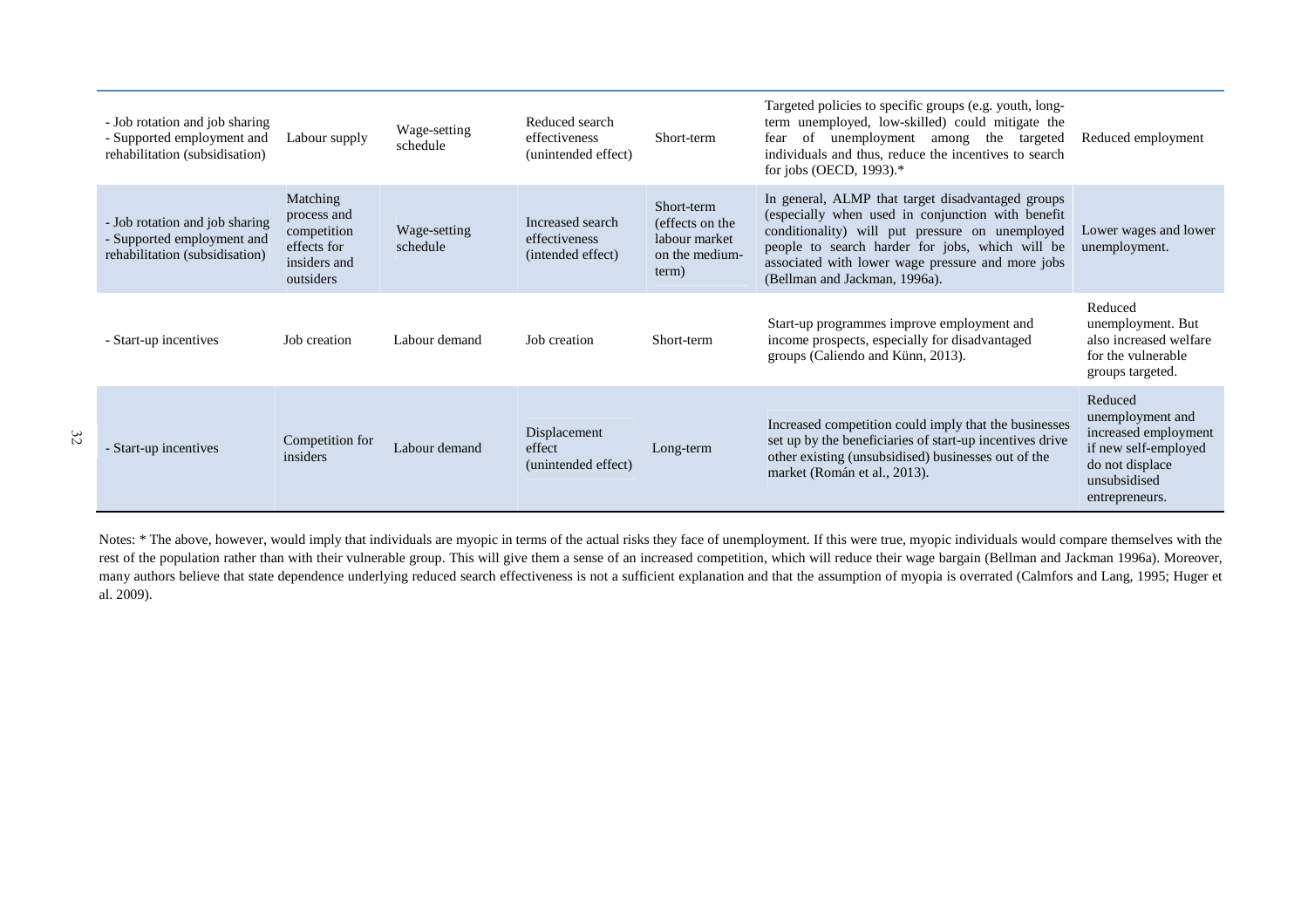| Variable                                              | <b>Definition</b>                                                                                                                                                                                                                        | <b>Source</b>                                                                                    |  |
|-------------------------------------------------------|------------------------------------------------------------------------------------------------------------------------------------------------------------------------------------------------------------------------------------------|--------------------------------------------------------------------------------------------------|--|
| Dependent:                                            |                                                                                                                                                                                                                                          |                                                                                                  |  |
| Unemployment rate                                     | Unemployed persons aged 15-64 as a percentage of the labour<br>force                                                                                                                                                                     | <b>OECD.</b> Stat                                                                                |  |
| Employment-to-population ratio                        | Employed persons aged 15-64 as a percentage of the population<br>of the same age (working-age population).                                                                                                                               | <b>OECD.</b> Stat                                                                                |  |
| Labour force participation rate                       | Employed and unemployment persons aged 15-64 as a<br>percentage of the population of the same age (working-age<br>population).                                                                                                           | <b>OECD.</b> Stat                                                                                |  |
|                                                       | Low-skilled unemployed individuals as a percentage of the total<br>low-skilled in the labour force.                                                                                                                                      |                                                                                                  |  |
| Low-skilled unemployment rate                         | Low-skilled are individuals with pre-primary, primary and<br>lower secondary education (levels 0-2 of ISCED).                                                                                                                            | Eurostat, ILO and                                                                                |  |
|                                                       | Age definition varies according to different sources: 15-64 in<br>the case of Eurostat data; 15+ for ILO data and data gathered<br>for Canada, Japan, Korea and New Zealand; and 25-64 in the<br>case of OECD data.                      | National sources                                                                                 |  |
|                                                       | Low-skilled employed individuals as a percentage of the total                                                                                                                                                                            |                                                                                                  |  |
| Low-skilled employment-to-                            | low skilled in working-age.<br>Low-skilled are individuals with pre-primary, primary and<br>lower secondary education (levels 0-2 of ISCED).                                                                                             | Eurostat, OECD                                                                                   |  |
| population ratio                                      | Age definition varies according to different sources: 15-64 in<br>the case of Eurostat data; 15+ for ILO data and data gathered<br>for Canada, Japan, Korea and New Zealand; 25-64 in the case<br>of OECD data; and 25+ for the US data. | and National<br>sources                                                                          |  |
| Low-skilled labour force<br>participation rate        | Low-skilled employed and unemployment persons aged 15-64<br>as a percentage of the population of the same age (working-age<br>population).                                                                                               | Author's<br>calculations based<br>on the low-skilled<br>employment and<br>unemployment<br>rates. |  |
| Share of low-skilled unemployed<br>individuals        | Share of unemployed with primary education as a percentage of<br>total unemployment.                                                                                                                                                     | World Bank, WDI<br>database                                                                      |  |
| <b>Independent:</b>                                   |                                                                                                                                                                                                                                          |                                                                                                  |  |
| <b>Policy intervention:</b>                           |                                                                                                                                                                                                                                          |                                                                                                  |  |
| Policy Cluster                                        | Public expenditure in training, employment incentives,<br>supported employment and rehabilitation, and direct job<br>creation policies.<br>Measured as expenditure in thousands of US\$ (PPP) per<br>unemployed individual.              | <b>OECD.</b> Stat                                                                                |  |
| Public expenditure in training                        | Public expenditure in institutional, workplace and integrated<br>training and special support for apprenticeship.<br>Measured as expenditure in thousands of US\$ (PPP) per<br>unemployed individual.                                    | <b>OECD.</b> Stat                                                                                |  |
| Public expenditure in job rotation<br>and job sharing | Public expenditure in job rotation and job sharing schemes.<br>Measured as expenditure in thousands of US\$ (PPP) per<br>unemployed individual.                                                                                          | <b>OECD.</b> Stat                                                                                |  |
| Public expenditure in<br>employment incentives        | Public expenditure in recruitment and employment maintenance<br>incentives.<br>Measured as expenditure in thousands of US\$ (PPP) per<br>unemployed individual.                                                                          | <b>OECD.</b> Stat                                                                                |  |

# **Appendix 2: Definitions and sources of variables used in the regression analysis**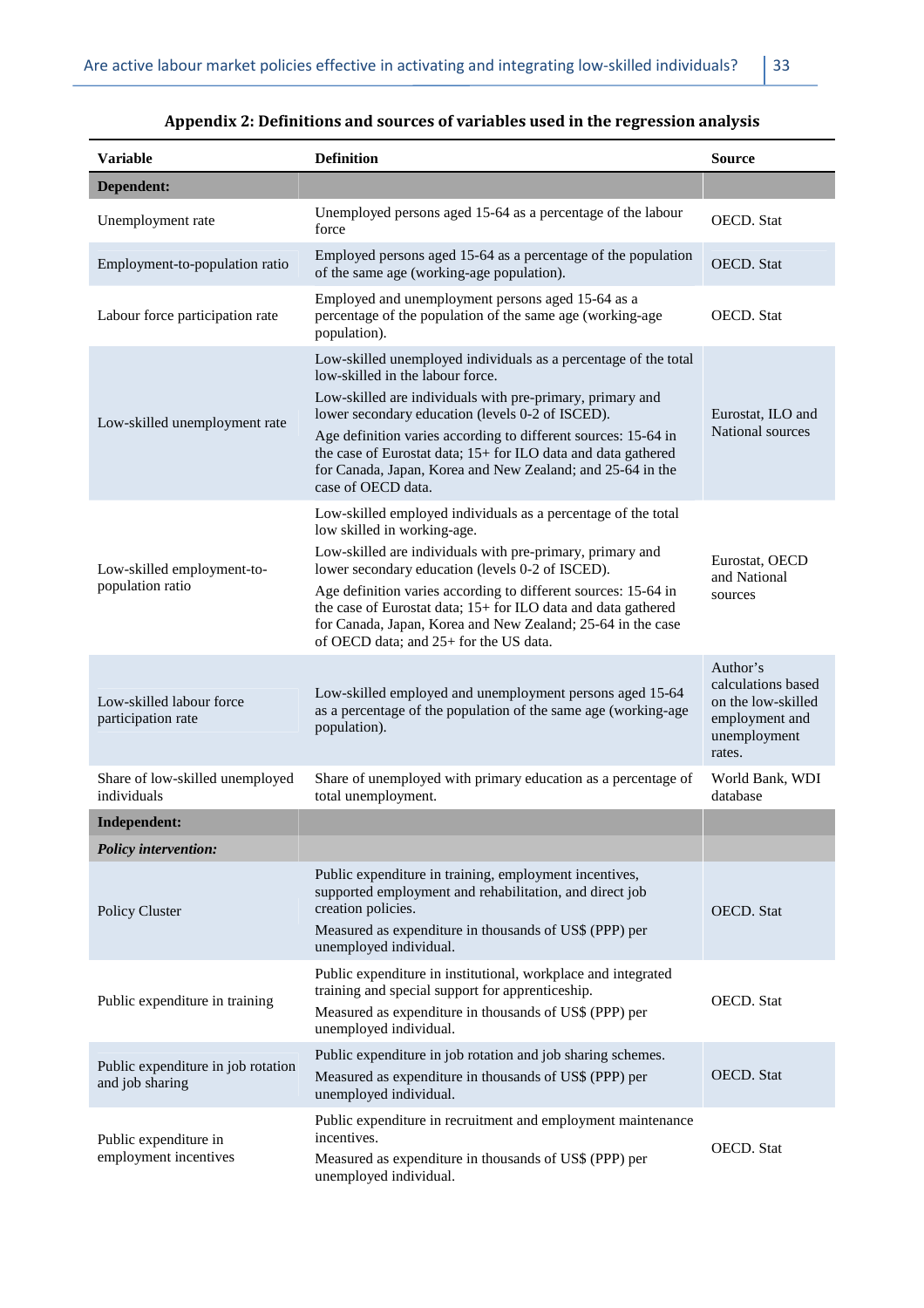| Public expenditure in supported<br>employment and rehabilitation | Public expenditure in supported employment and rehabilitation<br>programmes.<br>Measured as expenditure in thousands of US\$ (PPP) per<br>unemployed individual.                                                                                     | <b>OECD.</b> Stat                                  |
|------------------------------------------------------------------|------------------------------------------------------------------------------------------------------------------------------------------------------------------------------------------------------------------------------------------------------|----------------------------------------------------|
| Public expenditure in direct job<br>creation                     | Public expenditure in programmes aimed to create additional<br>jobs.<br>Measured as expenditure in thousands of US\$ (PPP) per<br>unemployed individual.                                                                                             | <b>OECD.</b> Stat                                  |
| Public expenditure in start-up<br>incentives                     | Public expenditure in programmes that promote<br>entrepreneurship.<br>Measured as expenditure in thousands of US\$ (PPP) per<br>unemployed individual.                                                                                               | <b>OECD.</b> Stat                                  |
| <b>Implementation:</b>                                           |                                                                                                                                                                                                                                                      |                                                    |
| Allocation of resources for the<br>implementation of policies    | Public expenditure on programme administration (PES) as a<br>percentage of total ALMP expenditure.                                                                                                                                                   | Author's<br>calculations based<br>on OECD. Stat    |
| Continuity of programmes<br>implemented                          | Difference between the standard deviation of real GDP growth<br>and the standard deviation of the growth rate of real expenditure<br>in ALMP during the whole period of analysis.                                                                    | Author's<br>calculations based<br>on Schmid (1996) |
| Timing in the implementation of<br>programmes                    | Dummy variable taking the value of 1 when policies are<br>implemented countercyclically (i.e. regression coefficient<br>between ALMP spending and output is negative and that of<br>ALMP spending and unemployment is positive); and 0<br>otherwise. | Author's<br>calculations based<br>on Schmid (1996) |
| <b>Demand Conditions:</b>                                        |                                                                                                                                                                                                                                                      |                                                    |
| <b>Real Gross Domestic Product</b><br>(GDP)                      | Annual growth rate of real GDP                                                                                                                                                                                                                       | <b>OECD.</b> Stat                                  |
| <b>Structure of the Labour Market:</b>                           |                                                                                                                                                                                                                                                      |                                                    |
| Share of the population with<br>tertiary education               | School enrolment, tertiary (% gross).                                                                                                                                                                                                                | World Bank, WDI<br>database                        |
| Middle-skilled unemployment<br>rate                              | Middle-skilled unemployed individuals as a percentage of the<br>total middle-skilled in the labour force.<br>Middle-skilled individuals are those with upper secondary and<br>post-secondary non-tertiary education (levels 3-4 of ISCED).           | Eurostat, ILO and<br>National sources              |
| High-skilled unemployment rate                                   | High-skilled unemployed individuals as a percentage of the<br>total high-skilled in the labour force.<br>High-skilled individuals are those that have finalized tertiary<br>education (levels 5-6 of ISCED).                                         | Eurostat, ILO and<br>National sources              |
| <b>Institutional arrangements:</b>                               |                                                                                                                                                                                                                                                      |                                                    |
| Union density                                                    | Ratio of wage and salary earners that are trade union members,<br>divided by the total number of wage and salary earners.                                                                                                                            | OECD. Stat                                         |
| EPL for temporary workers                                        | Strictness of regulation on the use of temporary contracts.<br>Version 1 (1985-2008) of the employment protection legislation<br>indicator.                                                                                                          | <b>OECD.</b> Stat                                  |
| <b>Other controls:</b>                                           |                                                                                                                                                                                                                                                      |                                                    |
| Member of the European Union                                     | Dummy variable taking the value of 1 if the country is a<br>member of the European Union and 0 if it is not.                                                                                                                                         |                                                    |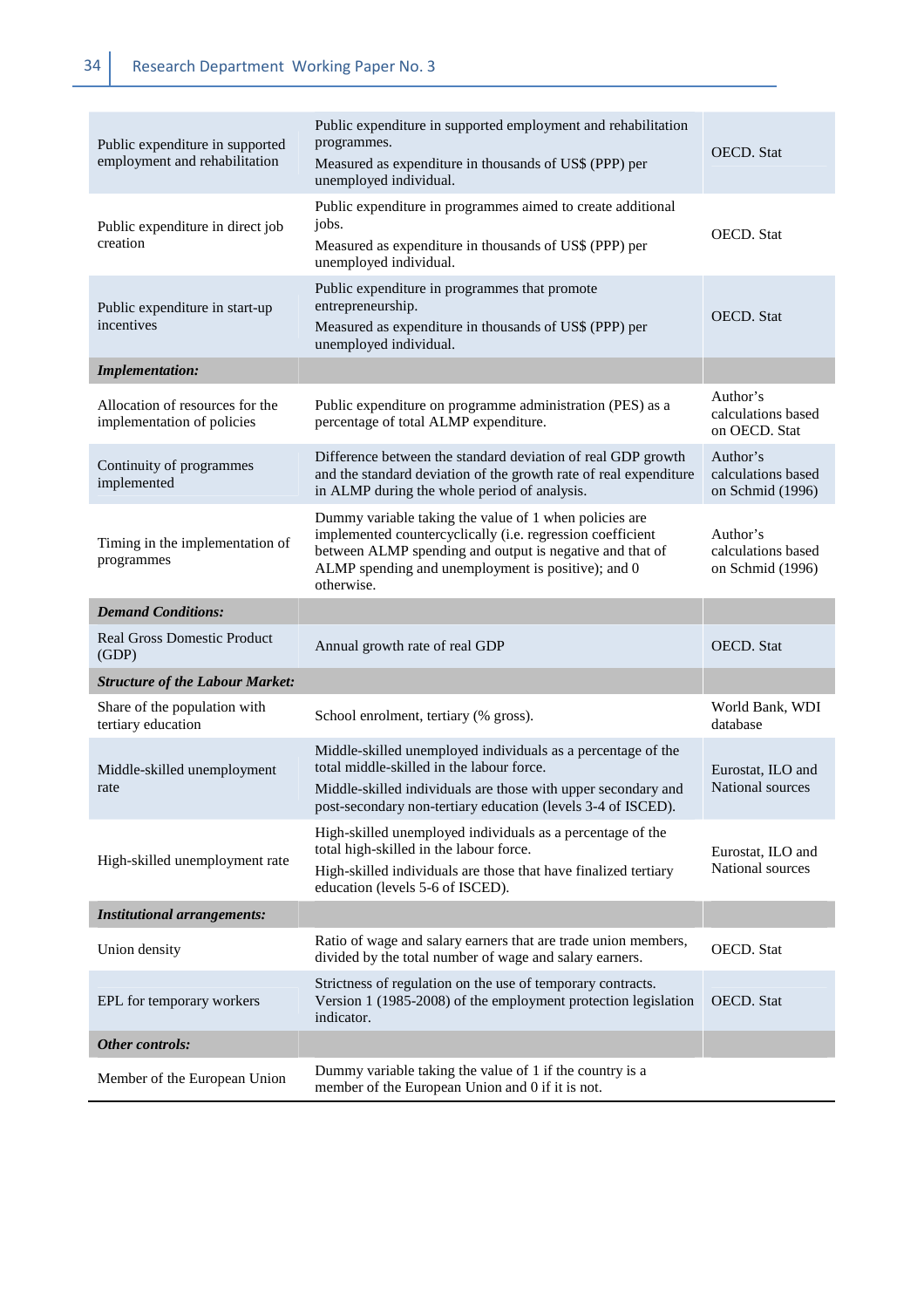#### **Appendix 3: Country specific interventions in Austria and how they fit the different ALMP categories**

This Box presents a list of all interventions reported by the government of Austria in 2011, grouped by type of ALMP according to the OECD categories defined above.

#### **Training:**

*Institutional training*: Promotion of occupational mobility (course cost and course related cost); Promotion of occupational mobility (living allowance); Support for training in institutions; Employment foundations; Further training allowance\* (Institutional training).

*Workplace training*: Support for training in enterprises (encourage persons in enterprises to participate in training measures – support for qualification of employees); Vocational training for the disabled.

*Alternate training*: None reported

*Special support for apprenticeship*: Promotion of apprenticeship training and vocational training; Supra-company apprentice training.

#### **Job rotation and job sharing:**

*Job rotation:* Further training allowance

*Job sharing:* Solidarity premium model (SOL); Promotion of job sharing during part-time parental leave.

#### **Employment incentives:**

*Recruitment incentives:* Promotion of regional mobility and entry into employment (travel allowance); Promotion of regional mobility and entry into employment (childcare allowance); Integration subsidy (EB); Allowance for enterprises without employees.

*Employment maintenance incentives:* Promotion of investment and restructuring.

#### **Supported employment and rehabilitation:**

*Supported employment:* Support for employment of the disabled through the BSBs; Integration enterprises (BSB).

*Rehabilitation:* None reported.

#### **Direct job creation:**

Socio-economic enterprises (SÖB) and non-profit employment projects (GBP); Childcare institutions.

#### **Start-up incentives:**

Business start-up programme (UGP+GB).

Notes: \*Component of another program Source: Eurostat (2013a).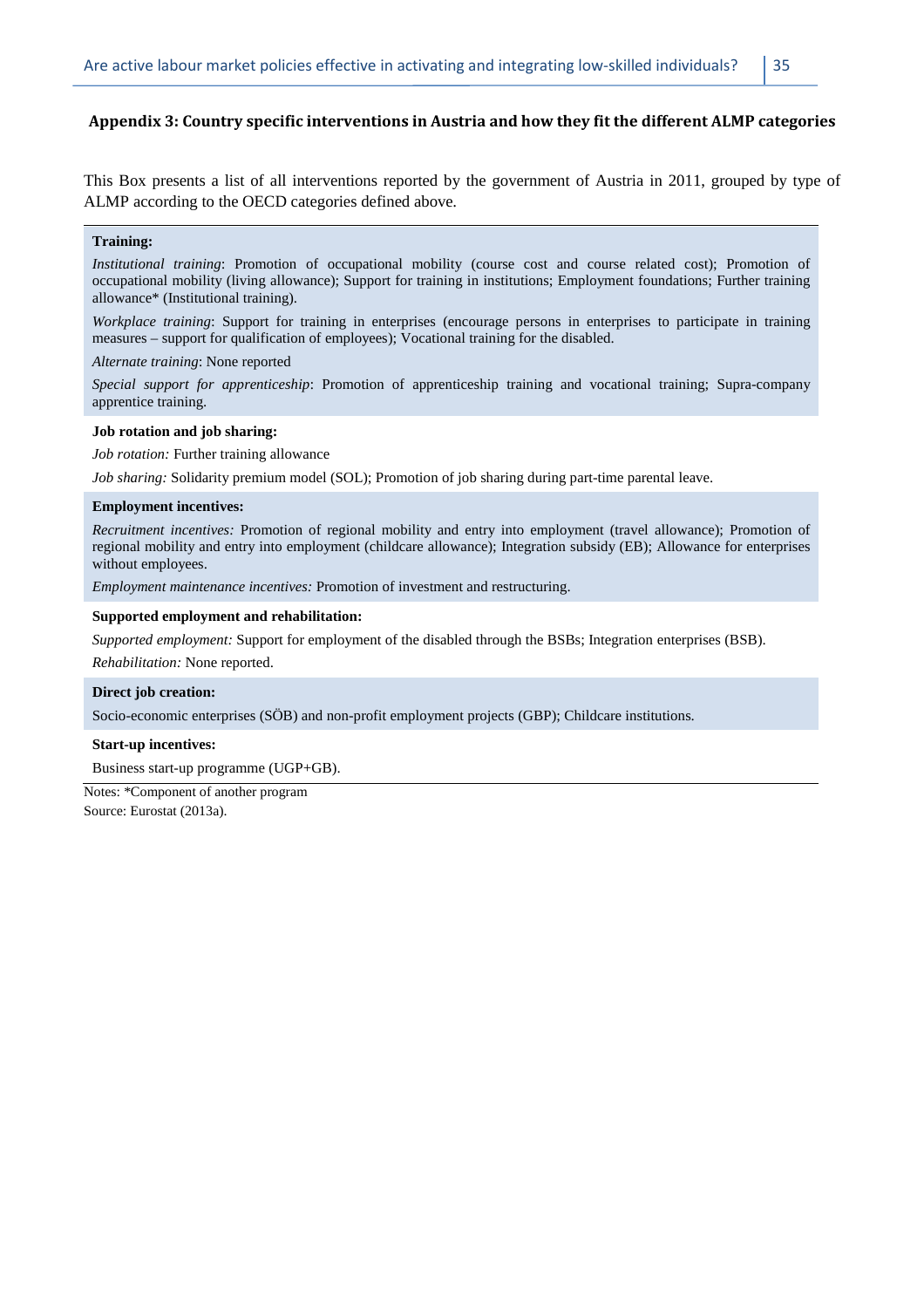# **Appendix 4: Descriptive statistics**

| <b>Variable</b>                                                             | No. of<br>obs. | Mean    | <b>Standard</b><br><b>Deviation</b> | <b>Minimum</b> | <b>Maximum</b> |
|-----------------------------------------------------------------------------|----------------|---------|-------------------------------------|----------------|----------------|
| Dependent:                                                                  |                |         |                                     |                |                |
| Unemployment rate                                                           | 731            | 7.5     | 3.9                                 | 0.6            | 23.9           |
| Employment-to-population ratio                                              | 731            | 66.5    | 8.0                                 | 46.9           | 84.4           |
| Labour force participation rate                                             | 731            | 71.5    | 7.1                                 | 56.6           | 86.0           |
| Low-skilled unemployment rate                                               | 511            | 12.2    | 7.7                                 | 2.1            | 53.4           |
| Low-skilled employment-to-population ratio                                  | 498            | 47.0    | 12.1                                | 13.3           | 71.9           |
| Low-skilled labour force participation rate                                 | 490            | 52.7    | 11.3                                | 24.5           | 74.5           |
| Share of low-skilled unemployed individuals                                 | 520            | 36.6    | 15.5                                | 0.5            | 78.4           |
| Independent:                                                                |                |         |                                     |                |                |
| Policy Cluster (thousand)                                                   | 652            | 4.29    | 4.83                                | 0.04           | 27.47          |
| Public expenditure in training (thousand)                                   | 659            | 1.71    | 1.95                                | 0.00           | 10.32          |
| Public expenditure in job rotation and job sharing<br>(thousand)            | 665            | 0.03    | 0.12                                | 0.00           | 1.39           |
| Public expenditure in employment incentives (thousand)                      | 662            | 0.86    | 1.44                                | 0.00           | 13.63          |
| Public expenditure in supported employment and<br>rehabilitation (thousand) | 660            | 0.94    | 1.92                                | 0.00           | 14.31          |
| Public expenditure in direct job creation (thousand)                        | 660            | 0.79    | 1.19                                | 0.00           | 6.46           |
| Public expenditure in start-up incentives (thousand)                        | 664            | 0.10    | 0.14                                | 0.00           | 0.81           |
| Allocation of resources to the implementation of policies<br>(per cent)     | 623            | 0.27    | 0.17                                | 0.02           | 0.90           |
| Continuity of programmes implemented                                        | 710            | $-15.0$ | 14.7                                | $-71.0$        | $-1.2$         |
| Right timing in the implementation of programmes                            | 806            | 0.8     | 0.4                                 | 0.0            | 1.0            |
| Cycle (billions)                                                            | 721            | 40,389  | 148,061                             | 5.7            | 10,43,666      |
| Real Gross Domestic Product (GDP)                                           | 690            | 2.8     | 2.9                                 | $-14.1$        | 12.3           |
| Share of the population with tertiary education                             | 729            | 48.1    | 21.0                                | 2.4            | 103.9          |
| Middle-skilled unemployment rate                                            | 510            | 7.6     | 4.3                                 | 0.0            | 26.5           |
| High-skilled unemployment rate                                              | 505            | 4.5     | 2.4                                 | $1.1\,$        | 18.3           |
| Union density                                                               | 689            | 34.0    | 19.5                                | 7.1            | 83.9           |
| EPL for temporary workers                                                   | 613            | 2.0     | 1.4                                 | 0.3            | 5.4            |
| Member of the European Union                                                | 806            | 0.7     | 0.5                                 | 0.0            | $1.0\,$        |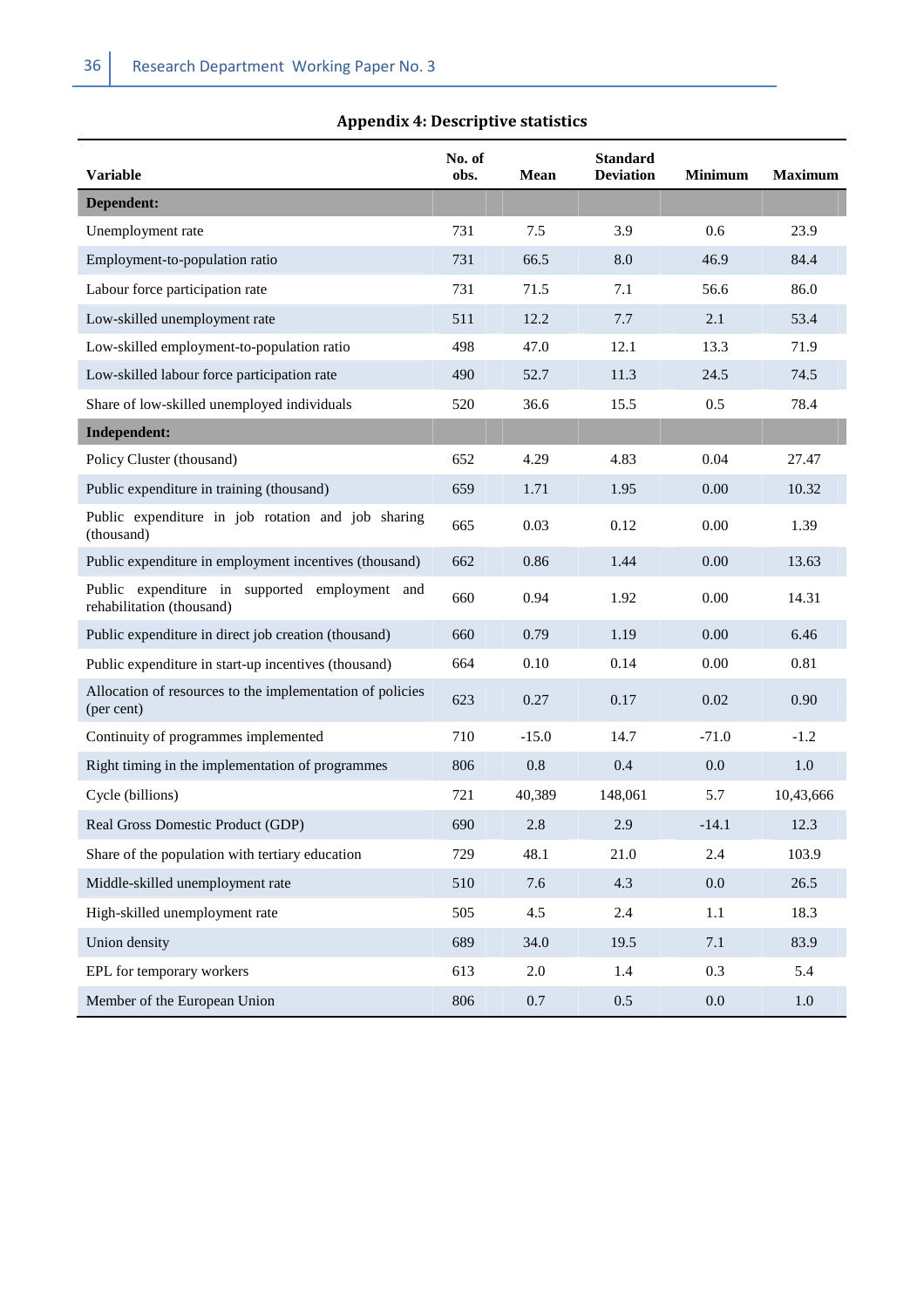|                                  | <b>Unemployment rate</b> |              |                       |              | Low-skilled unemployment rate |                   |  |  |
|----------------------------------|--------------------------|--------------|-----------------------|--------------|-------------------------------|-------------------|--|--|
|                                  | OLS(1)                   | GLS(2)       | FGLS<br>$(AR1)$ $(3)$ | OLS(1)       | GLS(2)                        | FGLS (AR1)<br>(3) |  |  |
| Cluster (Policy 1)               | $-2.469***$              | $-2.435***$  | $-2.023***$           | $-2.843***$  | $-2.797***$                   | $-2.968***$       |  |  |
|                                  | (0.230)                  | (0.227)      | (0.245)               | (0.483)      | (0.470)                       | (0.515)           |  |  |
| Job rotation and job             | $-1.377*$                | $-1.386*$    | $-0.905$              | $-1.795$     | $-1.841$                      | $-0.231$          |  |  |
| sharing (Policy 2)               | (0.768)                  | (0.764)      | (0.554)               | (1.415)      | (1.391)                       | (1.164)           |  |  |
| Start-up incentives              | $-5.729***$              | $-5.589***$  | $-2.320***$           | $-4.010**$   | $-4.268**$                    | $-3.856**$        |  |  |
| (Policy 3)                       | (0.934)                  | (0.925)      | (0.740)               | (1.877)      | (1.835)                       | (1.725)           |  |  |
| Cluster * PES allocation         | $-0.694**$               | $-0.650**$   | $-0.315$              | 0.00688      | $-0.175$                      | $-1.089*$         |  |  |
|                                  | (0.294)                  | (0.288)      | (0.278)               | (0.679)      | (0.658)                       | (0.601)           |  |  |
| Cluster * Timing                 | $2.198***$               | $2.152***$   | $1.722***$            | $2.153***$   | $2.147***$                    | $2.675***$        |  |  |
|                                  | (0.224)                  | (0.222)      | (0.238)               | (0.458)      | (0.446)                       | (0.494)           |  |  |
| PES allocation                   | $-6.935***$              | $-6.993***$  | $-4.096***$           | $-3.137$     | $-2.995$                      | $-2.633$          |  |  |
|                                  | (1.182)                  | (1.123)      | (1.018)               | (3.148)      | (2.989)                       | (2.251)           |  |  |
| Continuity in                    | $0.0258*$                | $0.0256*$    | 0.000143              | $0.257***$   | $0.138**$                     | $-0.155**$        |  |  |
| implementation                   | (0.0147)                 | (0.0141)     | (0.0146)              | (0.0916)     | (0.0676)                      | (0.0607)          |  |  |
| Correct timing of                |                          | $-4.544***$  | $-2.930***$           |              | $-6.967**$                    | $-3.625**$        |  |  |
| policies                         |                          | (1.454)      | (0.810)               |              | (3.331)                       | (1.543)           |  |  |
| Cycle * Timing                   | $-7.52e-06$              | $-2.61e-06$  | $-3.10e-06$           | $-3.89e-06$  | $-2.25e-06$                   | $-1.79e-05***$    |  |  |
|                                  | $(5.87e-06)$             | $(3.22e-06)$ | $(2.01e-06)$          | $(9.94e-06)$ | $(6.67e-06)$                  | $(4.37e-06)$      |  |  |
| Growth rate of real GDP          | $-0.107**$               | $-0.105**$   | $-0.0569**$           | 0.0594       | 0.0727                        | $-0.0354$         |  |  |
|                                  | (0.0453)                 | (0.0447)     | (0.0253)              | (0.0903)     | (0.0883)                      | (0.0622)          |  |  |
| Population with tertiary         | $0.0366***$              | $0.0315***$  | $0.0240**$            | 0.0154       | 0.0123                        | $0.0592***$       |  |  |
| education                        | (0.00950)                | (0.00885)    | (0.0107)              | (0.0250)     | (0.0219)                      | (0.0224)          |  |  |
| Union density                    | $0.0962***$              | $0.0759***$  | 0.0212                | 0.0844       | 0.0604                        | 0.00771           |  |  |
|                                  | (0.0211)                 | (0.0180)     | (0.0145)              | (0.0588)     | (0.0449)                      | (0.0259)          |  |  |
| EPL for temporary                | $-0.518**$               | $-0.487***$  | $-0.101$              | $-1.439***$  | $-1.479***$                   | $-1.079***$       |  |  |
| workers                          | (0.200)                  | (0.185)      | (0.161)               | (0.483)      | (0.436)                       | (0.313)           |  |  |
| EU                               |                          | 3.013**      | $3.620***$            |              | $6.180**$                     | $6.752***$        |  |  |
|                                  |                          | (1.372)      | (0.709)               |              | (3.071)                       | (1.117)           |  |  |
|                                  | 9.089***                 | $11.01***$   | 8.991***              | 19.47***     | 19.96***                      | $11.64***$        |  |  |
| Constant                         | (1.364)                  | (1.906)      | (1.189)               | (3.522)      | (4.398)                       | (2.459)           |  |  |
| Observations                     | 455                      | 455          | 452                   | 339          | 339                           | 336               |  |  |
| R-squared                        | 0.841                    |              |                       | 0.900        |                               |                   |  |  |
| Number of countries <sup>a</sup> |                          | $30\,$       | $27\,$                |              | 30                            | $27\,$            |  |  |

**Appendix 5: Regression results based on three different estimation techniques**  Table A5.1. Regression results on the unemployment rate

Notes: Standard errors are in parentheses. Significance levels: \*significant at 10 per cent; \*\*significant at 5 per cent; \*\*\*significant at 1 per cent. (1) Pooled ordinary least squares model (OLS); (2) GLS (either fixed- or random-effects); and (3) FGLS with AR1 correction. OLS estimates include country dummies.<sup>a</sup> Israel has been dropped from all regressions due to total unavailability of information about union density. Estonia and Luxembourg were dropped from GLS (AR1) regressions because not enough information on EPL for temporary workers was available to carry out the analysis. The same occurred with Slovenia but with two variables, union density and EPL for temporary workers. This is relevant for all equations presented in this appendix.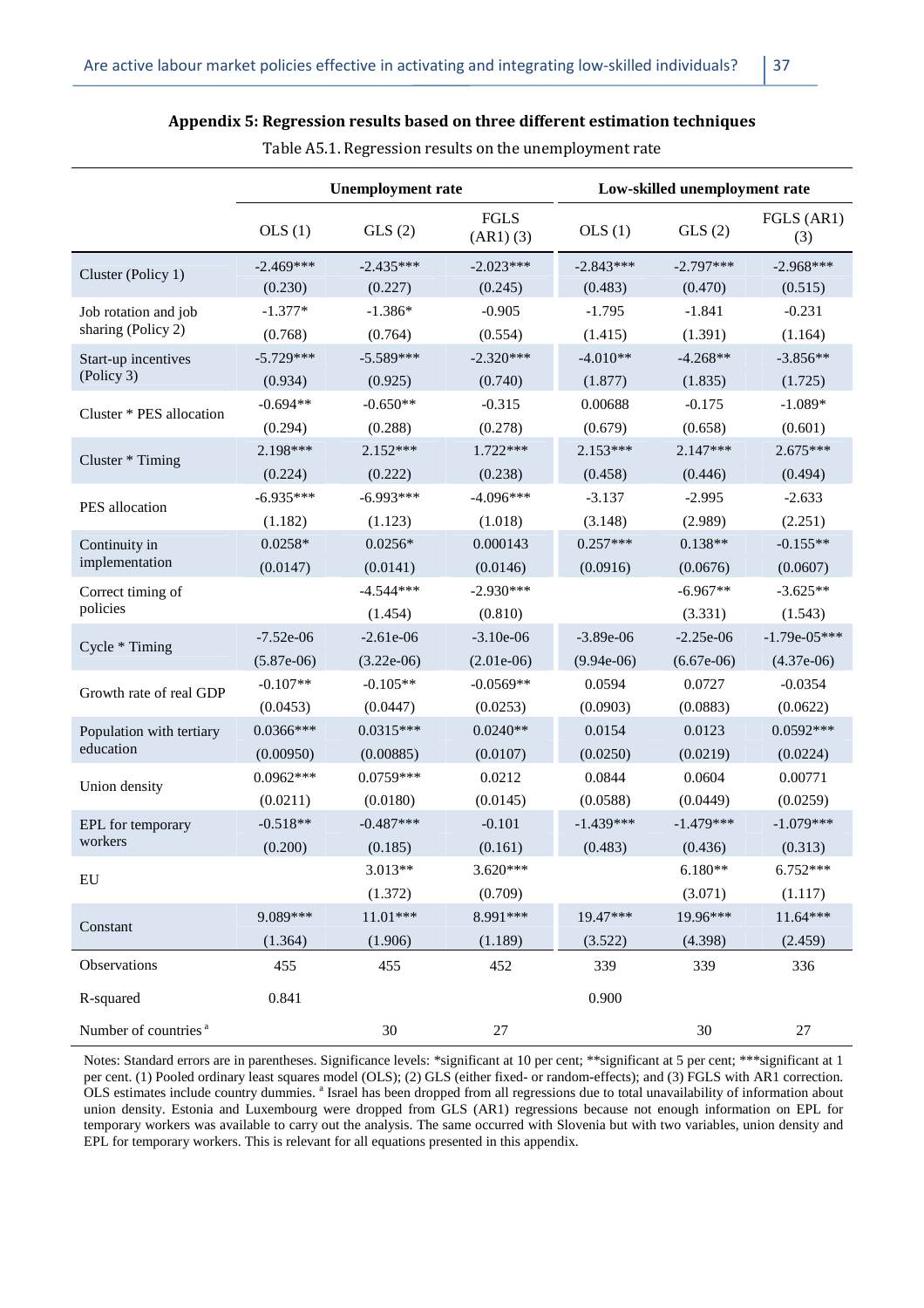|                          | <b>Employment rate</b> |                   |                    |                   | Low-skilled employment rate |                   |
|--------------------------|------------------------|-------------------|--------------------|-------------------|-----------------------------|-------------------|
|                          | <b>OLS</b><br>(1)      | <b>GLS</b><br>(2) | FGLS (AR1)<br>(3)  | <b>OLS</b><br>(1) | <b>GLS</b><br>(2)           | FGLS (AR1)<br>(3) |
|                          | 2.919***               | $0.917***$        | $1.167***$         | 4.208***          | $0.941**$                   | $1.850***$        |
| Cluster (Policy 1)       | (0.473)                | (0.270)           | (0.346)            | (0.930)           | (0.454)                     | (0.712)           |
| Job rotation and job     | $-3.201**$             | $-0.846$          | $-0.832$           | $-9.899***$       | 1.214                       | $-0.908$          |
| sharing (Policy 2)       | (1.590)                | (0.721)           | (0.724)            | (3.809)           | (1.252)                     | (1.497)           |
| Start-up incentives      | 5.918***               | 0.914             | 1.898**            | $11.07***$        | $-0.777$                    | 1.577             |
| (Policy 3)               | (1.516)                | (0.848)           | (0.967)            | (3.595)           | (1.481)                     | (2.030)           |
| Cluster * PES allocation | $-0.381$               | $-0.116$          | 0.297<br>$2.141*$  |                   | $1.026*$                    | 1.826**           |
|                          | (0.524)                | (0.337)           | (0.378)<br>(1.245) |                   | (0.593)                     | (0.799)           |
| Cluster * Timing         | $-2.154***$            | $-0.711***$       | $-0.791**$         | $-3.509***$       | $-0.893**$                  | $-1.638**$        |
|                          | (0.442)                | (0.254)           | (0.330)            | (0.883)           | (0.426)                     | (0.682)           |
| PES allocation           | $10.35***$             | 2.163             | 4.120***           | 15.48***          | $-3.743$                    | 2.443             |
|                          | (1.826)                | (1.432)           | (1.351)            | (4.431)           | (2.807)                     | (3.012)           |
| Continuity in            | $0.144***$             | $0.232***$        | $0.191***$         | $0.393***$        | $0.180*$                    | $0.183**$         |
| implementation           | (0.0379)               | (0.0477)          | (0.0385)           | (0.0916)          | (0.0939)                    | (0.0828)          |
| Correct timing of        | $-2.662**$             |                   | $-4.247***$        | $-7.335***$       |                             | $-4.052*$         |
| policies                 | (1.248)                |                   | (1.240)            | (2.159)           |                             | (2.277)           |
| Cycle * Timing           | $0.000595**$           | $-0.000422$       | $0.000891***$      | $2.16e-05***$     | $-2.44e-05**$               | 5.26e-06          |
|                          | (0.000240)             | (0.000563)        | (0.000267)         | $(6.05e-06)$      | $(1.04e-05)$                | $(6.15e-06)$      |
| Cycle                    | $-0.000589**$          | 0.000428          | $-0.000884***$     |                   |                             |                   |
|                          | (0.000240)             | (0.000563)        | (0.000268)         |                   |                             |                   |
| Growth rate of real GDP  | $-0.531***$            | $-0.185***$       | $-0.0283$          | $-0.590**$        | $-0.173**$                  | 0.0587            |
|                          | (0.101)                | (0.0454)          | (0.0380)           | (0.247)           | (0.0799)<br>$-0.809***$     | (0.0796)          |
| Unemployment rate of     | $-0.916***$            | $-1.057***$       | $-0.768***$        | $-0.507**$        |                             | $-0.433**$        |
| the high skilled         | (0.0997)               | (0.0734)          | (0.0825)           | (0.219)           | (0.131)                     | (0.182)           |
| Union density            | $0.0782***$            | $-0.225***$       | $0.0730***$        | $0.140***$        | $0.142***$                  | $0.117***$        |
|                          | (0.0154)               | (0.0242)          | (0.0168)           | (0.0370)          | (0.0432)                    | (0.0395)          |
| EPL for temporary        | $-0.660***$            | $-0.504**$        | $-0.516**$         | 4.067***          | $-0.125$                    | 2.381***          |
| workers                  | (0.234)                | (0.216)           | (0.206)            | (0.531)           | (0.374)                     | (0.445)           |
| ${\rm EU}$               | $-10.12***$            |                   | $-9.932***$        | $-11.59***$       |                             | $-10.10***$       |
|                          | (0.575)                |                   | (0.783)            | (1.249)           |                             | (1.744)           |
| Constant                 | 75.53***               | 82.02***          | 78.57***           | 46.16***          | 49.58***                    | 49.36***          |
|                          | (1.982)                | (1.331)           | (1.783)            | (3.845)           | (2.409)                     | (3.354)           |
| Observations             | 367                    | 367               | 364                | 355               | 355                         | 352               |
| R-squared                | 0.746                  | 0.762             |                    | 0.499             | 0.331                       |                   |
| Number of countries      |                        | $30\,$            | 27                 |                   | $30\,$                      | 27                |

Notes: Standard errors are in parentheses. Significance levels: \*significant at 10 per cent; \*\*significant at 5 per cent; \*\*\*significant at 1 per cent. (1) Pooled ordinary least squares model (OLS); (2) GLS (either fixed- or random-effects); and (3) FGLS with AR1 correction.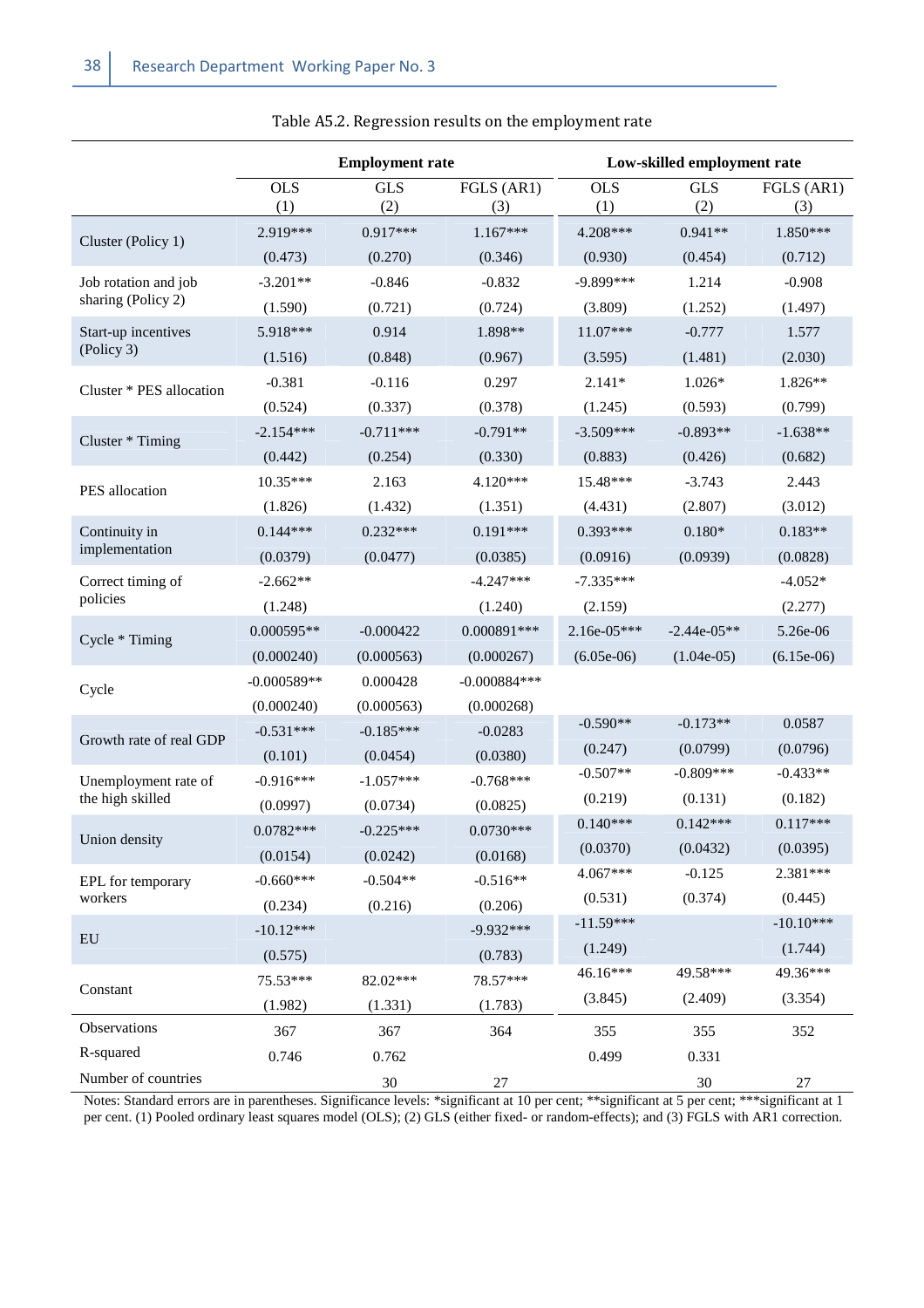|                          | <b>LFPR</b>       |                   |                   | <b>Low-skilled LFPR</b> |                   |                   |  |
|--------------------------|-------------------|-------------------|-------------------|-------------------------|-------------------|-------------------|--|
|                          | <b>OLS</b><br>(1) | <b>GLS</b><br>(2) | FGLS (AR1)<br>(3) | <b>OLS</b><br>(1)       | <b>GLS</b><br>(2) | FGLS (AR1)<br>(3) |  |
| Cluster (Policy 1)       | $0.561***$        | $-0.00223$        | $0.340***$        | 5.338***                | 0.223             | 1.360*            |  |
|                          | (0.0617)          | (0.0451)          | (0.0535)          | (0.978)                 | (0.479)           | (0.695)           |  |
| Job rotation and job     | $-3.169*$         | $-1.184*$         | $-1.481*$         | $-4.987$                | 0.568             | $-0.0841$         |  |
| sharing (Policy 2)       | (1.716)           | (0.674)           | (0.786)           | (3.917)                 | (1.208)           | (1.404)           |  |
| Start-up incentives      | 5.774***          | 1.357             | 0.587             | 8.335*                  | 0.513             | 0.223             |  |
| (Policy 3)               | (1.752)           | (0.889)           | (1.126)           | (4.272)                 | (1.677)           | (2.130)           |  |
| Cluster * PES allocation |                   |                   |                   | 2.730**                 | 1.552***          | 1.736**           |  |
|                          |                   |                   |                   | (1.239)                 | (0.580)           | (0.755)           |  |
| Cluster * Timing         |                   |                   |                   | $-4.957***$             | $-0.551$          | $-1.345**$        |  |
|                          |                   |                   |                   | (0.940)                 | (0.446)           | (0.665)           |  |
| PES allocation           | 8.395***          | $-2.154$          | $3.540**$         | 22.23***                | $-5.856**$        | 0.550             |  |
|                          | (1.714)           | (1.381)           | (1.377)           | (4.412)                 | (2.753)           | (2.867)           |  |
| Continuity in            | $0.0852***$       | $0.214***$        | $0.112***$        | $0.136**$               | $0.190**$         | $0.155**$         |  |
| implementation           | (0.0229)          | (0.0439)          | (0.0265)          | (0.0580)                | (0.0899)          | (0.0606)          |  |
| Correct timing of        | $-4.681***$       |                   | $-3.748***$       | $-1.006$                |                   | $-3.246$          |  |
| policies                 | (0.673)           |                   | (0.794)           | (2.100)                 |                   | (2.172)           |  |
| Growth rate of real GDP  | $-0.560***$       | $-0.247***$       | $-0.0705*$        | $-0.403$                | $-0.204***$       | 0.0341            |  |
|                          | (0.105)           | (0.0430)          | (0.0428)          | (0.246)                 | (0.0781)          | (0.0762)          |  |
| Population with tertiary | $0.0816***$       | $0.0369***$       | $0.0494***$       | $-0.0901**$             | 0.00879           | $-0.0572*$        |  |
| education                | (0.0146)          | (0.0112)          | (0.0139)          | (0.0372)                | (0.0219)          | (0.0304)          |  |
| Unemployment rate of     | $-0.230**$        | $-0.479***$       | $-0.201**$        | 0.291                   | $-0.274**$        | 0.0714            |  |
| the high skilled         | (0.0963)          | (0.0616)          | (0.0840)          | (0.223)                 | (0.131)           | (0.180)           |  |
| Union density            | $0.0848***$       | $-0.102***$       | 0.0999***         | $0.200***$              | $0.176***$        | $0.148***$        |  |
|                          | (0.0142)          | (0.0278)          | (0.0156)          | (0.0376)                | (0.0516)          | (0.0390)          |  |
| EPL for temporary        | $-0.856***$       | $-0.629***$       | $-0.873***$       | 3.666***                | $-0.562$          | $1.525***$        |  |
| workers                  | (0.228)           | (0.234)           | (0.204)           | (0.533)                 | (0.419)           | (0.437)           |  |
| ${\rm EU}$               | $-7.047***$       |                   | $-7.094***$       | $-11.71***$             |                   | $-8.806***$       |  |
|                          | (0.559)           |                   | (0.691)           | (1.316)                 |                   | (1.784)           |  |
| Constant                 | 73.80***          | 81.50***          | 76.04***          | 44.05***                | 54.10***          | 57.05***          |  |
|                          | (1.492)           | (1.724)           | (1.461)           | (3.589)                 | (3.175)           | (3.470)           |  |
| Observations             | 339               | 339               | 336               | 329                     | 329               | 326               |  |
| R-squared                | 0.622             | 0.507             |                   | 0.481                   | 0.141             |                   |  |
| Number of countries      |                   | $30\,$            | 27                |                         | $30\,$            | $27\,$            |  |

#### Table A5.3. Regression results on the labour force participation rate (LFPR)

Notes: Standard errors are in parentheses. Significance levels: \*significant at 10 per cent; \*\*significant at 5 per cent; \*\*\*significant at 1 per cent. (1) Pooled ordinary least squares model (OLS); (2) GLS (either fixed- or random-effects); and (3) FGLS with AR1 correction.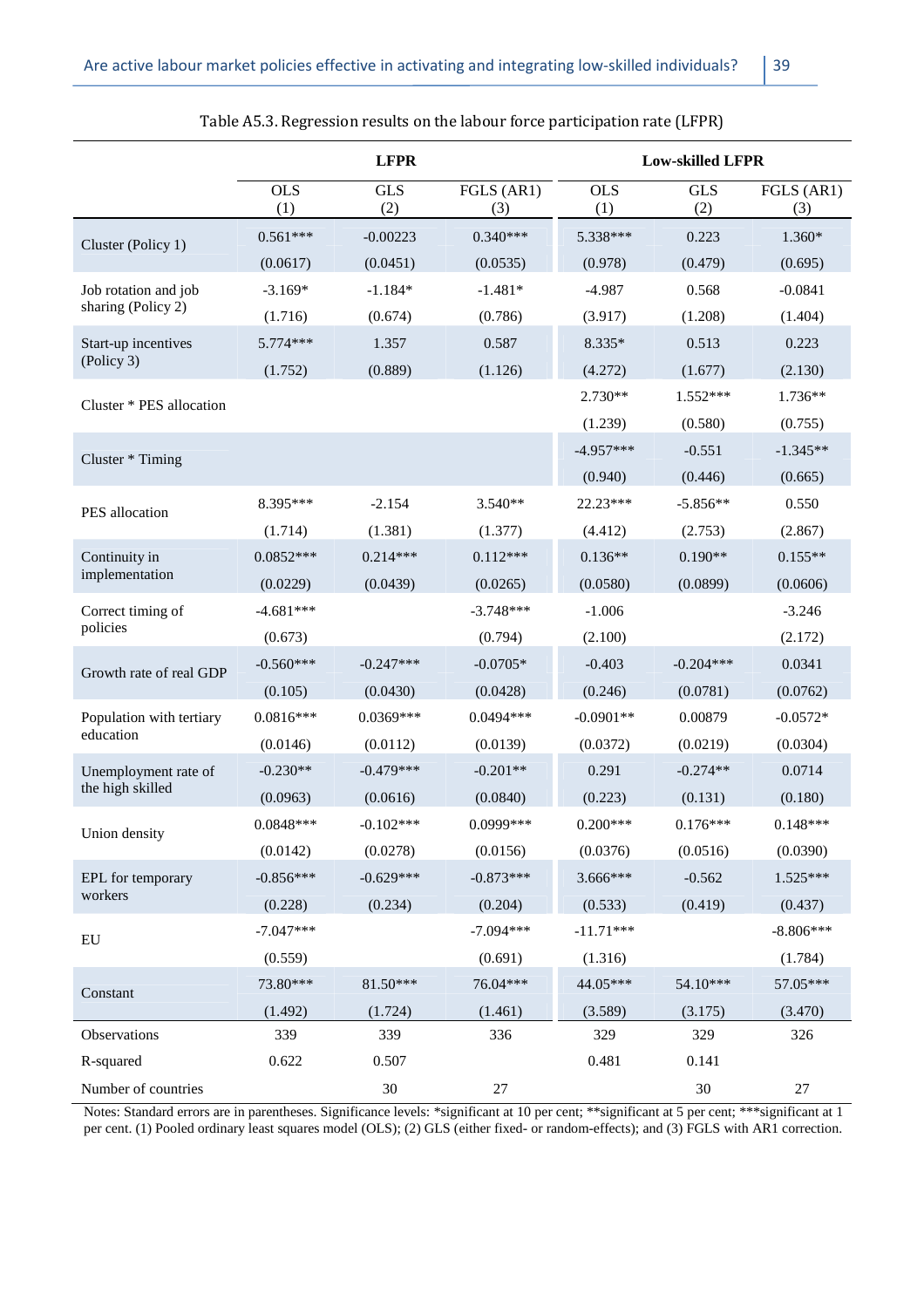|                                | Share of low skilled unemployed individuals                                                                                                            |                   |                    |  |  |
|--------------------------------|--------------------------------------------------------------------------------------------------------------------------------------------------------|-------------------|--------------------|--|--|
|                                | <b>OLS</b><br>(1)                                                                                                                                      | <b>GLS</b><br>(2) | FGLS $(AR1)$ $(3)$ |  |  |
| Cluster (Policy 1)             | $-3.044***$                                                                                                                                            | $-2.431**$        | $-1.995**$         |  |  |
|                                | (1.008)                                                                                                                                                | (0.988)           | (0.955)            |  |  |
| Job rotation and job sharing   | 5.036**                                                                                                                                                | 4.922**           | 2.287              |  |  |
| (Policy 2)                     | (2.483)                                                                                                                                                | (2.474)           | (2.008)            |  |  |
| Start-up incentives (Policy 3) | $-1.131$                                                                                                                                               | $-1.099$          | 0.175              |  |  |
|                                | (4.222)                                                                                                                                                | (4.157)           | (3.734)            |  |  |
| Cluster * PES allocation       | 3.258**                                                                                                                                                | $3.505***$        | 1.816              |  |  |
|                                | (1.367)                                                                                                                                                | (1.335)           | (1.153)            |  |  |
| Cluster * Timing               | 1.892**                                                                                                                                                | 1.275             | 1.284              |  |  |
|                                | (0.939)<br>(0.920)<br>2.203<br>1.831<br>(5.921)<br>(5.734)<br>$-0.140$<br>0.0215<br>(0.196)<br>(0.137)<br>$-6.246$<br>(7.092)<br>$0.318*$<br>$0.388**$ | (0.903)           |                    |  |  |
| PES allocation                 |                                                                                                                                                        |                   | $-0.586$           |  |  |
|                                |                                                                                                                                                        |                   | (4.553)            |  |  |
| Continuity in implementation   |                                                                                                                                                        |                   | $-0.137$           |  |  |
|                                |                                                                                                                                                        |                   | (0.132)            |  |  |
| Correct timing of policies     |                                                                                                                                                        |                   | $-16.20**$         |  |  |
|                                |                                                                                                                                                        |                   | (6.392)            |  |  |
| Growth rate of real GDP        |                                                                                                                                                        |                   | 0.189              |  |  |
|                                | (0.169)                                                                                                                                                | (0.167)           | (0.118)            |  |  |
| Population with tertiary       | $-0.00589$                                                                                                                                             | $-0.0475$         | 0.00387            |  |  |
| education                      | (0.0450)                                                                                                                                               | (0.0411)          | (0.0425)           |  |  |
| Unemployment rate of the high  | $-0.977***$                                                                                                                                            | $-0.831***$       | $-0.756***$        |  |  |
| skilled                        | (0.273)                                                                                                                                                | (0.264)           | (0.256)            |  |  |
| Union density                  | $0.252**$                                                                                                                                              | $0.186**$         | $0.185*$           |  |  |
|                                | (0.106)                                                                                                                                                | (0.0865)          | (0.0976)           |  |  |
| EPL for temporary workers      | 3.059***                                                                                                                                               | 3.342***          | $1.652**$          |  |  |
|                                | (0.927)                                                                                                                                                | (0.858)           | (0.779)            |  |  |
| EU                             |                                                                                                                                                        | 0.235             | $-28.07***$        |  |  |
|                                |                                                                                                                                                        | (6.358)           | (5.960)            |  |  |
| Constant                       | 27.66***                                                                                                                                               | 37.26***          | 60.95***           |  |  |
|                                | (6.714)                                                                                                                                                | (9.422)           | (6.493)            |  |  |
| Observations                   | 309                                                                                                                                                    | 309               | 306                |  |  |
| R-squared                      | 0.928                                                                                                                                                  |                   |                    |  |  |
| Number of countries            |                                                                                                                                                        | 30                | 27                 |  |  |

Table A5.4. Regression results on the share of low-skilled unemployed individuals

Notes: Standard errors are in parentheses. Significance levels: \*significant at 10 per cent; \*\*significant at 5 per cent; \*\*\*significant at 1 per cent. (1) Pooled ordinary least squares model (OLS); (2) GLS (either fixed- or random-effects); and (3) FGLS with AR1 correction. Model (3) includes country dummies.